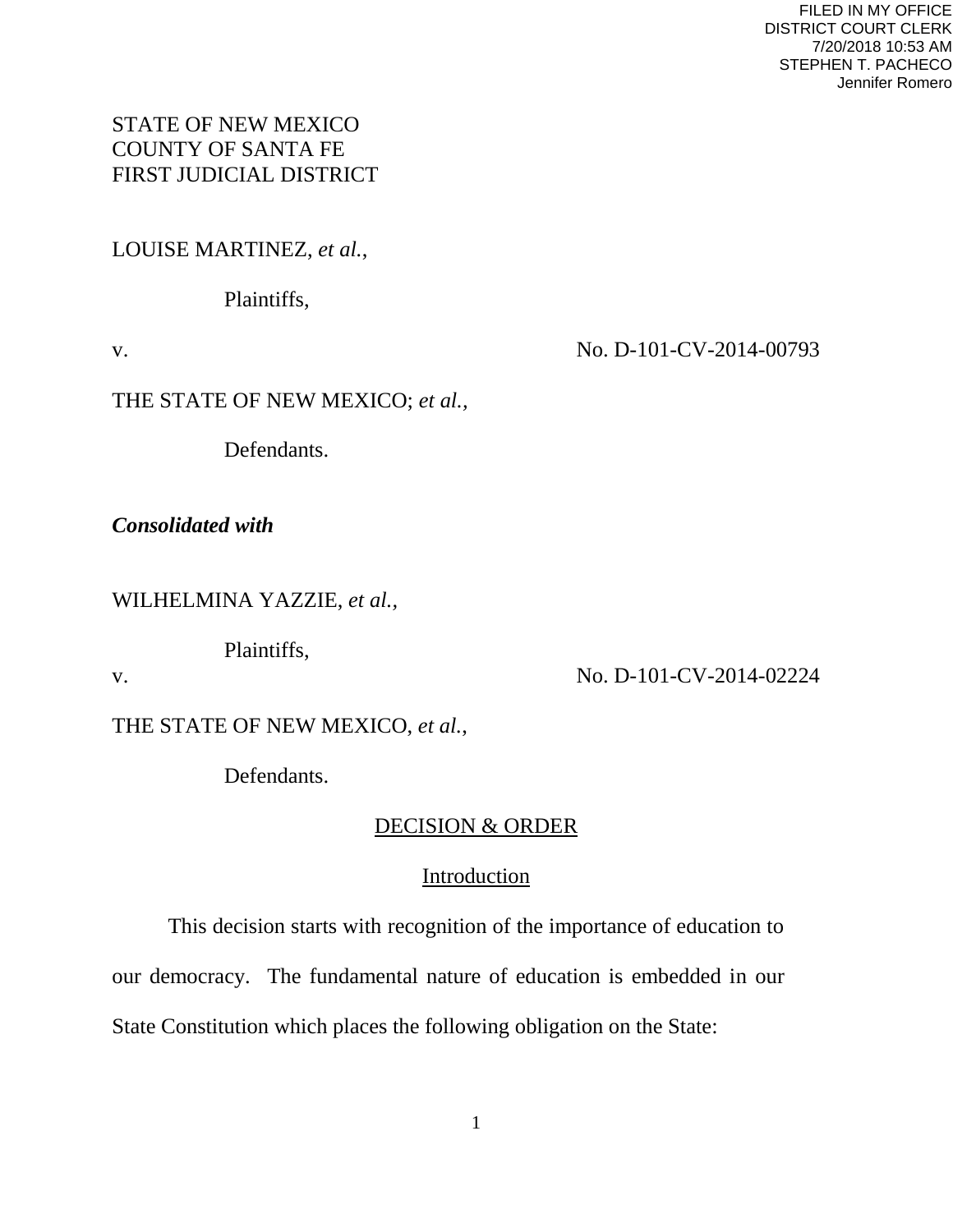A uniform system of free public schools sufficient for the education of and open to all children of school age in the state shall be established and maintained.

N.M. Const. art. XII, § 1. *See also Campaign for Fiscal Equity, Inc. v. State*,

100 N.Y.2d 389, 901, 801 N.E.2d 326, 327, 769 N.Y.S.2d 106, 107 (2003)

(*CFE II*) (recognizing the importance of education which is embodied in the

New York State Constitution). As Justice Brennan wrote,

[E]ducation provides the basic tools by which individuals might lead economically productive lives to the benefit of us all. In sum, education has a fundamental role in maintaining the fabric of our society. We cannot ignore the significant social costs borne by our Nation when selected groups are denied the means to absorb the values and skills upon which our social order rests.

*Plyler v. Doe, 457 U.S. 202,* 221 (1982).

This case calls upon the Court to determine if New Mexico is living up to is constitutional obligation to provide a sufficient education for those children characterized as at-risk. These children include those children who come from economically disadvantaged homes, those children who are English Language Learners, those children who are Native American, and those children with a disability. In New Mexico the number of school aged children who qualify for at least one of these at-risk factors is no small number. Students who come from low-income families are 71.6 percent of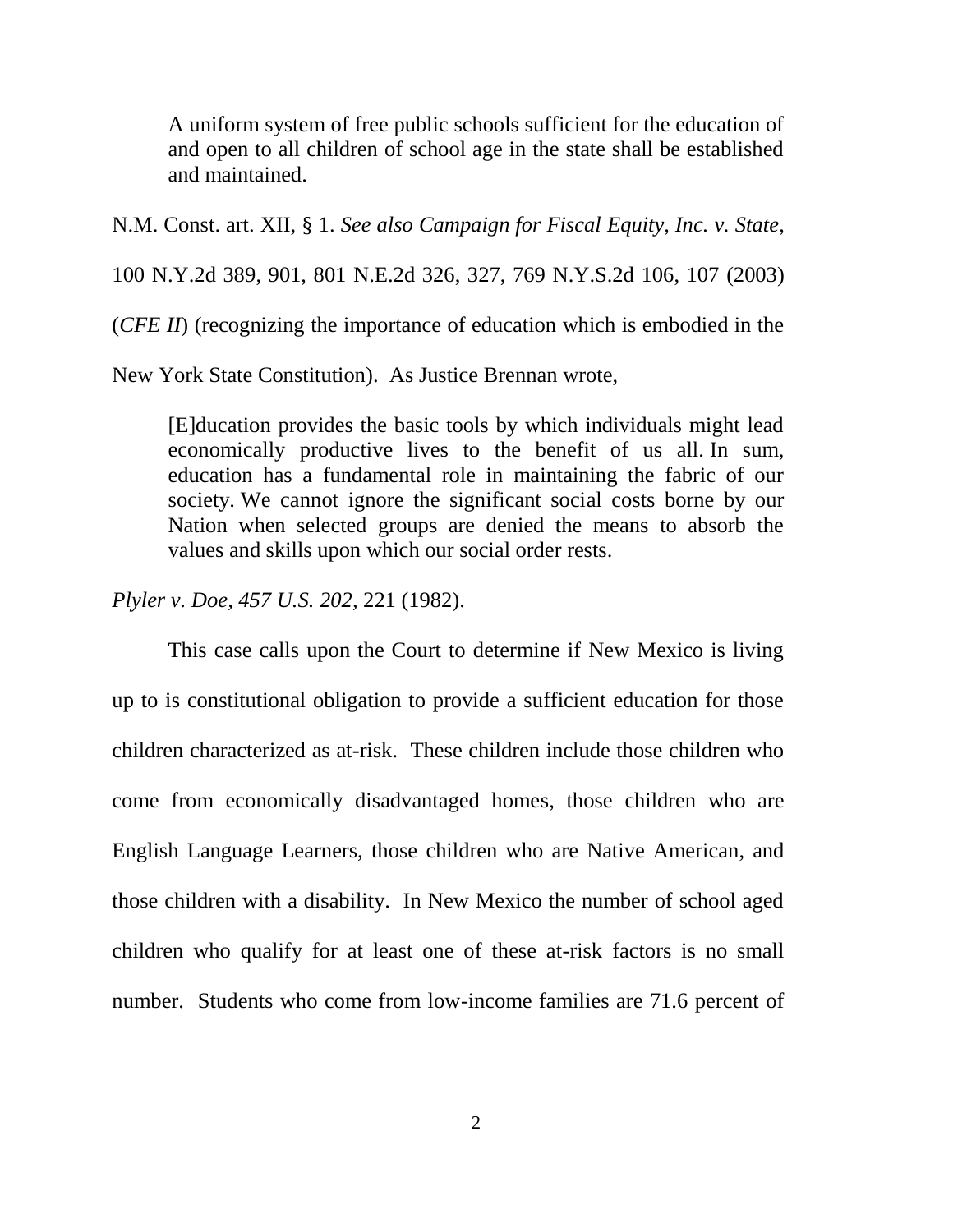the student population.<sup>1</sup> English Language Learners constitute 14.4 percent of all students statewide. Native American students are 10.6 percent of the student population. Finally, 14.8 percent of the students in New Mexico have a disability. P-2401 at  $53<sup>2</sup>$  Of the students in New Mexico 27.2 percent are food insecure, and many of these children receive the only meals they get at school.<sup>3</sup> Among the adverse consequences of such hunger are problems in school like low test scores and higher rates of discipline. P-1664 at 31; Wallin 6/20/17 at 54. New Mexico ranks 50 (only Mississippi ranks lower) in school-aged children living in poverty (28.5 percent) or qualifying for a free or reduced lunch (68.2 percent). New Mexico also has a higher proportion of students who are English Language Learners than any state except California (15.8 vs. 22.8 percent). P-2803 at 18-20. These atrisk students are the school children whose lives, not just as students but also as adults, are directly affected by New Mexico's education system and its funding decisions.

<sup>&</sup>lt;sup>1</sup> These figures are from the 2015-16 Report Card for the Albuquerque Public Schools and are statewide numbers for that year.

<sup>&</sup>lt;sup>2</sup> Record citations in the decision are as follows: Plaintiffs' Exhibits are cited as  $P_{+}$ ; Defendants' Exhibits are cited as D-#. Where there was a difference between the document pagination and the exhibit pagination, the Court has used the document page reference. Transcript references have the witness's surname, the date of the testimony and the page of the transcript, e.g. Doe, 6/30/17 at p. #; depositions are cited to deponent's name, date of deposition and page of deposition transcript.

 $3$  There are students who leave school on Friday with no prospect of getting another meal until Monday at breakfast when school resumes. In one district, for example, but for private philanthropy which allows the schools to put food in these students' backpacks, these students would go hungry for the entire week-end. Space, 6/29/17 at 173-74; Wallin 6/20/17 at 54.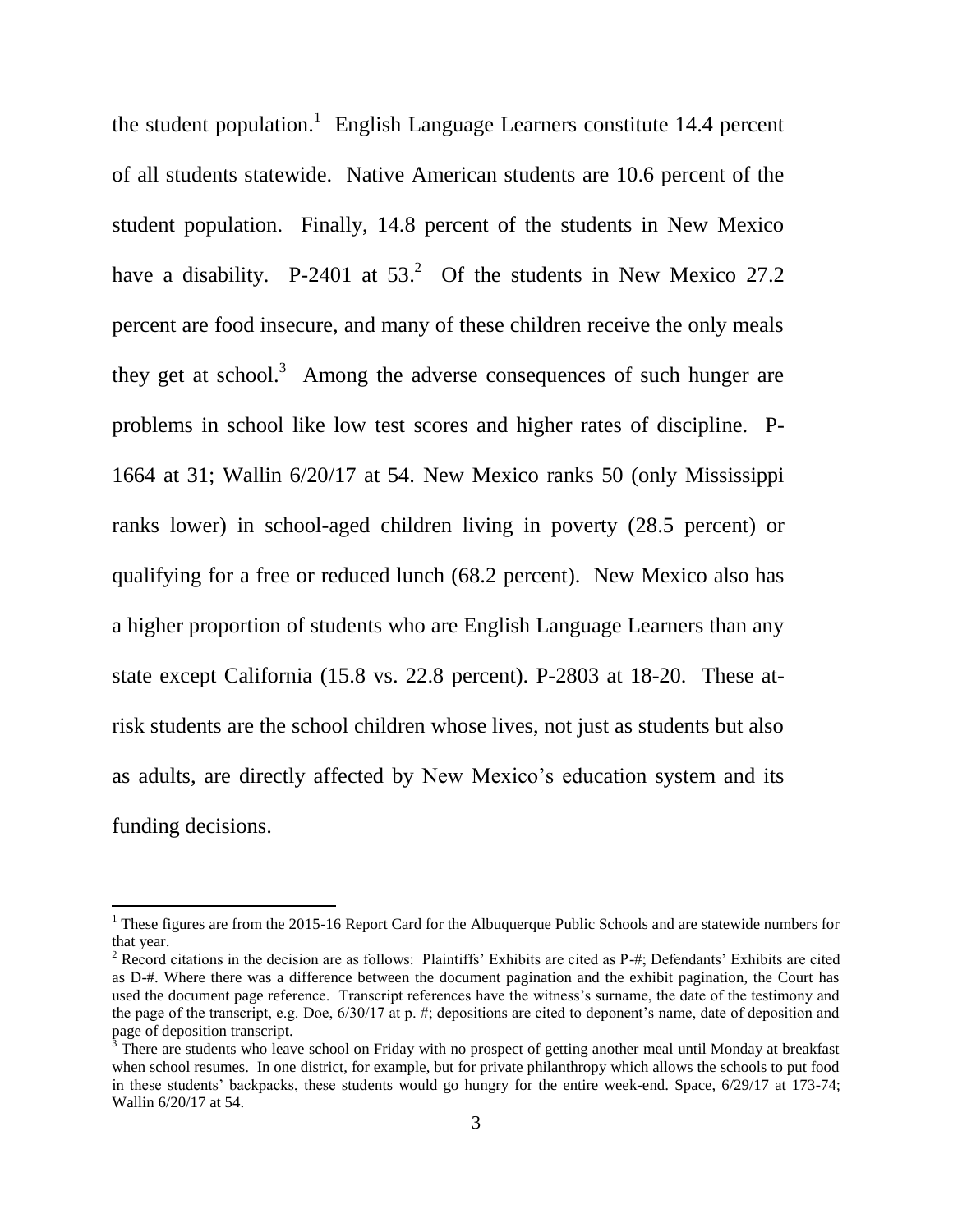The Court is aware that a sizeable portion of the state budget goes to fund the public school system.<sup>4</sup> For example in Fiscal Year ("FY") 17, 44 percent of the recurring appropriations went to public education. *See* Smith, 7/26/17 at 170. Even though a large percent of the state appropriations go to public education, one witness calculated that New Mexico ranks  $41<sup>st</sup>$  in state spending per student. P-2803 at  $\sqrt{25}$ .

#### **General History of State Constitutional Litigation of Education Clauses**

Every state constitution, but one<sup>5</sup>, has some form of education clause.<sup>6</sup> There are four states, including New Mexico, that require that the education be adequate or sufficient.<sup>7</sup> Three states require that the education be high quality, and nine states require that it be suitable. Martha M. McCarthy  $\&$ Paul T. Deignan, *What Legally Constitutes an Adequate Public Education?: A Review of Constitutional, Legislative, and Judicial Mandates* 120-26 (1982).

<sup>&</sup>lt;sup>4</sup> It is not really surprising that New Mexico (or any state) spends almost half of its budget on education. As the old saw goes, "State and local governments, however, are basically school districts with police departments. Education accounts for [more than half](https://www2.census.gov/govs/apes/2012_summary_report.pdf) the state and local work force; protective services like police and fire departments [account for much of the rest.](https://www.cbpp.org/research/some-basic-facts-on-state-and-local-government-workers)" Paul Krugman, "We don't Need No Education," [https://www.nytimes.com/2018/04/23/opinion/teachers-protest-education-funding.html.](https://www.nytimes.com/2018/04/23/opinion/teachers-protest-education-funding.html) *[Wisconsin v. Yoder,](https://1.next.westlaw.com/Link/Document/FullText?findType=Y&serNum=1972127114&pubNum=708&originatingDoc=Ib9d1953694b211d9a707f4371c9c34f0&refType=RP&originationContext=document&transitionType=DocumentItem&contextData=(sc.Keycite))* 406 [U.S. 205, 213 \(1972\),](https://1.next.westlaw.com/Link/Document/FullText?findType=Y&serNum=1972127114&pubNum=708&originatingDoc=Ib9d1953694b211d9a707f4371c9c34f0&refType=RP&originationContext=document&transitionType=DocumentItem&contextData=(sc.Keycite)) *overruled on other grounds, Employment Division v. Smith*, 494 U.S. 872 (1990) ("Providing public schools ranks at the very apex of the function of a State.").

<sup>5</sup> Mississippi is the lone exception; however, Mississippi has an education clause but any obligation is subject to terms set by the legislature. This has caused some commentators to disclaim that Mississippi has an education clause. *See* Allen W. Hubsch, [The Emerging Right to Education Under State Constitutional Law, 65 Temp. L. Rev.](http://www.westlaw.com/Link/Document/FullText?findType=Y&serNum=0102694441&pubNum=1566&originatingDoc=I51347f714b3011dba16d88fb847e95e5&refType=LR&fi=co_pp_sp_1566_1343&originationContext=document&vr=3.0&rs=cblt1.0&transitionType=DocumentItem&contextData=(sc.DocLink)#co_pp_sp_1566_1343)  [1325, 1343-48 \(1992\)](http://www.westlaw.com/Link/Document/FullText?findType=Y&serNum=0102694441&pubNum=1566&originatingDoc=I51347f714b3011dba16d88fb847e95e5&refType=LR&fi=co_pp_sp_1566_1343&originationContext=document&vr=3.0&rs=cblt1.0&transitionType=DocumentItem&contextData=(sc.DocLink)#co_pp_sp_1566_1343) (listing each state's education clause).

<sup>&</sup>lt;sup>6</sup> Joshua Kagan, <u>A Civics Action: Interpreting "Adequacy" in State Constitutions' Education Clauses, 78 N.Y.U. L.</u> Rev. 2241, 2265 (2003).

 $7$  These terms – sufficient and adequate – are used interchangeably throughout this Decision.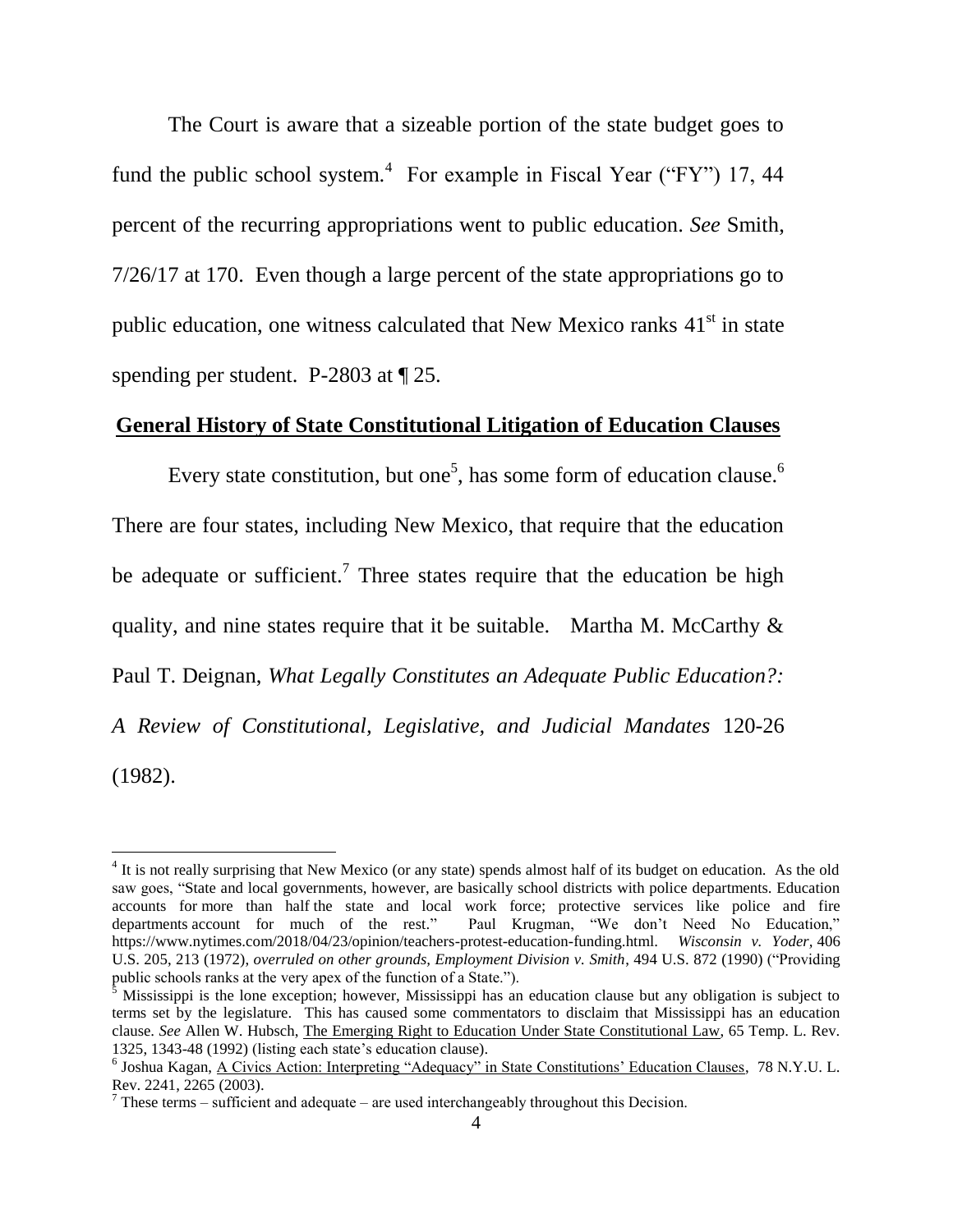This case raises a challenge as to the adequacy of the education being provided public school students who are Native American, English language learners, economically disadvantaged, or who have a disability. The Plaintiffs<sup>8</sup> challenge as inadequate both the public school funding formula and the implementation of programs to meet statutory mandates which are designed to achieve the constitutional requirement.

It is helpful to the analysis of the complex issues presented by this case to briefly discuss the history of school finance litigation. The present case is part of what is commonly called the third wave of cases challenging school financing. Amy L. Moore, When Enough Isn't Enough: Qualitative and Quantitative Assessments of Adequate Education in State Constitutions by State Supreme Courts, 41 U. Tol. L. Rev. 545, 586 (2010).<sup>9</sup> See also Spencer C. Weiler, Ph.D., Luke Cornelius, Ph.D. & J.D., and [Edward Brooks,](http://www.westlaw.com/Link/Document/FullText?findType=h&pubNum=176284&cite=0194370601&originatingDoc=If7f2f7639eaf11e79bef99c0ee06c731&refType=RQ&originationContext=document&vr=3.0&rs=cblt1.0&transitionType=DocumentItem&contextData=(sc.Keycite)) Ed.D, Examining Adequacy Trends in School Finance Litigation, 345 Ed. Law Rep. 1 (September 7, 2017).

<sup>&</sup>lt;sup>8</sup> Defendants again challenge the standing of Plaintiffs to bring suit. For the reasons stated in previous orders, this argument is rejected. This case represents a systemic challenge to the funding of public schools. Thus, individual claims are representative in nature. Further, school districts have the right to sue under NMSA 1978 § 22-5-4E, and the Court remains of the opinion that the districts demonstrated they have been injured by the inadequacy of the funding. Further, even if the Districts do not have standing, the school boards and the parents do have standing. There was sufficient evidence that their children suffered as a result of inadequate programs to assist them and that the parents were also harmed by some of the practices about which they complain.

<sup>&</sup>lt;sup>9</sup> Moore describes the waves as follows:

The waves are typically described as a first wave consisting of equality claims including reliance upon the Federal Equal Protection Clause of the Fourteenth Amendment, a second of equality claims based upon the state equal protection clauses, and the third and present wave of adequacy claims based upon state education constitutional claims.

Moore, 41 U. Tol. L. Rev. at 547, n. 9.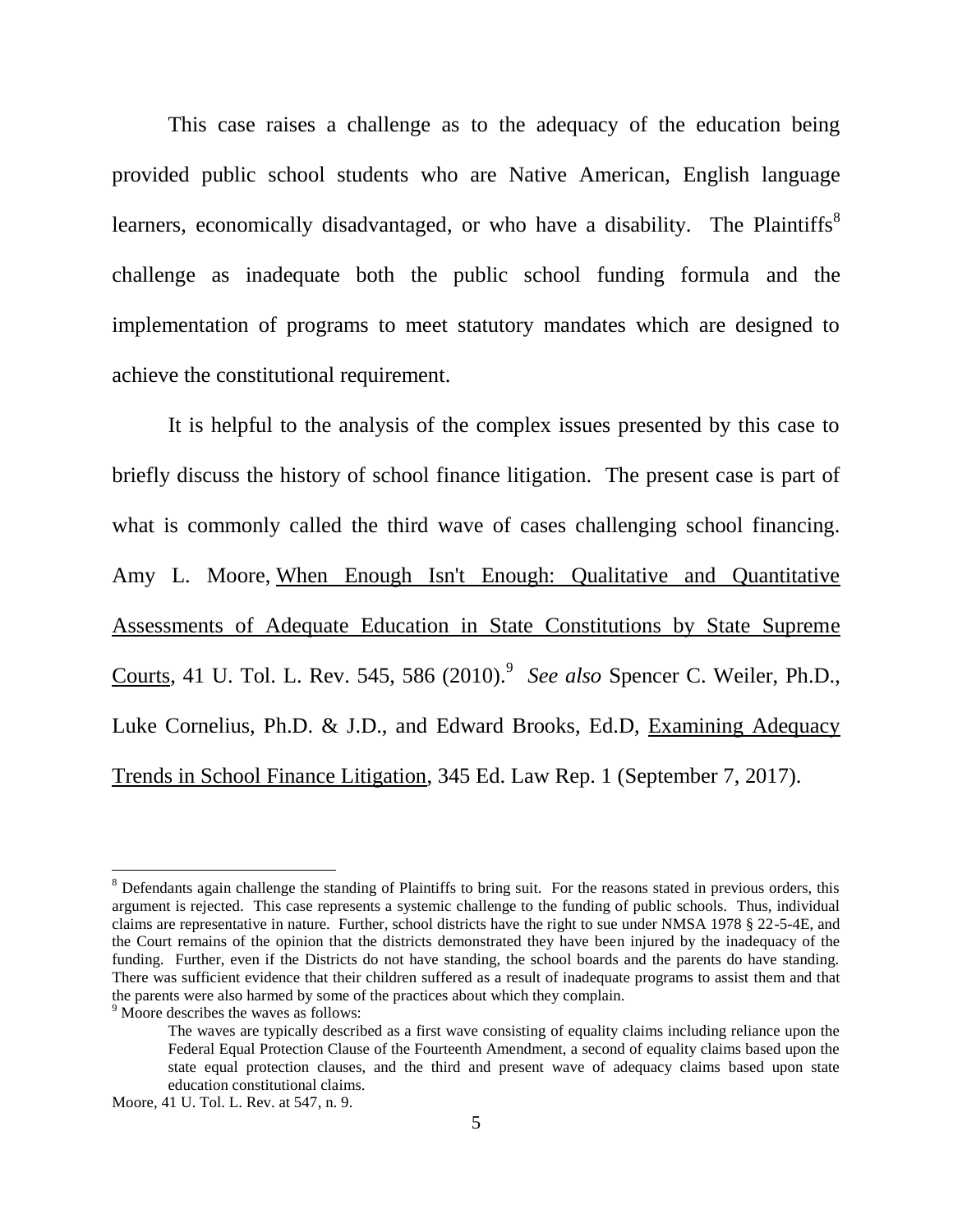The initial wave of challenges to public school funding raised issues under the federal equal protection clause, and that wave ended with the decision in *San Antonio Independent School District v. Rodriguez*, [411 U.S. 1 \(1973\).](http://www.westlaw.com/Link/Document/FullText?findType=Y&serNum=1973126364&pubNum=0000708&originatingDoc=I9acfa211c73411e08b05fdf15589d8e8&refType=RP&originationContext=document&vr=3.0&rs=cblt1.0&transitionType=DocumentItem&contextData=(sc.Keycite)) The second wave of challenges was based on the clauses in most state constitutions interpreted to be equivalent to the equal protection clause. In addition to the more general equal protection clauses, many state constitutions also have equality clauses specific to schools. "Many state provisions [including New Mexico's] guarantee equality in specific or limited instances . . . requiring 'uniform' or 'thorough and efficient' public schools[.]" Robert F. Williams, Equality Guarantees in State Constitutional Law, 63 Tex. L. Rev. 1195, 1196 (1985).

For example, in *Robinson v. Cahill*, 62 N.J. 473, 513, 303 A.2d 273, 294 (1973), the New Jersey Supreme Court held unconstitutional the state's school financing scheme under the New Jersey constitution provision requiring a "thorough and efficient" education. As the New Jersey court stated regarding the intention of the constitutional framers: "[W]e do not doubt that an equal educational opportunity for children was precisely in mind." *Id.* See also Serrano *v. Priest*, [487 P.2d 1241, 1265](https://1.next.westlaw.com/Link/Document/FullText?findType=Y&serNum=1971125162&pubNum=0000661&originatingDoc=I21ceeb05c76f11df9b8c850332338889&refType=RP&originationContext=document&transitionType=DocumentItem&contextData=(sc.History*oc.Search)) (Cal. 1971) ( recognizing that the school funding scheme was inadequate under the state equal protection clause and the education clause because it relied on property taxes which discriminated unfairly against the poor). The second wave lasted from 1973 to 1989 and shifted the legal argument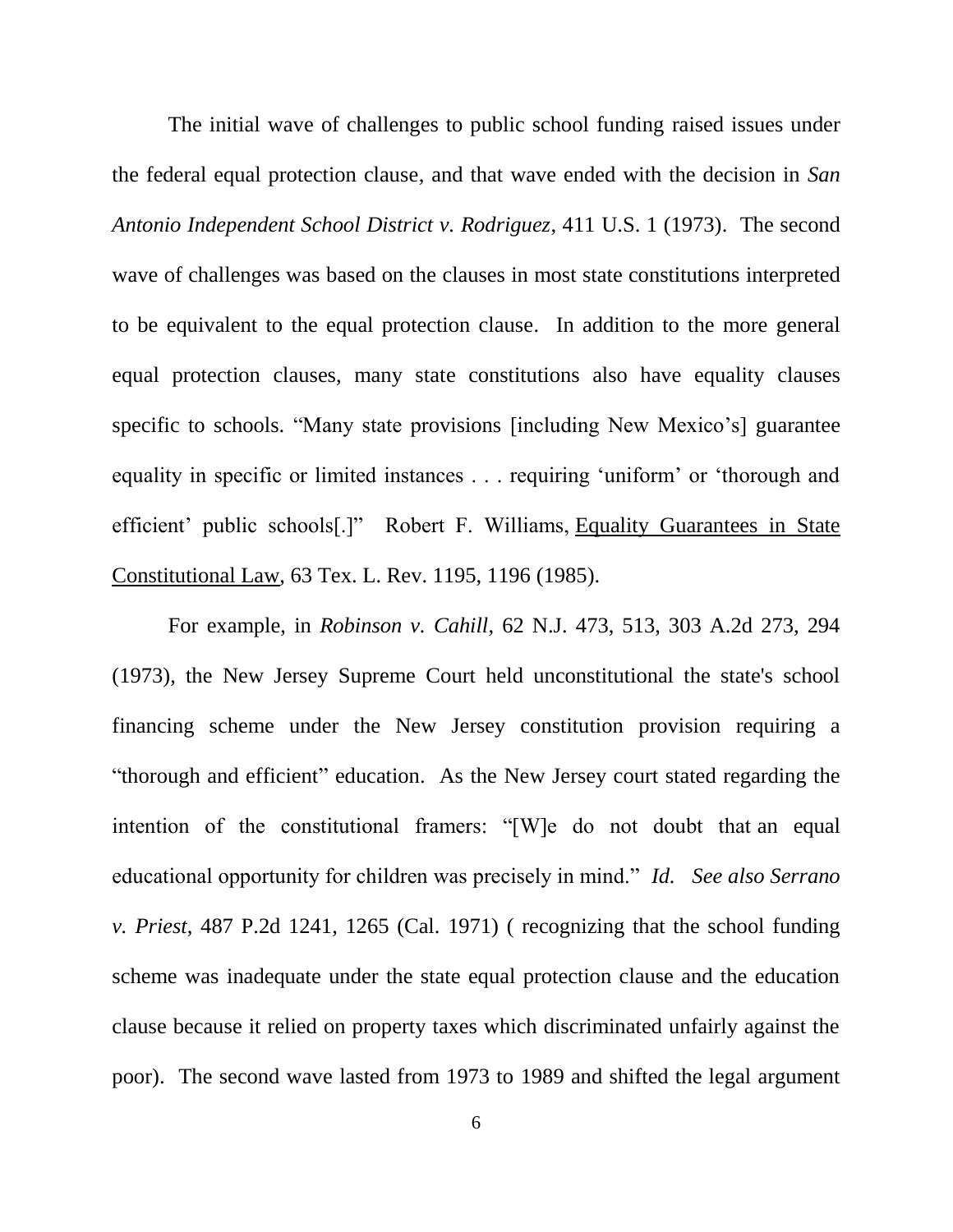from equality to equity. The cases in the second wave "placed less emphasis on equal protection and focused more on the wording of the education clauses in state constitutions.‖ Spencer C. Weiler, Ph.D., Luke Cornelius, Ph.D. & J.D., and [Edward Brooks,](http://www.westlaw.com/Link/Document/FullText?findType=h&pubNum=176284&cite=0194370601&originatingDoc=If7f2f7639eaf11e79bef99c0ee06c731&refType=RQ&originationContext=document&vr=3.0&rs=cblt1.0&transitionType=DocumentItem&contextData=(sc.Keycite)) Ed.D, Examining Adequacy Trends in School Finance Litigation, 345 Ed. Law Rep. 1, 3 (2017). Second wave plaintiffs sought "either horizontal" equity among school districts, such that per-pupil revenues were roughly equalized by the state, or fiscal neutrality, such that the revenues available to a school district would not depend solely on the property wealth of a particular school district." William S. Koski, Beyond Dollars? The Promises and Pitfalls of the Next Generation of Educational Rights Litigation, 117 Colum. L. Rev. 1897, 1903-04 (2017).

The second wave was replaced by the third wave in 1989:

[T]he third wave, which began with the Montana, Kentucky, and Texas decisions in 1989 and continues to the present, involves the adequacy theory of school finance litigation. Under the adequacy theory, the plaintiffs, relying on the State Constitutions' Education Clauses argue that the finance system is unconstitutional because some schools lack the money to meet minimum standards of quality.

Carlee Poston Escue, Ph. D, et. al., Some Perspectives on Recent School Finance Litigation, 268 Ed. Law Rep. 601, 602–03 (2011) (footnotes omitted). Within this wave "more recent litigation has sought to define qualitatively the substantive education to which children are constitutionally entitled." Koski, 117 Colum. L.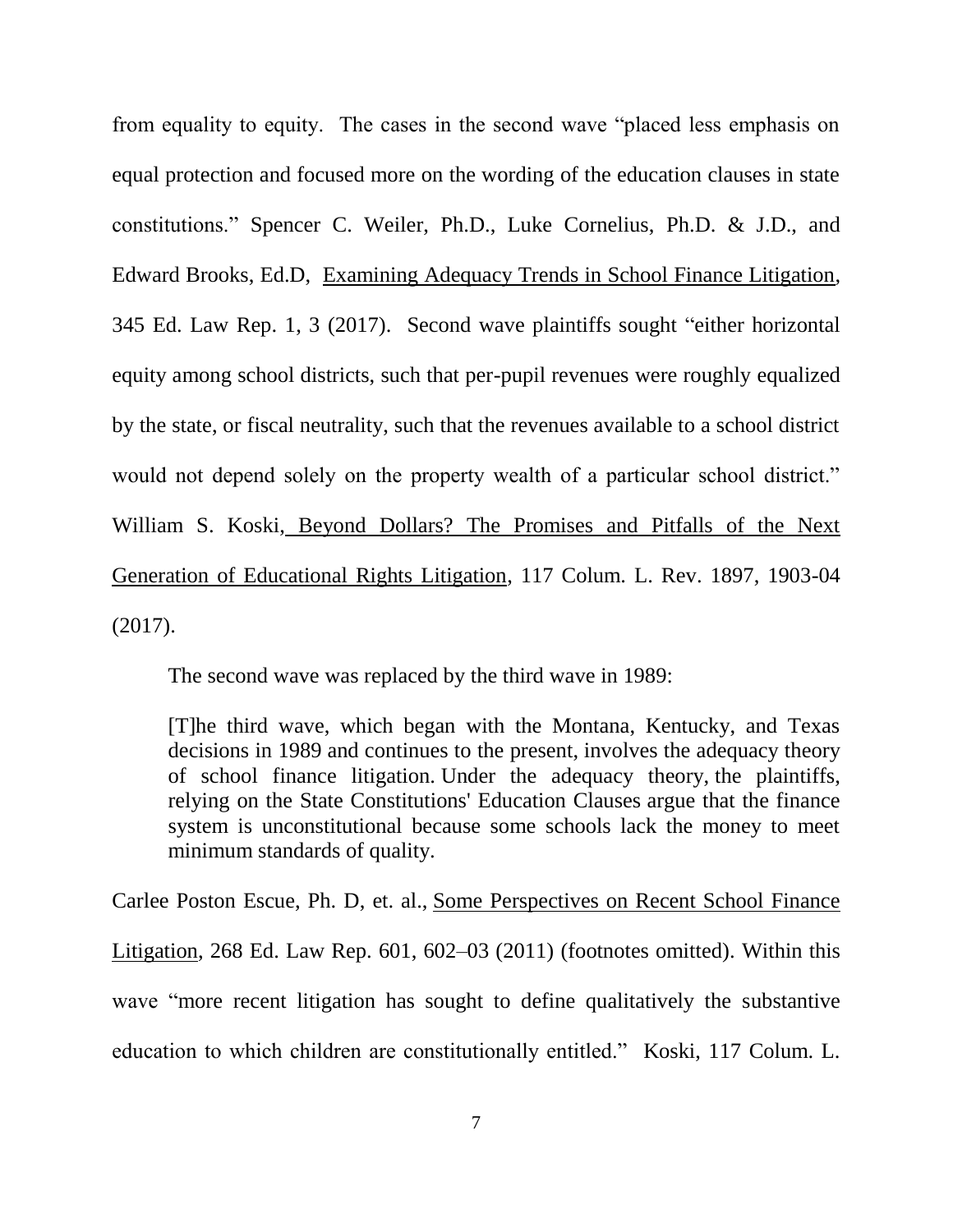Rev. at 1901. In 2010 one commentator observed: "Since 1989-- the start of the third wave of education litigation--twenty-five different states have struggled with constitutional challenges to their education system." Moore, 41 U. Tol. L. Rev. at 563.

Court reaction to adequacy challenges has varied.<sup>10</sup> Some courts have taken a position of total deference to the legislature. "Eight states declined to enter the debate either in whole or in part, claiming that setting educational policy, and even deciding if educational policy is constitutional, is a purely legislative decision. These states made cases against intrusion largely because of stated beliefs that courts should not be defining adequacy." Moore, *id.* at  $564-65$ .<sup>11</sup>

The Court is of the opinion that such an approach does not fulfill the Court's duty to interpret and enforce the State Constitution. *See generally* Order Denying Defendants' Motion to Dismiss, filed November 14, 2014. As stated by one commentator: "These clauses create positive state duties (such as the legislature's

 $10$  One commentator has summed up the philosophical differences espoused by the two sides to these disputes: *This 'next generation' of educational rights litigation is also a manifestation of the political and policy rift in the education policy arena between those who blame poor student performance on systemic failure to provide students with equitable and adequate resources and those who emphasize the inefficiency of state, local, and collectively bargained policies that stifle administrative discretion and family choice. Armed with hotly contested social science research on both sides, advocates are asking the courts to dive deep into some of the most difficult ideological and empirical educational reform questions of today.*

Koski, 117 Colum. L. Rev. 1897.

<sup>11</sup> According to Moore, these states include: Alabama, Florida, Illinois, Indiana, Nebraska, Oklahoma, Pennsylvania, and Rhode Island. See *Ex parte James*[, 836 So. 2d 813, 819](https://1.next.westlaw.com/Link/Document/FullText?findType=Y&serNum=2002339060&pubNum=0000735&originatingDoc=I21ceeb05c76f11df9b8c850332338889&refType=RP&fi=co_pp_sp_735_818&originationContext=document&transitionType=DocumentItem&contextData=(sc.History*oc.Search)#co_pp_sp_735_818) (Ala. 2002); *[Coalition. for Adequacy & Fairness in Sch.](https://1.next.westlaw.com/Link/Document/FullText?findType=Y&serNum=1996143459&pubNum=0000735&originatingDoc=I21ceeb05c76f11df9b8c850332338889&refType=RP&fi=co_pp_sp_735_408&originationContext=document&transitionType=DocumentItem&contextData=(sc.History*oc.Search)#co_pp_sp_735_408)  Funding, Inc. v. Chiles*[, 680 So. 2d 400, 408 \(Fla. 1996\);](https://1.next.westlaw.com/Link/Document/FullText?findType=Y&serNum=1996143459&pubNum=0000735&originatingDoc=I21ceeb05c76f11df9b8c850332338889&refType=RP&fi=co_pp_sp_735_408&originationContext=document&transitionType=DocumentItem&contextData=(sc.History*oc.Search)#co_pp_sp_735_408) *[Committee. for Educ. Rights v. Edgar](https://1.next.westlaw.com/Link/Document/FullText?findType=Y&serNum=1996236109&pubNum=0000578&originatingDoc=I21ceeb05c76f11df9b8c850332338889&refType=RP&fi=co_pp_sp_578_1191&originationContext=document&transitionType=DocumentItem&contextData=(sc.History*oc.Search)#co_pp_sp_578_1191)*, 672 N.E.2d 1178, [1191 \(Ill. 1996\);](https://1.next.westlaw.com/Link/Document/FullText?findType=Y&serNum=1996236109&pubNum=0000578&originatingDoc=I21ceeb05c76f11df9b8c850332338889&refType=RP&fi=co_pp_sp_578_1191&originationContext=document&transitionType=DocumentItem&contextData=(sc.History*oc.Search)#co_pp_sp_578_1191) *Bonner v. Daniels*[, 907 N.E.2d 516, 522 \(Ind. 2009\);](https://1.next.westlaw.com/Link/Document/FullText?findType=Y&serNum=2018983266&pubNum=0000578&originatingDoc=I21ceeb05c76f11df9b8c850332338889&refType=RP&fi=co_pp_sp_578_522&originationContext=document&transitionType=DocumentItem&contextData=(sc.History*oc.Search)#co_pp_sp_578_522) *Nebraska [Coal. for Educ. Equity & Adequacy](https://1.next.westlaw.com/Link/Document/FullText?findType=Y&serNum=2012229140&pubNum=0000595&originatingDoc=I21ceeb05c76f11df9b8c850332338889&refType=RP&fi=co_pp_sp_595_181&originationContext=document&transitionType=DocumentItem&contextData=(sc.History*oc.Search)#co_pp_sp_595_181)  v. Heineman*[, 731 N.W.2d 164, 181 \(Neb. 2007\);](https://1.next.westlaw.com/Link/Document/FullText?findType=Y&serNum=2012229140&pubNum=0000595&originatingDoc=I21ceeb05c76f11df9b8c850332338889&refType=RP&fi=co_pp_sp_595_181&originationContext=document&transitionType=DocumentItem&contextData=(sc.History*oc.Search)#co_pp_sp_595_181) *Oklahoma Educ. Ass'n v. Oklahoma*[, 2007 OK 30, 24, 158 P.3d](https://1.next.westlaw.com/Link/Document/FullText?findType=Y&serNum=2012196504&pubNum=0004645&originatingDoc=I21ceeb05c76f11df9b8c850332338889&refType=RP&fi=co_pp_sp_4645_1066&originationContext=document&transitionType=DocumentItem&contextData=(sc.History*oc.Search)#co_pp_sp_4645_1066)  [1058, 1066;](https://1.next.westlaw.com/Link/Document/FullText?findType=Y&serNum=2012196504&pubNum=0004645&originatingDoc=I21ceeb05c76f11df9b8c850332338889&refType=RP&fi=co_pp_sp_4645_1066&originationContext=document&transitionType=DocumentItem&contextData=(sc.History*oc.Search)#co_pp_sp_4645_1066) *Marrero v. Commonwealth*[, 739 A.2d 110, 113 \(Pa. 1999\);](https://1.next.westlaw.com/Link/Document/FullText?findType=Y&serNum=1999223600&pubNum=0000162&originatingDoc=I21ceeb05c76f11df9b8c850332338889&refType=RP&fi=co_pp_sp_162_113&originationContext=document&transitionType=DocumentItem&contextData=(sc.History*oc.Search)#co_pp_sp_162_113) *[City of Pawtucket v. Sundlun](https://1.next.westlaw.com/Link/Document/FullText?findType=Y&serNum=1995154583&pubNum=0000162&originatingDoc=I21ceeb05c76f11df9b8c850332338889&refType=RP&fi=co_pp_sp_162_57&originationContext=document&transitionType=DocumentItem&contextData=(sc.History*oc.Search)#co_pp_sp_162_57)*, 662 A.2d 40, [57 \(R.I. 1995\).](https://1.next.westlaw.com/Link/Document/FullText?findType=Y&serNum=1995154583&pubNum=0000162&originatingDoc=I21ceeb05c76f11df9b8c850332338889&refType=RP&fi=co_pp_sp_162_57&originationContext=document&transitionType=DocumentItem&contextData=(sc.History*oc.Search)#co_pp_sp_162_57)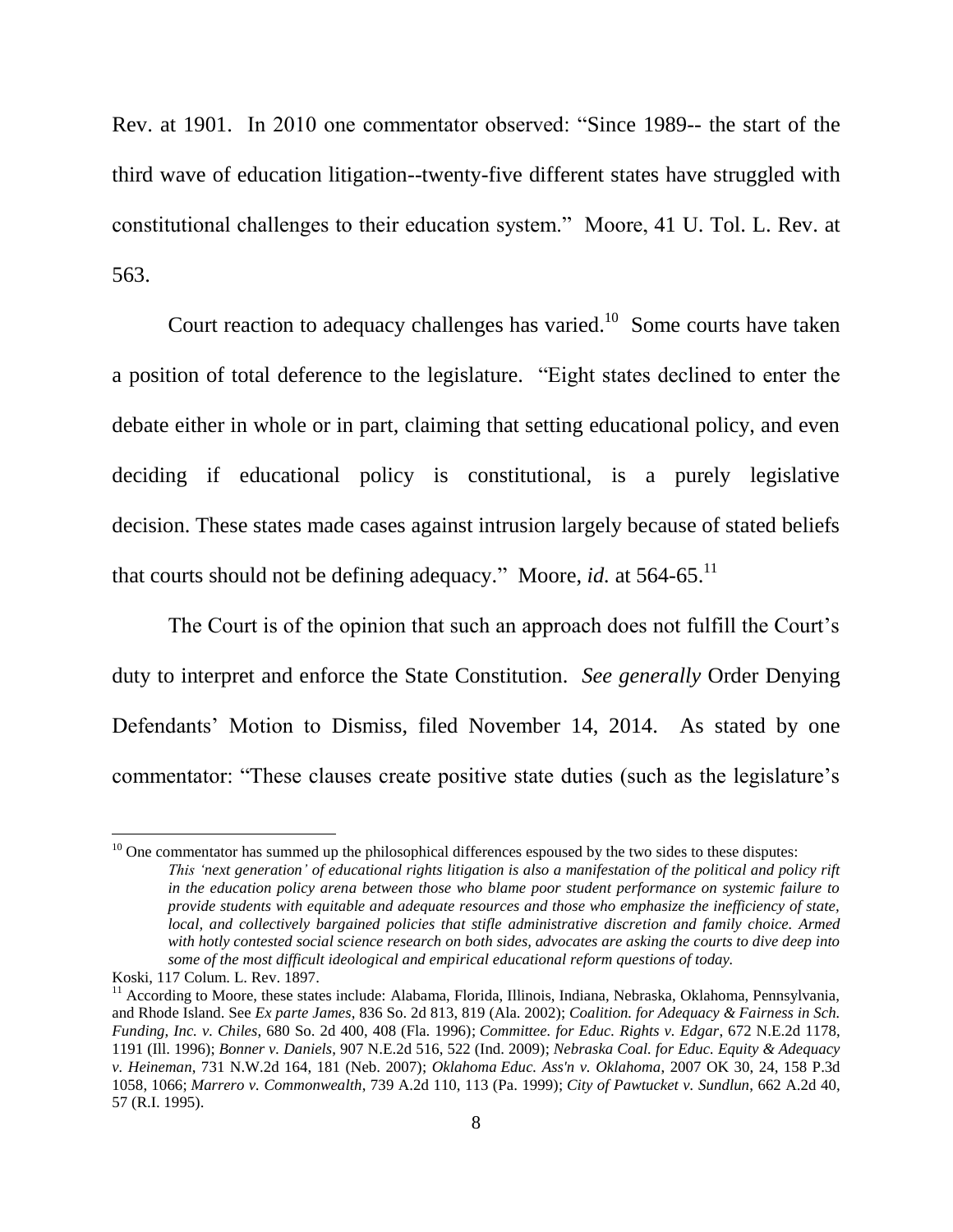obligation to provide an adequate education), rather than negative rights (such as freedom from government regulation of speech) guaranteed by the U.S. Constitution." Kagan, 78 N.Y.U. L. Rev. at 2258. For a variety of reasons, Kagan concludes that state courts should aggressively assure that state legislatures live up to their state constitutional obligations. *Id.* As stated by another commentator, ―[W]hen a citizen sues the state on the theory that the state has failed to fulfill its constitutional obligation to provide for adequate education, the judiciary has the institutional duty to interpret the education clause to determine whether the state has complied with its constitutional obligation." [William F. Dietz,](http://www.westlaw.com/Link/Document/FullText?findType=h&pubNum=176284&cite=0259018101&originatingDoc=I51347f714b3011dba16d88fb847e95e5&refType=RQ&originationContext=document&vr=3.0&rs=cblt1.0&transitionType=DocumentItem&contextData=(sc.DocLink)) Manageable Adequacy Standards in Education Reform Litigation, 74 Wash. U. L.Q. 1193, 1194 (1996).

Most courts do not hesitate to say whether the state constitution is being met. Moore, 41 U. Tol. L. Rev. at 565. This is not to say, however, that such courts do not show deference to the legislature. The deference they demonstrate might run from allowing the legislature to define adequacy to using an existing definition of adequacy given by the legislature, even if the Court might prefer another definition. Moore, *id.* at 566. As stated by Dietz, "[T]he proper approach to a judicial definition of educational adequacy is to adopt as mandatory the standards that the legislature and the education bureaucracy have adopted for themselves in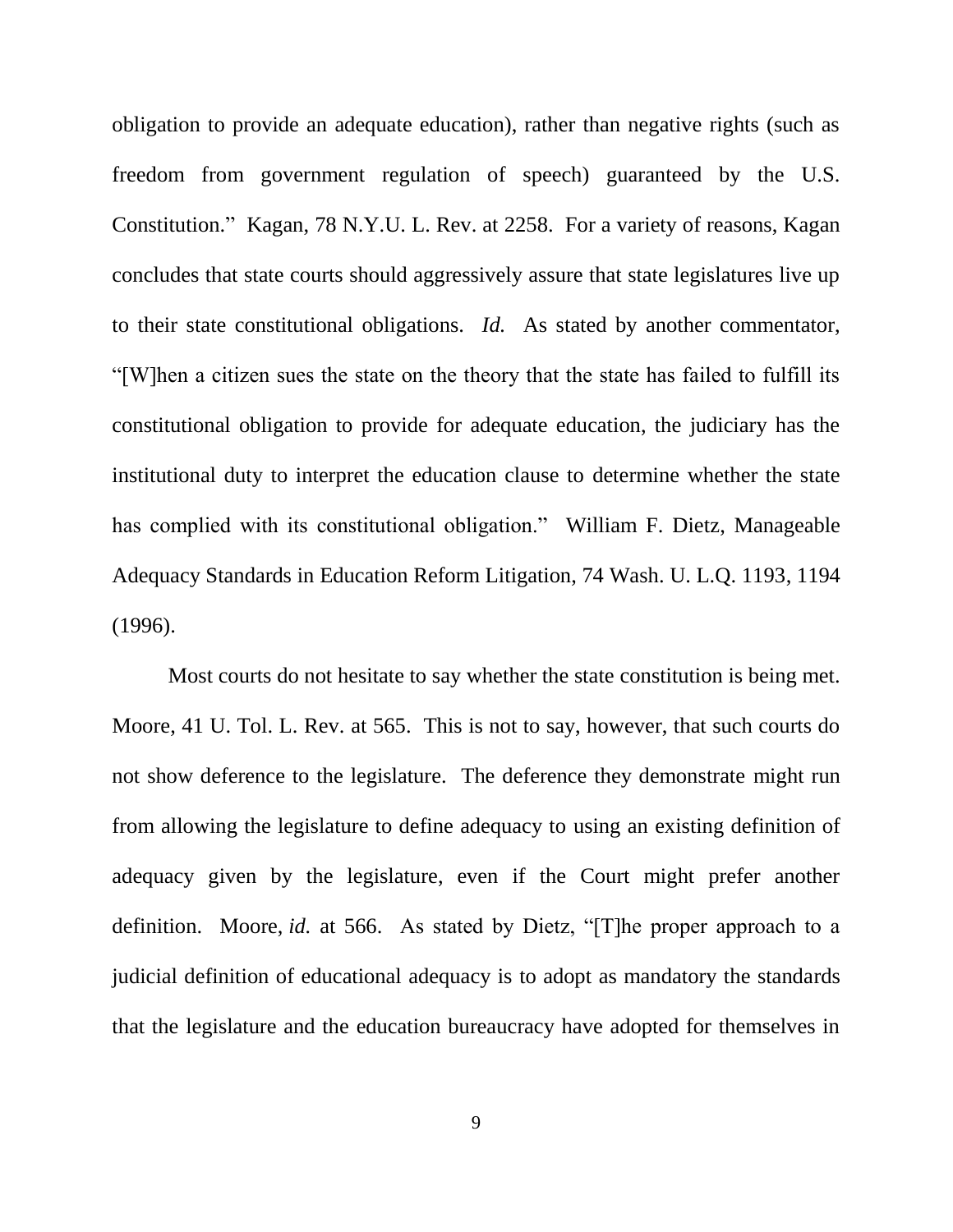the form of accreditation standards or statutory statements of educational goals."

Dietz, 74 Wash. U. L.Q. at 1194.

 $\overline{a}$ 

Finally, twelve states have provided a definition of adequacy. Moore, 41 U. Tol. L. Rev. at  $566<sup>12</sup>$  Of these twelve some have stated the definition in broad sweeping terms:

At its core, a constitutionally adequate education has been defined as an education that will prepare public school children for a meaningful role in society, one that will enable them to compete effectively in the economy and to contribute and to participate as citizens and members of their communities.

*Abbott v. Burke (Abbott II)*[, 149 N.J. 145, 693 A.2d 417, 428 \(1997\).](https://1.next.westlaw.com/Link/Document/FullText?findType=Y&serNum=1997108931&pubNum=0000162&originatingDoc=I21ceeb05c76f11df9b8c850332338889&refType=RP&fi=co_pp_sp_162_428&originationContext=document&transitionType=DocumentItem&contextData=(sc.History*oc.Search)#co_pp_sp_162_428)<sup>13</sup> Other

courts, such as the seminal case in this type of education litigation, *[Rose v. Council](https://1.next.westlaw.com/Link/Document/FullText?findType=Y&serNum=1989086076&pubNum=0000713&originatingDoc=I21ceeb05c76f11df9b8c850332338889&refType=RP&fi=co_pp_sp_713_212&originationContext=document&transitionType=DocumentItem&contextData=(sc.History*oc.Search)#co_pp_sp_713_212)* 

*for Better Educ.*[, 790 S.W.2d 186, 212 \(Ky. 1989\),](https://1.next.westlaw.com/Link/Document/FullText?findType=Y&serNum=1989086076&pubNum=0000713&originatingDoc=I21ceeb05c76f11df9b8c850332338889&refType=RP&fi=co_pp_sp_713_212&originationContext=document&transitionType=DocumentItem&contextData=(sc.History*oc.Search)#co_pp_sp_713_212) adopted specific criteria:

(i) sufficient oral and written communication skills to enable students to function in a complex and rapidly changing civilization;

(ii) sufficient knowledge of economic, social, and political systems to enable the student to make informed choices;

(iii) sufficient understanding of governmental processes to enable the student to understand the issues that affect his or her community, state, and nation;

(iv) sufficient self-knowledge and knowledge of his or her mental and physical wellness;

(v) sufficient grounding in the arts to enable each student to appreciate his or her cultural and historical heritage;

(vi) sufficient training or preparation for advanced training in either academic or vocational fields so as to enable each child to choose and pursue life work intelligently; and

 $12$  Moore identifies those states as Arizona, Connecticut, Idaho, Kentucky, New Jersey, New York, North Carolina, South Carolina, Tennessee, Texas, Wisconsin, and Wyoming. *Id.* at n. 191.

<sup>&</sup>lt;sup>13</sup> While such a definition certainly contains laudable goals, it does little to inform the legislature as to what is needed to meet the constitutional requirement.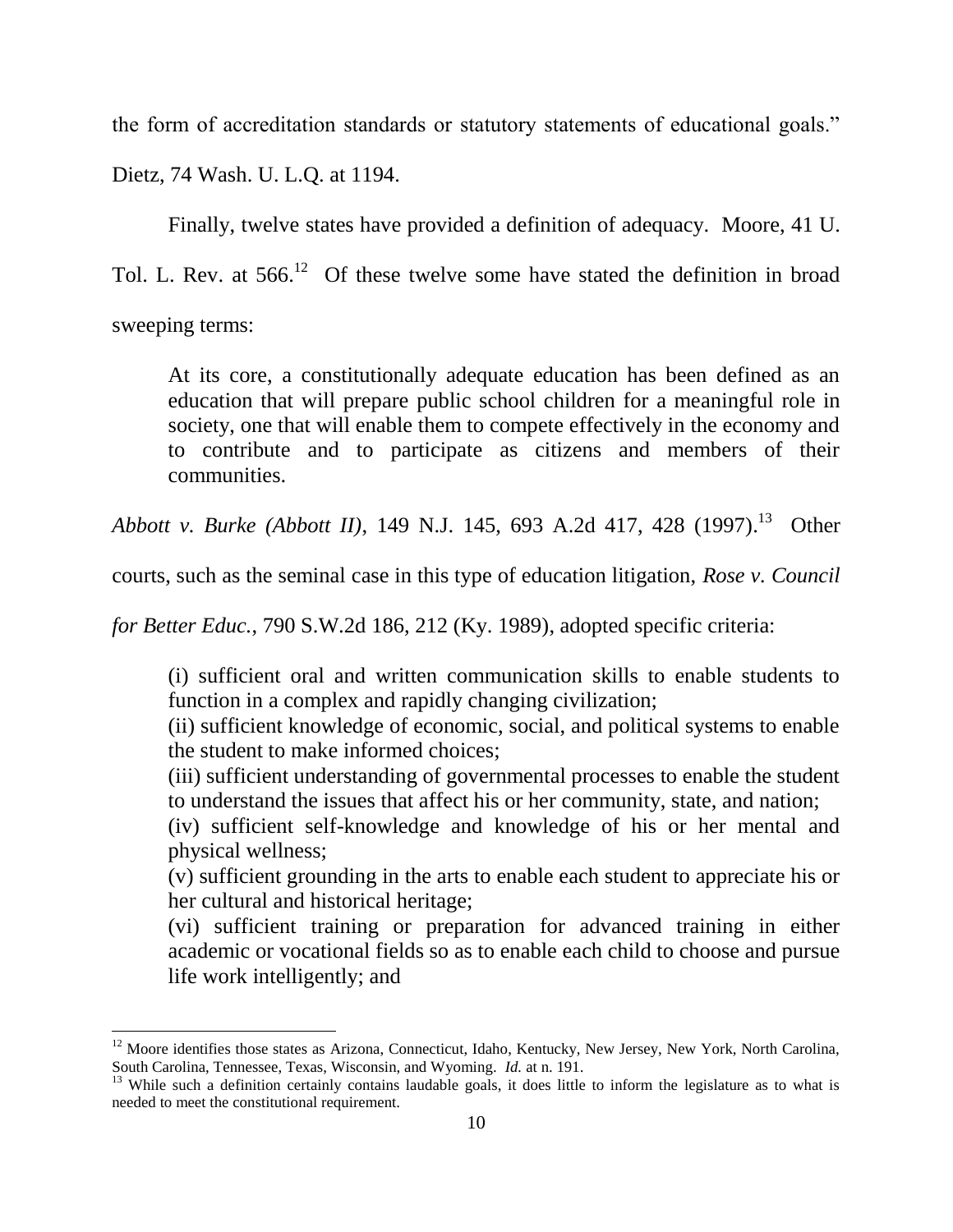(vii) sufficient levels of academic or vocational skills to enable public school students to compete favorably with their counterparts in surrounding states, in academics or in the job market.

Other states have used the *Rose* criteria or ones similar thereto as a basis for their own definitions of adequacy. *See, e.g., [Claremont Sch. Dist. v. Governor](http://www.westlaw.com/Link/Document/FullText?findType=Y&serNum=1997245779&pubNum=0000162&originatingDoc=I21ceeb05c76f11df9b8c850332338889&refType=RP&originationContext=document&vr=3.0&rs=cblt1.0&transitionType=DocumentItem&contextData=(sc.History*oc.Search))*, 703 [A.2d 1353, 1359](http://www.westlaw.com/Link/Document/FullText?findType=Y&serNum=1997245779&pubNum=0000162&originatingDoc=I21ceeb05c76f11df9b8c850332338889&refType=RP&originationContext=document&vr=3.0&rs=cblt1.0&transitionType=DocumentItem&contextData=(sc.History*oc.Search)) (N.H. 1997); *Abbott v. Burke*[, 149 N.J. 145, 693 A.2d 417, 442](http://www.westlaw.com/Link/Document/FullText?findType=Y&serNum=1997108931&pubNum=0000162&originatingDoc=I21ceeb05c76f11df9b8c850332338889&refType=RP&originationContext=document&vr=3.0&rs=cblt1.0&transitionType=DocumentItem&contextData=(sc.History*oc.Search))  [\(1997\);](http://www.westlaw.com/Link/Document/FullText?findType=Y&serNum=1997108931&pubNum=0000162&originatingDoc=I21ceeb05c76f11df9b8c850332338889&refType=RP&originationContext=document&vr=3.0&rs=cblt1.0&transitionType=DocumentItem&contextData=(sc.History*oc.Search)) *[Hoke County Bd. of Educ](http://www.westlaw.com/Link/Document/FullText?findType=Y&serNum=2004790069&pubNum=0000711&originatingDoc=I21ceeb05c76f11df9b8c850332338889&refType=RP&fi=co_pp_sp_711_365&originationContext=document&vr=3.0&rs=cblt1.0&transitionType=DocumentItem&contextData=(sc.History*oc.Search)#co_pp_sp_711_365)*. *v. State*, 599 S.E.2d 365, 381 (NC 2004)*, [Abbeville County Sch. Dist.](http://www.westlaw.com/Link/Document/FullText?findType=Y&serNum=1999110567&pubNum=0000711&originatingDoc=I21ceeb05c76f11df9b8c850332338889&refType=RP&fi=co_pp_sp_711_535&originationContext=document&vr=3.0&rs=cblt1.0&transitionType=DocumentItem&contextData=(sc.History*oc.Search)#co_pp_sp_711_535) v. State*, 515 S.E.2d 535, 540 (SC 1999). 14

Another example of a court which provided the legislature with specific criteria is *[Campbell County School Dist. v. State](https://1.next.westlaw.com/Document/I75d11c6bf58e11d983e7e9deff98dc6f/View/FullText.html?originationContext=docHeader&contextData=(sc.DocLink)&transitionType=Document&needToInjectTerms=False&docSource=bcb47c3239c747d483a5911137b12628)*, 907 P.2d 1238 (Wyo. 1995). *Campbell* provided a detailed list, including a student assessment requirement that the state had to implement.<sup>15</sup> As one court stated of its constitutional education clause:

It also embraces broad educational opportunities needed in the contemporary setting to equip our children for their role as citizens and as potential competitors in today's market as well as in the marketplace of ideas. Education plays a critical role in a free society.... The constitutional right to have the State make ample provision for the education of all (resident) children would be hollow indeed if the possessor of the right could not compete adequately in our open political system, in the labor market, or in the market place of ideas.

<sup>&</sup>lt;sup>14</sup> The *Rose* approach is not without its critics. As one commentator on the *Rose* decision stated, "it is unclear how a court can seriously claim that such a manufactured pronouncement is within its power as interpreter of the constitution. When a court starts from scratch to create its own laundry list of fundamental goals for public education, the conclusion seems inescapable that the court is legislating, which is an unacceptable violation of the separation of powers." Dietz, 74 Wash. U.L.O. at 1211–12.

<sup>&</sup>lt;sup>15</sup> The assessment was one element of adequacy inputs because "the court made the pedagogic judgment that setting goals and holding students and schools to those goals has constitutional significance. Low test scores by themselves would not indicate inadequacy, but the complete failure to assess student progress would." Kagan, 78 N.Y.U. L. Rev. at 2255-56.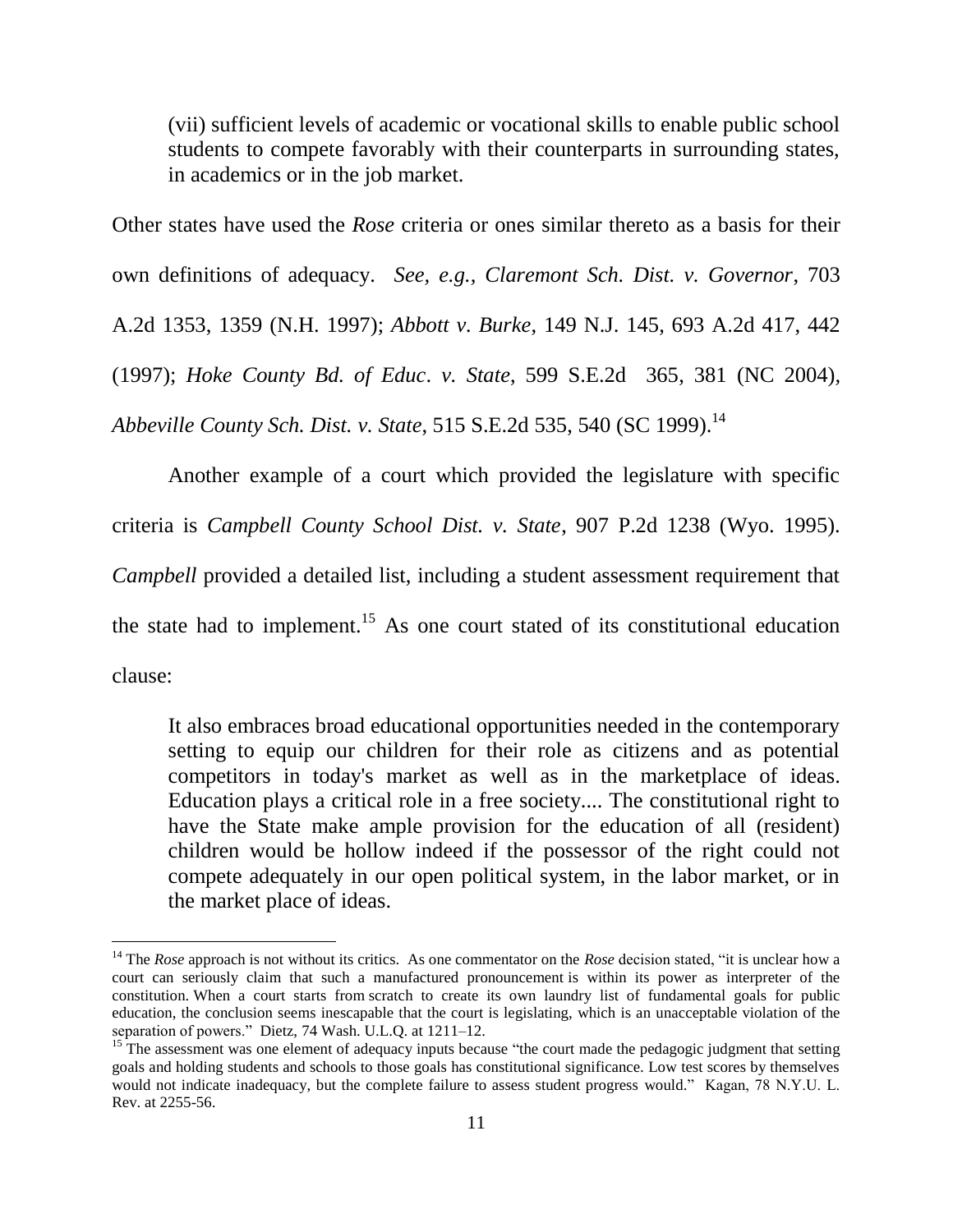*McCleary v. State of Washington,* 269 P.3d 227, 246-7 (Wash. 2012) (citations & quotation marks omitted). Taken together, these cases seem to stand for the proposition that an adequate education is one that prepares school children to be functioning members of the civic, cultural and economic aspects of our society. Moore, 41 U. Tol. L. Rev. at 569. While it is hard to argue with this as the ultimate goal of education, this Court questions its utility as a basis for directing legislative or administrative action.

One example of an adequacy challenge that further refines the standards for defining adequate is found in the decades long school litigation from New York. In the 2003 opinion form the New York Court of Appeals, the highest court in New York, the court defined an adequate education as requiring the state to teach ―skills fashioned to meet a practical goal: meaningful civic participation in contemporary society." *CFE II*, 801 N.E.2d 326, 330. The court clarified that the education article required the state to provide "a meaningful high school education." *Id.* at 337. "Third, the court restated its emphasis on educational inputs [e.g., teachers and facilities] as the primary measure of adequacy, but clarified the connection of inputs to outputs [e.g., test results and graduation rates] . . . The plaintiffs' showing of both inadequate inputs and outputs led the court to presume that the inadequate inputs caused the inadequate outputs. Considering school drop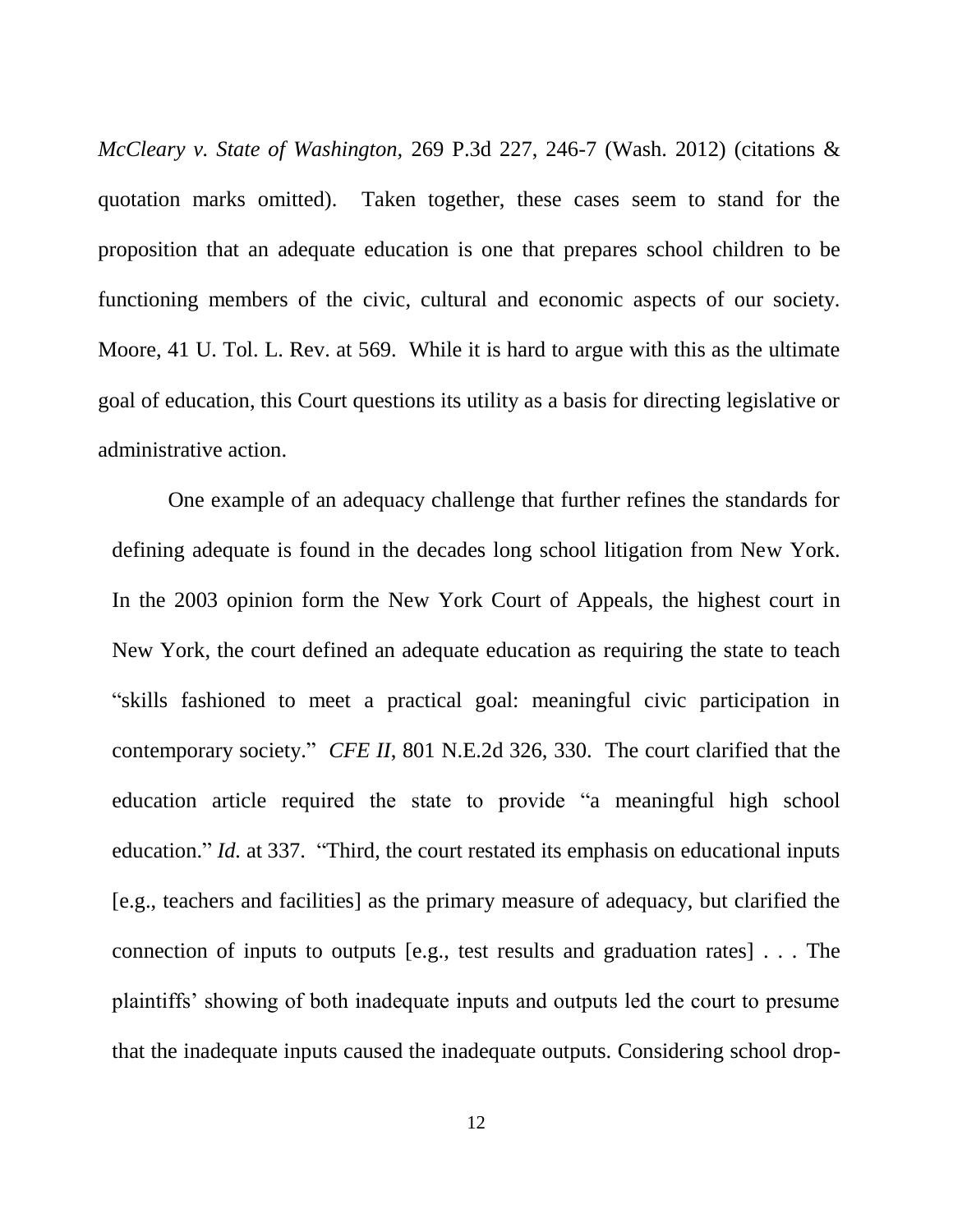out rates and test scores, the court found that the state did not successfully rebut this showing.‖ Kagan 78 N.Y.U. L. Rev. at 2248 (summarizing holding).

As noted by Kagan, there are other methods of defining adequacy besides providing detailed lists. For example, the courts could "use existing legislative or executive standards to define and measure adequacy; order the legislature or executive branch to decide upon a definition and measurement; come up with its own list of required outputs; or come up with its own list of inputs." Kagan, 78 N.Y.U. L. Rev. at 2248. *See, e.g. McCleary,* 269 P.3d 227, 249-50 (adopting as constitutionally required under the Washington adequacy clause the specific standards that had been adopted by statute and regulation in nine separate content areas, including reading, math, science, writing, communication, social studies, the arts, health and fitness, and educational technology.)

It is this Court's opinion that adoption of the *Rose* standard, as urged by the Plaintiffs, is inappropriate. It fails to recognize the legislature's role in setting the definition of adequacy and oversteps a court's proper role in state constitutional interpretation. As will be shown below, the legislature has already adopted statutory provisions which appropriately define adequacy for purposes of this litigation. This court will use those statutory definitions in determining whether the State, primarily through the Public Education Department ("PED"), has met its obligation.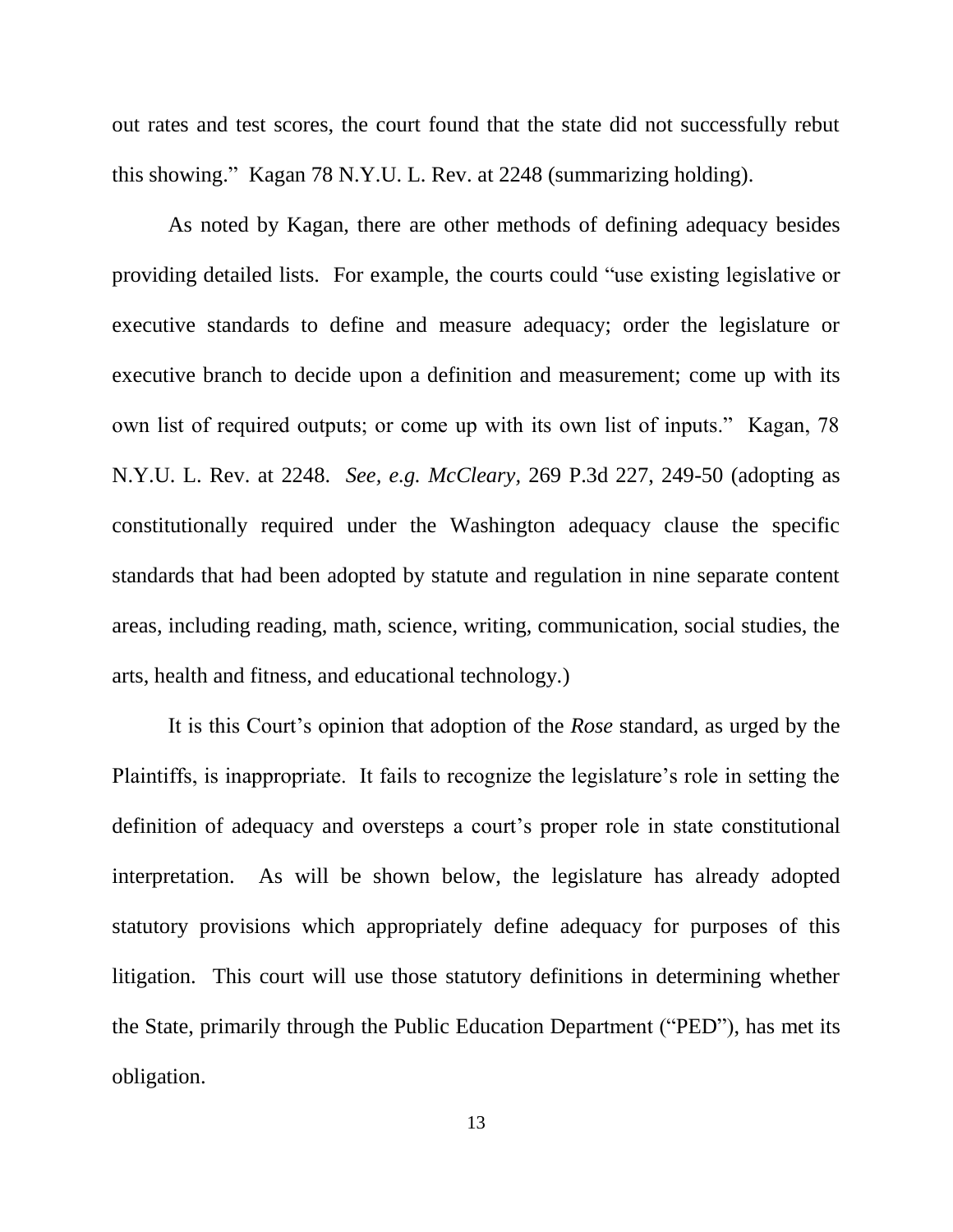Before turning to the issue of the statutory criteria, however, the Court wishes to discuss the burden of proof and standard of review. It is unclear what the burden of proof is in a case like this. In the Court's opinion this case is primarily a challenge to administrative action in failure to comply with the Constitution and statutes enacted to achieve the constitutional requirement. This would be an "as applied" challenge. In addition there is a challenge to the legislatively adopted funding formula. This would amount to a facial challenge.

In terms of the administrative challenge, New Mexico law is replete with authority that applies a presumption of regularity to administrative action. *See, e.g., State v. Myers*, 1958-NMSC-059, ¶ 14, 64 N.M. 186, 326 P.2d 1075, which stated:

 [W]e must presume that the action of the state engineer is correct. We find ourselves in agreement with the authority cited by the State and appearing in 73 C.J.S. Public Administrative Bodies and Procedure § 205, p. 556:

‗On review of the acts or orders of administrative bodies, the courts will presume, among other things, that the administrative action is correct and that the orders and decisions of the administrative body are valid and reasonable; presumptions will not be indulged against the regularity of the administrative agency's action.'

*See also Pickett Ranch, LLC v. Curry*, 2006-NMCA-082, ¶ 53, 140 N.M. 49, 139

P.3d 209 (applying the presumption that administrative action is correct).

This presumption of regularity even has some applicability in cases involving constitutional questions. *See, e.g., Pinnell v. Board of County Com'rs of*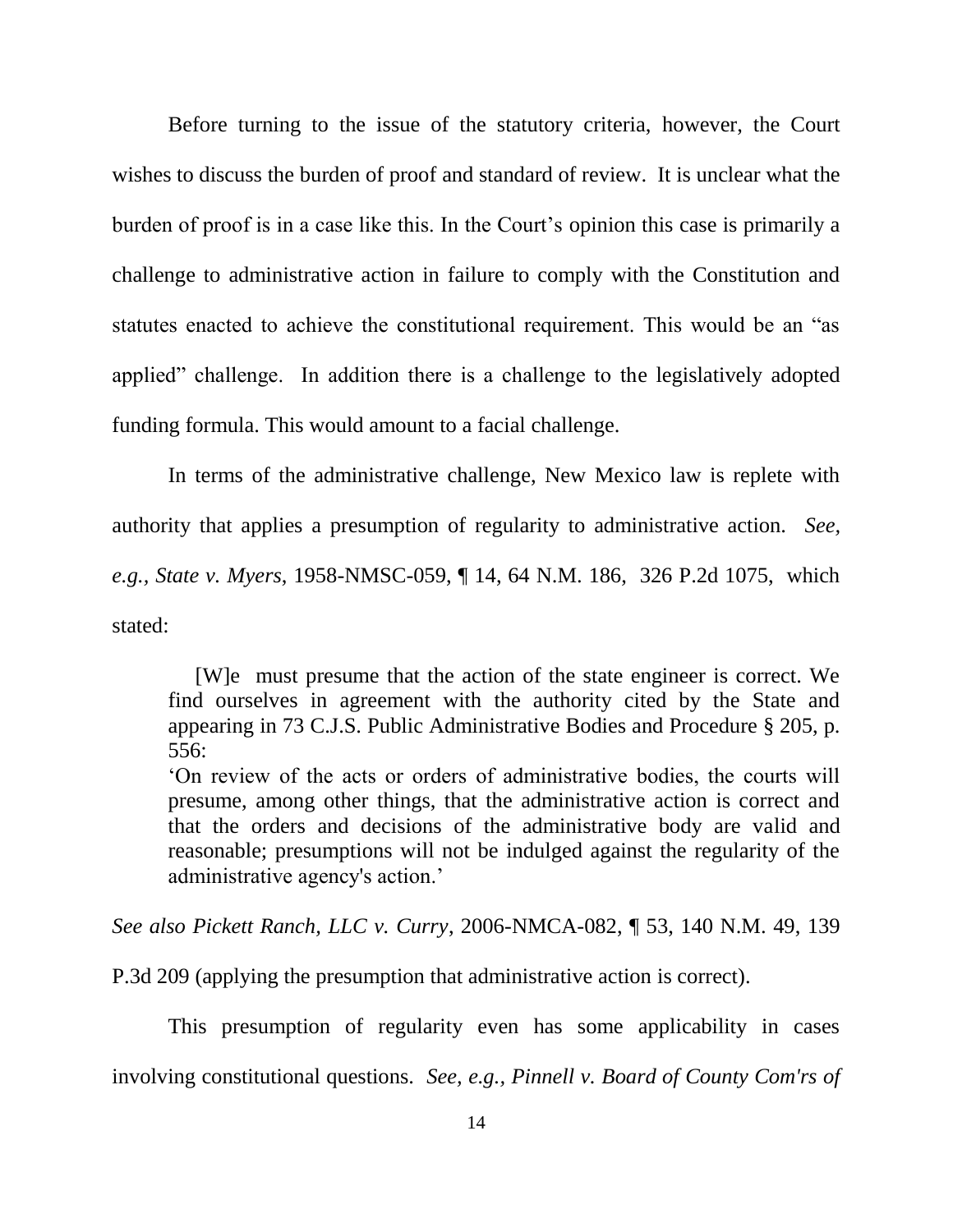*Santa Fe County*, 1999-NMCA-074, ¶ 29, 127 N.M. 452, 459, 982 P.2d 503, 510, holding:

[R]ational-basis scrutiny represents the least stringent level of scrutiny. It requires that a statute's classification be rationally related to a legitimate governmental interest. . . . Unlike the other levels of scrutiny, the rationalbasis standard requires that a plaintiff bear the burden of proof and that the state action bears a strong presumption of validity.

(Citations omitted). *Pinnell*, however, dealt with an equal protection challenge that did not involve a fundamental right.

As to the facial challenge to the funding formula, New Mexico also has a plethora of cases saying that a challenger of a statute must prove beyond reasonable doubt that the statute is unconstitutional. *See, e.g., Titus v. City of Albuquerque*, 2011-NMCA-038, ¶ 38, 149 N.M. 556, 252 P.3d 780.Because those cases did not deal with fundamental rights, those cases are not applicable and will not be discussed or used in the Court's analysis.

The Court believes that the burden of proof associated with claims that a fundamental right has been impinged is more applicable than the above discussed cases. While the Court has found no New Mexico cases that deal with the burden of proof issue in a case involving the burden of proof in a challenge under the Education Clause, there are cases from other jurisdictions that have determined this issue. As with almost every aspect of this case, the cases are not uniform.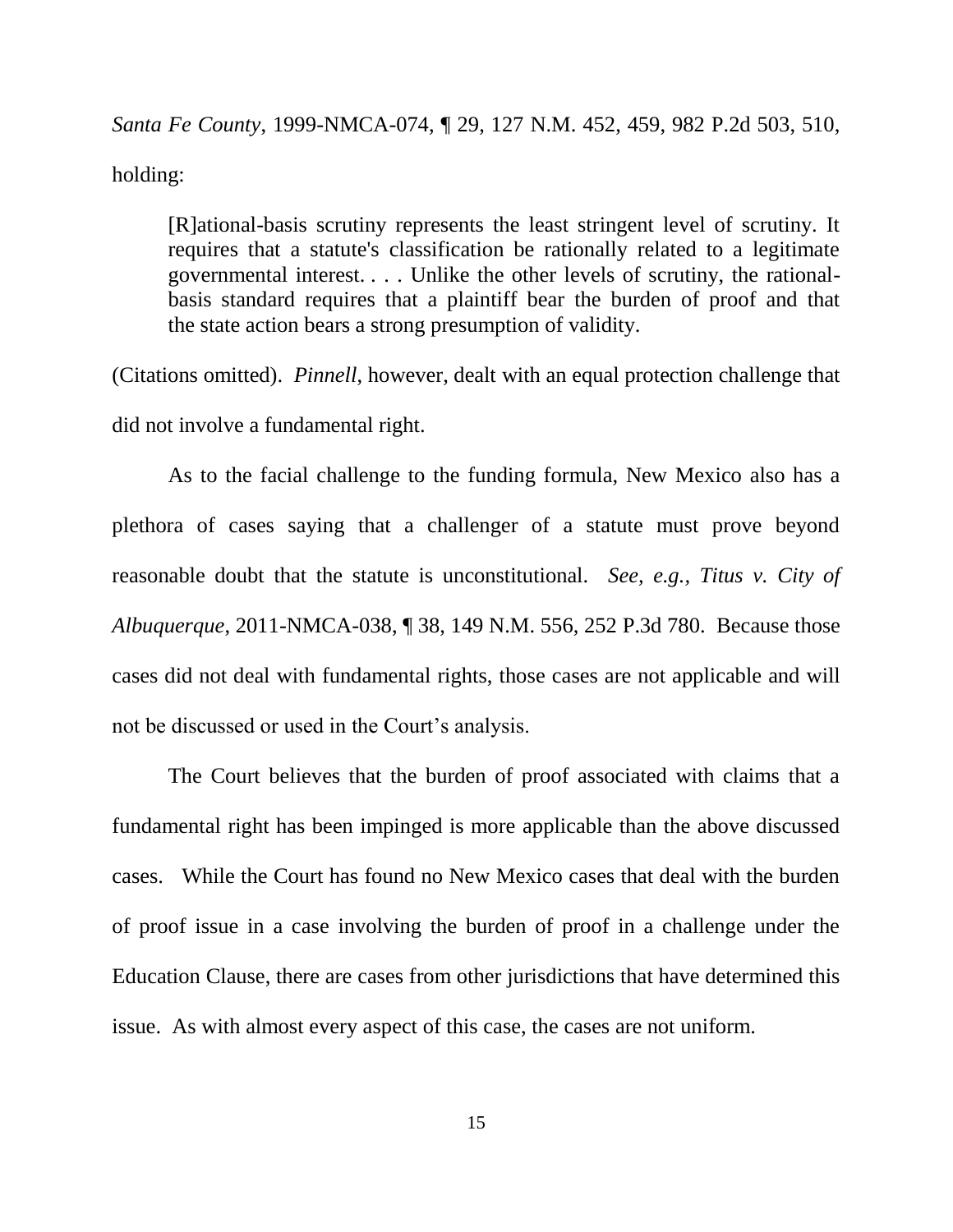For purposes of illustrating the different approaches, the Court will review cases from South Dakota and Washington. *Davis v. State*[, 804 N.W.2d 618, 628](http://www.westlaw.com/Link/Document/FullText?findType=Y&serNum=2025995827&pubNum=960&originatingDoc=I8a34ac26f1c311e18b05fdf15589d8e8&refType=RP&originationContext=document&vr=3.0&rs=cblt1.0&transitionType=DocumentItem&contextData=(sc.Keycite))   $(S.D. 2011)$ , stated that the school finance system would be upheld unless "the unconstitutionality of the act is clearly and unmistakably shown and there is no reasonable doubt that it violates fundamental constitutional principles."

On the other hand, the Washington Court adopted a standard that recognized that "the legislature has the responsibility to augment the broad educational concepts under [the Education Clause] by providing the specific details of the constitutionally required 'education.'" The Washington Supreme Court also recognized that there is a "*right* of Washington children to receive an education." This right to an education is a positive constitutional right. *[McCreary v. State,](http://www.westlaw.com/Link/Document/FullText?findType=Y&serNum=2026811862&pubNum=960&originatingDoc=I8a34ac26f1c311e18b05fdf15589d8e8&refType=RP&originationContext=document&vr=3.0&rs=cblt1.0&transitionType=DocumentItem&contextData=(sc.Keycite))* 269 [P.3d 227, 246-48 \(Wash. 2012\).](http://www.westlaw.com/Link/Document/FullText?findType=Y&serNum=2026811862&pubNum=960&originatingDoc=I8a34ac26f1c311e18b05fdf15589d8e8&refType=RP&originationContext=document&vr=3.0&rs=cblt1.0&transitionType=DocumentItem&contextData=(sc.Keycite)) Because of this positive constitutional right, the court adopted the standard of review which asked "whether the state action achieves or is reasonably related to achieve the 'constitutionally prescribed end.'" *Id.* at 248. This standard requires "the court to take a more active stance in ensuring that the State complies with its affirmative constitutional duty." *Id.* In the Court's opinion, the Washington standard is more consistent with the Court's duty to interpret and enforce constitutional mandates, as previously ruled by the Court in declining to dismiss this case. In the Court's opinion, this standard must be met by proof that complies with the preponderance-of-the-evidence standard. *See, e.g.*,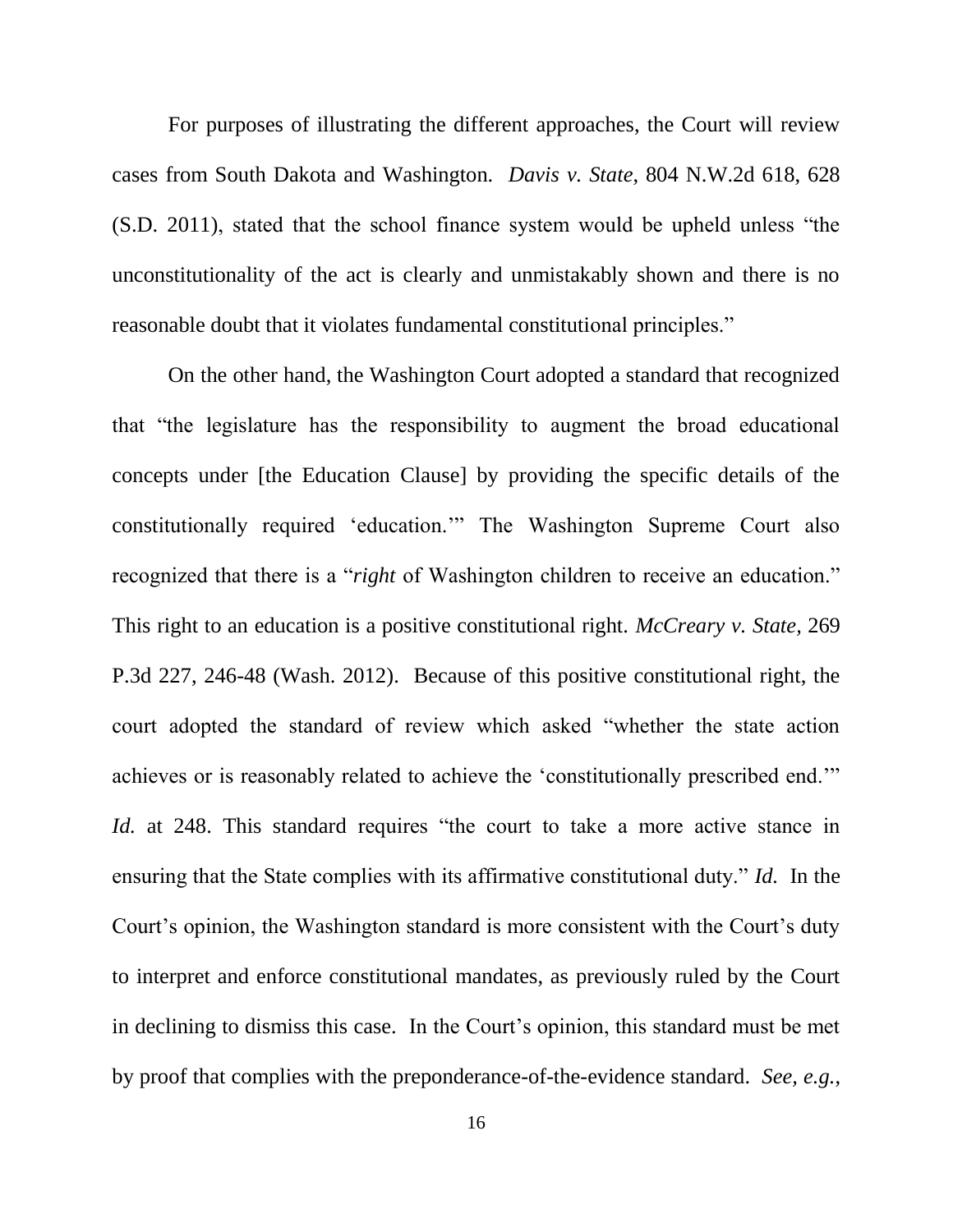*United Nuclear Corp. v. Allendale Mut. Ins. Co*., 1985-NMSC-090, ¶ 14, 103 N.M. 480, 709 P.2d 649.

Based on this analysis the Court rejects any argument that the Plaintiff must prove the government's actions were unconstitutional beyond a reasonable doubt. The Court also rejects the argument that the State must meet a strict scrutiny test in justifying its actions. Rather the Court will determine whether a preponderance of the evidence shows the administrative or legislative actions at issue achieve or are reasonably related to achieving the constitutional requirement of providing all school children with an adequate education.

## **Relevant Statutory Authority**<sup>16</sup>

#### **General Education Statutes**

The legislature has found that "no education system can be sufficient for the education of all children unless it is founded on the sound principle that every child can learn and succeed[.]" NMSA 1978  $\S$  22-1-1.2 (2015). The legislature also made findings that the key to success is having a multicultural education system that

(1) attracts and retains quality and diverse teachers to teach New Mexico's multicultural student population; (2) holds teachers, students, schools, school districts and the state accountable;

<sup>&</sup>lt;sup>16</sup> There are numerous other state and federal statutes dealing with education which are not cited in this section. This discussion is not intended to be inclusive. Any other statutes relevant to this decision will be discussed as needed later in this decision.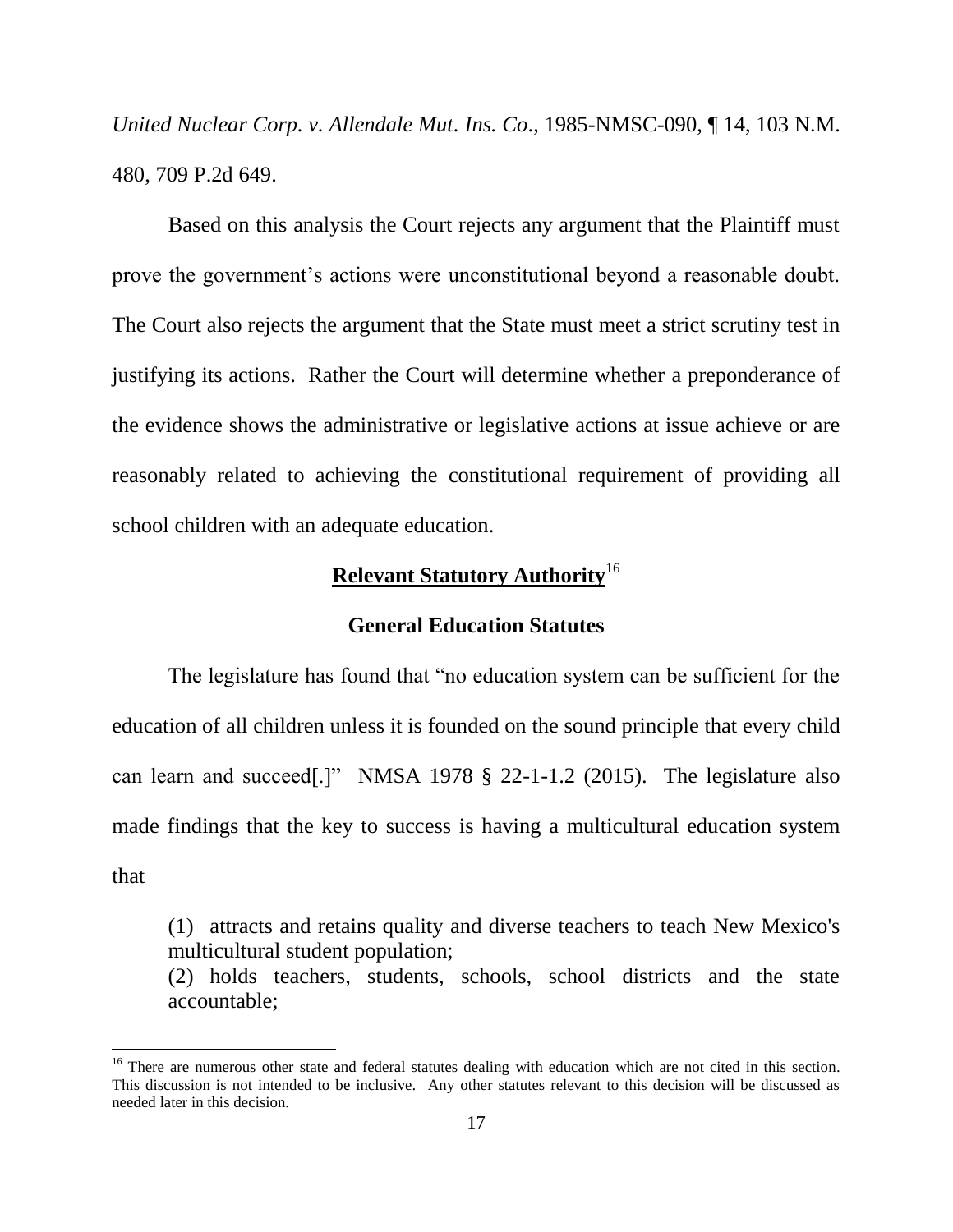(3) integrates the cultural strengths of its diverse student population into the curriculum with high expectations for all students;

(4) recognizes that cultural diversity in the state presents special challenges for policymakers, administrators, teachers and students;

(5) provides students with a rigorous and relevant high school curriculum that prepares them to succeed in college and the workplace; and

(6) elevates the importance of public education in the state by clarifying the governance structure at different levels.

Section 22-1-1.2(B). The legislature also recognized the importance of an accountability system for students and teachers. Section 22-1-1.2(D).

PED has a duty to prescribe courses of instruction and requirements for graduation and standards for all public schools. NMSA 1978 §22-2-2(D) (2004). This includes prescribing standards for "curriculum, including academic content and performance standards." NMSA 1978 22-2-8(A) (2003). The PED "shall establish a statewide assessment and accountability system that is aligned with the state academic content and performance standards." NMSA 1978  $\S$  22-2C-4(A)  $(2015)$ . In order to graduate, a student must demonstrate "competence in the subject areas of mathematics, reading and language arts, writing, social studies and science, . . . based on a standards-based assessment or assessments or a portfolio of standards-based indicators established by the department by rule." NMSA 1978 §  $22-13-1.1$  (2017).<sup>17</sup>

 $17$  PED has adopted the Common Core Standards in English Language Arts and Math and requires that students demonstrate they meet these standards by achieving a certain score on the PARCC test. Skandera, 9/2/16 Depo. Des. at 77; 118. Science performance is measured by the Standardized Based Assessment. End-of-course tests are used to demonstrate competency in social studies. Ex. D-0138 at 4.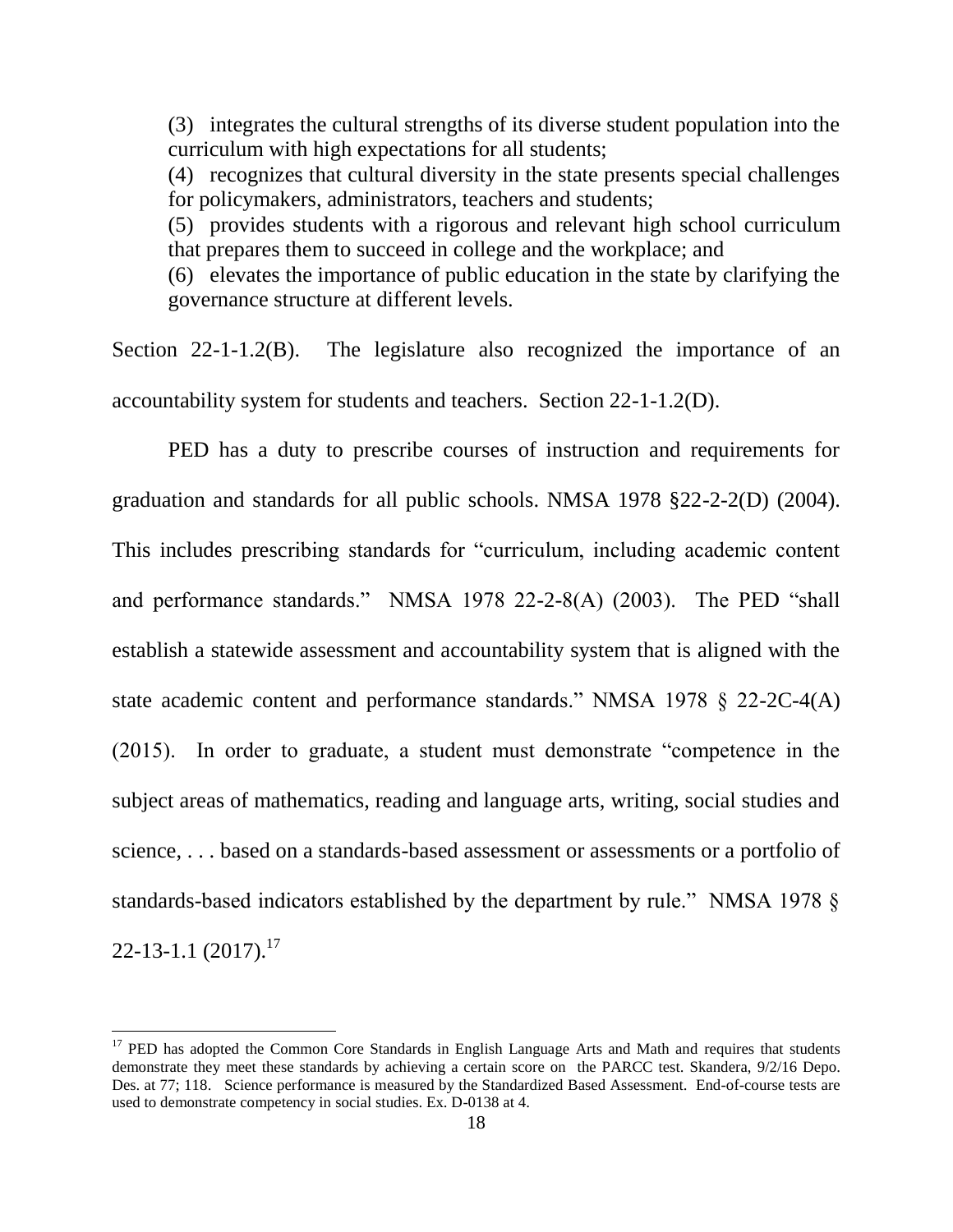NMSA 1978,  $\S$  22-2C-4.1(A) requires "[t]he department [to] establish a readiness assessment system to measure the readiness of every New Mexico high school student for success in higher education or a career."

The State has requirements regarding class load, teaching load, length of school day, staffing patterns, subject areas and purchases of instructional materials, but the legislature has allowed districts to obtain a waiver of these requirements due to funding constraints. The waiver provision has been in place since 2009 and extends to the 2018-19 school year, according to the legislative history. NMSA 1978 § 22-1-10 (2016).

In the 1970's New Mexico adopted a funding formula to finance public education. As stated in NMSA 1978  $\S$  22-8-25(A) (2017): "The state equalization guarantee distribution is that amount of money distributed to each school district to ensure that its operating revenue, including its local and federal revenues as defined in this section, is at least equal to the school district's program cost." This formula has been amended over 80 times. Numerous statutes address this formula plus the numerous factors that go into this formula. P-0087, p. 10. *See, e.g.,*  NMSA 1978 §§ 22-8-25, 22-8-20, *et seq.*, 22-8-23, *et seq.*, 22-8-24, 22-8-26, 22-8- 29, *et seq.* In addition, there are state and federal funds not directly covered by the funding formula. *See, e.g.,* NMSA 1978 §§ 22-8-43, 22-8-44, 22-8-45.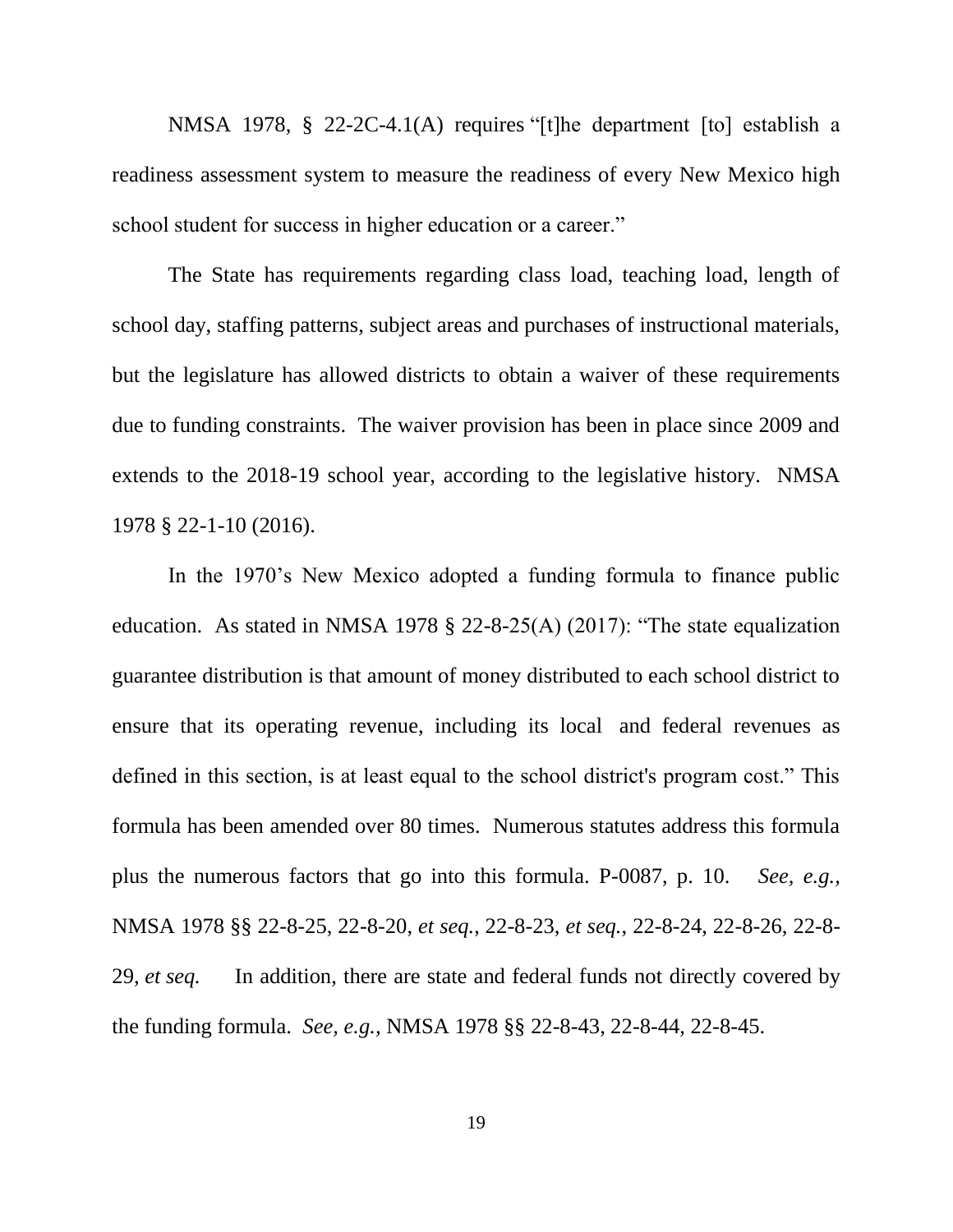The State has an obligation to "supervise all schools and school officials" coming under its jurisdiction, including taking over the control and management of a public school or school district that has failed to meet requirements of law or department rules or standards," and to "determine policy for the operation of all public schools and vocational education programs in the state." NMSA 1978  $\S$  22-2-2(C) (2004).

### **Statutes re English Language Learners ("ELL")**

In the Bilingual Multicultural Education Act the legislature found:

L. the Bilingual Multicultural Education Act will ensure equal education opportunities for students in New Mexico. Cognitive and affective development of the students is encouraged by:

(1) using the cultural and linguistic backgrounds of the students in a bilingual multicultural education program;

(2) providing students with opportunities to expand their conceptual and linguistic abilities and potentials in a successful and positive manner; and

(3) teaching students to appreciate the value and beauty of different languages and cultures.

NMSA 1978 § 22-23-1.1 (2004). NMSA 1978 § 22-8-18(B), dealing with

program cost calculation applies to bilingual multicultural education and states: "It

is the responsibility" of the local board or governing body of a charter school "to

determine its priorities<sup>[1]</sup> and it further provides that funds are discretionary with

the local board or charter governing body, "provided that the program needs as

enumerated in this section are met.]" Bilingual programs are not necessarily the

same as programs for English Language Learners. The federal Equal Educational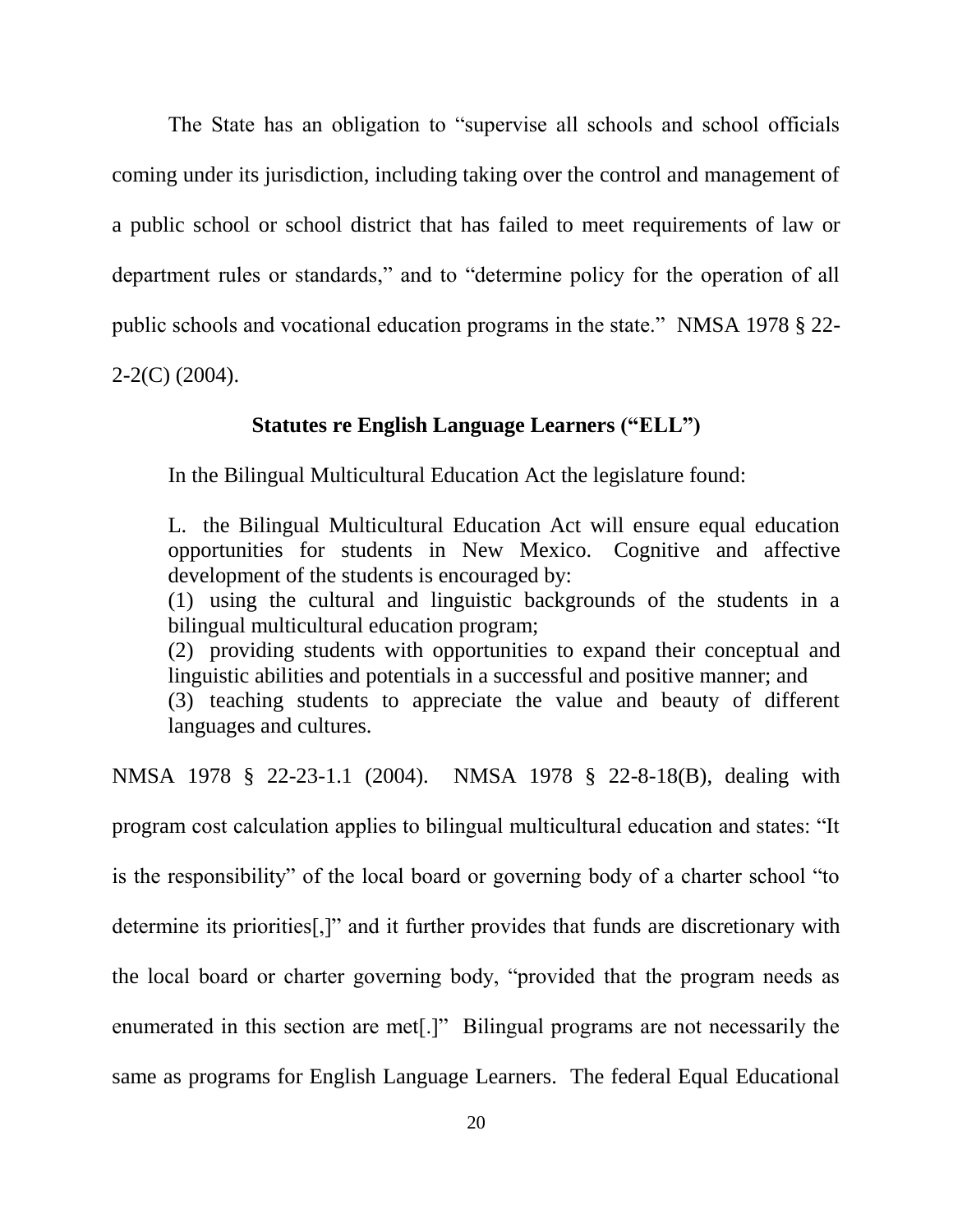Opportunities Act ("EEOA") declares unlawful "the failure by an educational agency to take appropriate action to overcome language barriers that impede equal participation by its students in its instructional programs." 20 U.S.C.  $\S$  1703(f). Title III of the Every Student Succeeds Act, P.L. 114-95, §§ 3001-3004 (December 10, 2015), 129 Stat. 1802, deals with English Language Acquisition and is a federal grant program that deals with English Learners. Among other purposes, this statute is to help all English learners attain English proficiency and high academic levels. Section 3102.

While not limited in scope to ELL students, the Hispanic Education Act is to "provide for the study, development and implementation of educational systems that affect the educational success of Hispanic students to close the achievement gap and increase graduation rates. . . . " NMSA 1978,  $\S$ 22-23B-2(A) (2010). This Act recognizes the importance of bilingual and multicultural school programs by requiring PED to report on the number of such programs. NMSA 1978, § 22-23B-6 (2015).

Also of interest in this regard are the New Mexico Constitution's provisions regarding Spanish. Section 8 of Article XII requires the legislature to provide for the training of teachers "so that they may become proficient in both the English and Spanish languages, to qualify them to teach Spanish-speaking pupils and students in the public schools and educational institutions of the state  $\ldots$ ."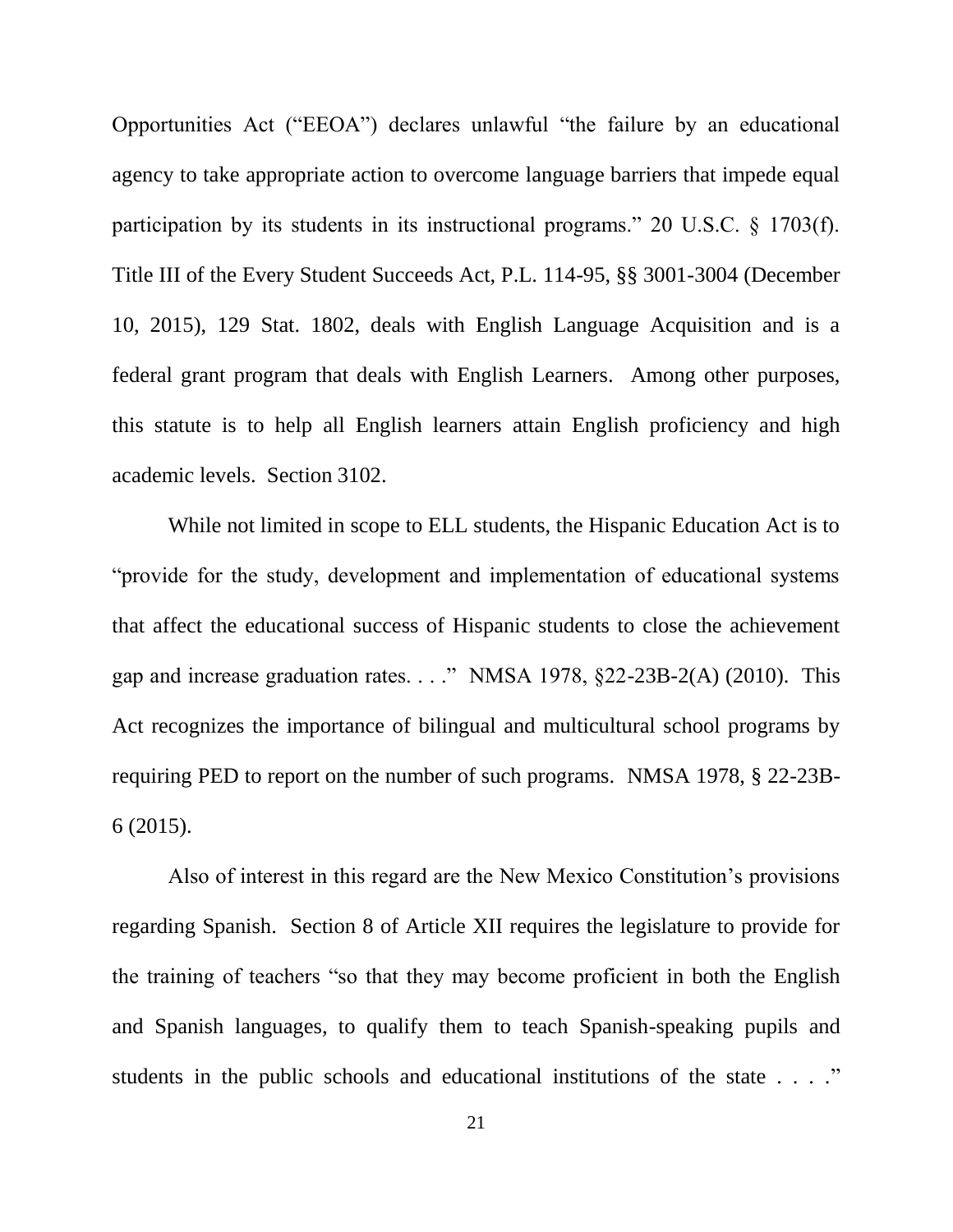Section 10 of Article XII states that students of Spanish descent shall "enjoy" perfect equality with other children in all public schools and educational institutions of the state[.]"

# **State Statute Regarding Native American Students**

New Mexico Indian Education Act ("NMIEA") of 2003, 1978 NMSA, §22-

23A-1, *et seq.* (2005), provides in relevant part that the statutory purpose is to:

A. ensure equitable and culturally relevant learning environments, educational opportunities and culturally relevant instructional materials for American Indian students enrolled in public schools;

B. ensure maintenance of native languages;

C. provide for the study, development and implementation of educational systems that positively affect the educational success of American Indian students;

D. ensure that the [public education department] partners with tribes to increase tribal involvement and control over schools and the education of students located in tribal communities; \*\*\*

F. provide the means for a formal government-to-government relationship between the state and New Mexico tribes and the development of relationships with the education division of the bureau of Indian affairs and other entities that serve American Indian students;

G. provide the means for a relationship between the state and urban American Indian community members to participate in initiatives and educational decisions related to American Indian students residing in urban areas;

H. ensure that parents; tribal departments of education; community-based organization; [public education department]; universities; and tribal, state and local policymakers work together to find ways to improve educational opportunities for American Indian students;

I. ensure that tribes are notified of all curricula development for their approval and support. . . .

NMSA 1978 § 22-23A-2 (2003).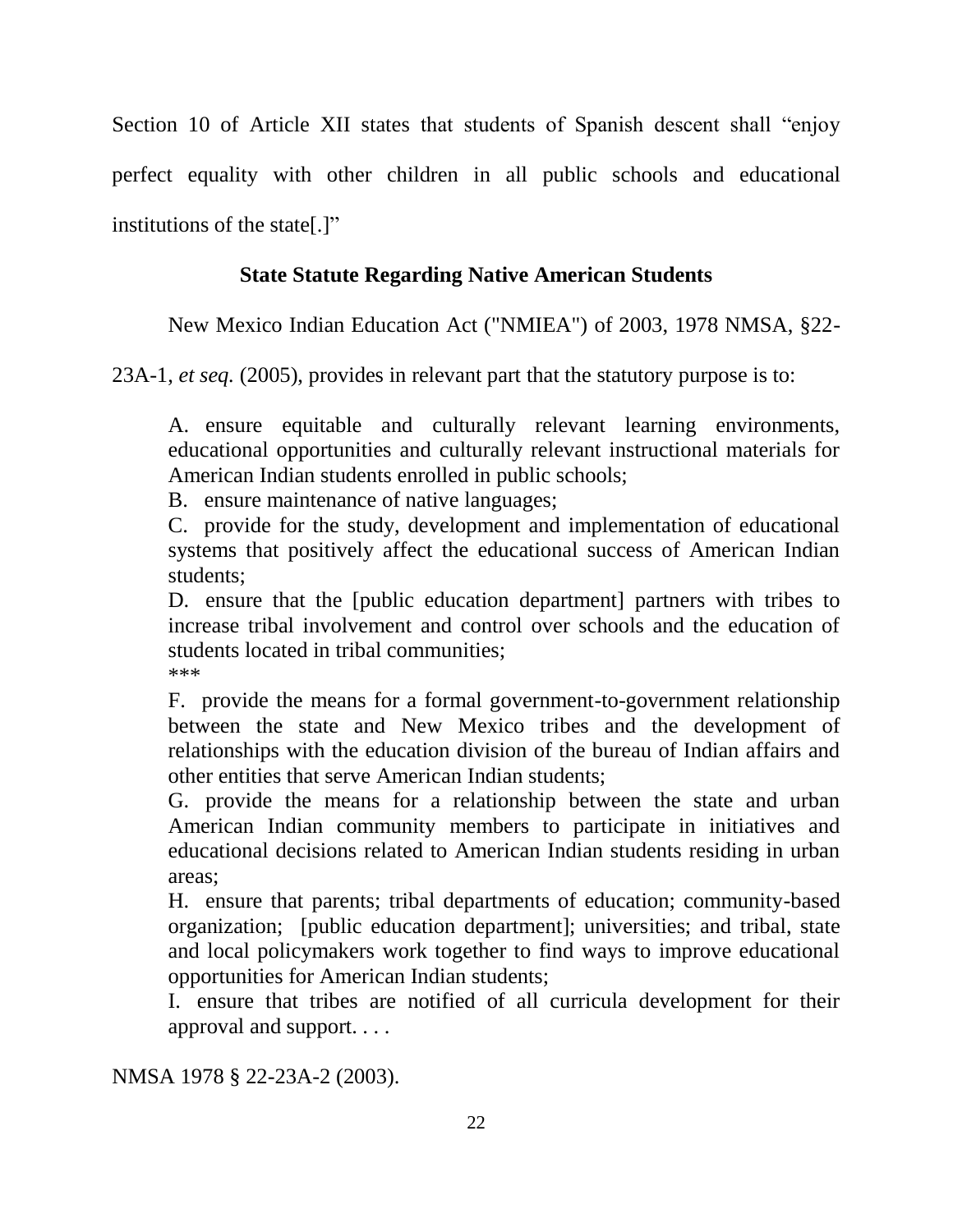### **Authority Regarding Economically Disadvantaged Students ("ED")**

There are a number of programs which are intended to benefit economically disadvantaged students.<sup>18</sup> For example there are programs providing free and reduced price meals, National School Lunch Program (7 CFR part 210) and the School Breakfast Program (7 CFR part 220). Section 9 of the National School Lunch Act, as amended, and sections 3 and 4 of the Child Nutrition Act of 1966, as amended, require schools participating in any of the programs and commodity schools to make available, as applicable, free and reduced price lunches and breakfasts. Title I of the Elementary and Secondary Education Act ("ESEA") provides assistance to local education agencies with high percentages of children from low-income families.

The State Equalization Guarantee ("SEG") deals with "at-risk" students through the assignment of additional program units. To calculate the at-risk rate the school determines the three year average percentage of students (members) "used to determine its Title I allocation, a three-year average of the percentage of membership classified as English language learners using criteria established by

<sup>&</sup>lt;sup>18</sup> According to the Annie E. Casey Foundation Kids Count Data Center, in 2014 30 percent of New Mexico children were living at or below the federal poverty level. This compares unfavorably to a national average of 22 percent. In fact in that year New Mexico's rate of childhood poverty ranked as the highest in the country. Yazzie Stips, ##1346, 1347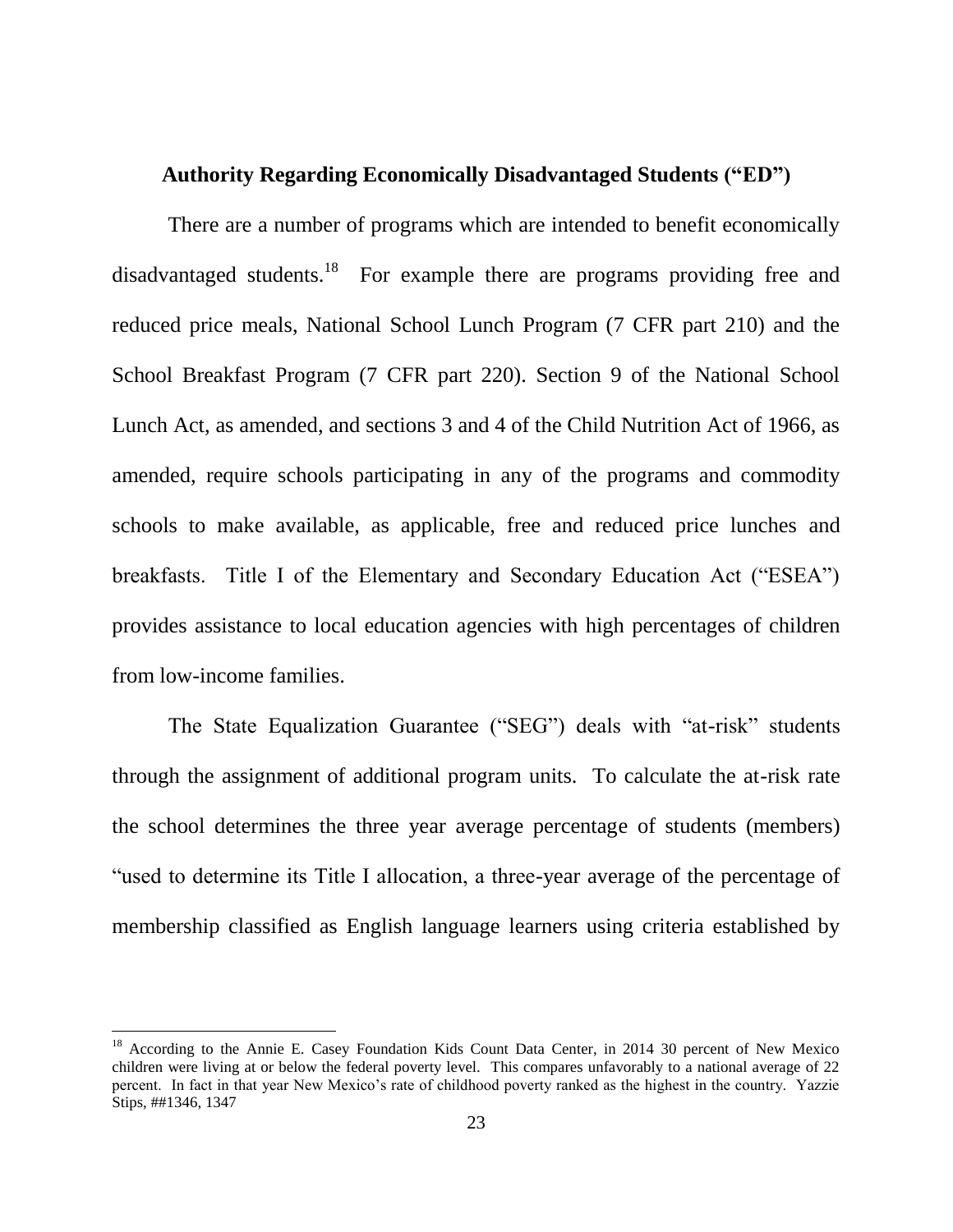the federal office of civil rights, and a three-year average of the percentage of student mobility." Section  $22-8-23.3(B)$ .

#### **Statutes regarding Students with Disabilities**

The Individuals with Disabilities Education Improvement Act ("IDEIA"), part B and the Elementary and Secondary Education Act (Every Child Succeeds Act) ("ESEA") apply to school age children with disabilities. Under IDEIA each child with a disability is entitled to a "Free and Appropriate Public Education". P-2798, ¶ 15. Under ESEA the same academic and achievements standards apply to all students, except those with the most significant cognitive disabilities. *Id.* at ¶ 19. Students with significant cognitive disabilities may be held to "Alternative" Achievement Standards" but not more than one percent of the total student population may be held to these standards. *Id.* All other students with a disability are to receive an education that "emphasizes special education and related services" designed to meet their unique needs and prepare them for further education, employment and independent living." 20 U.S.C.  $\S$  1400(d).

The education clause of the New Mexico Constitution states: "A uniform system of free public schools sufficient for the education of, and open to, all the children of school age in the state shall be established and maintained." N.M. Const., art. XII, § 1. A reading of the education clause authorities from other states, the New Mexico Constitutional Education Clause, and the relevant statutes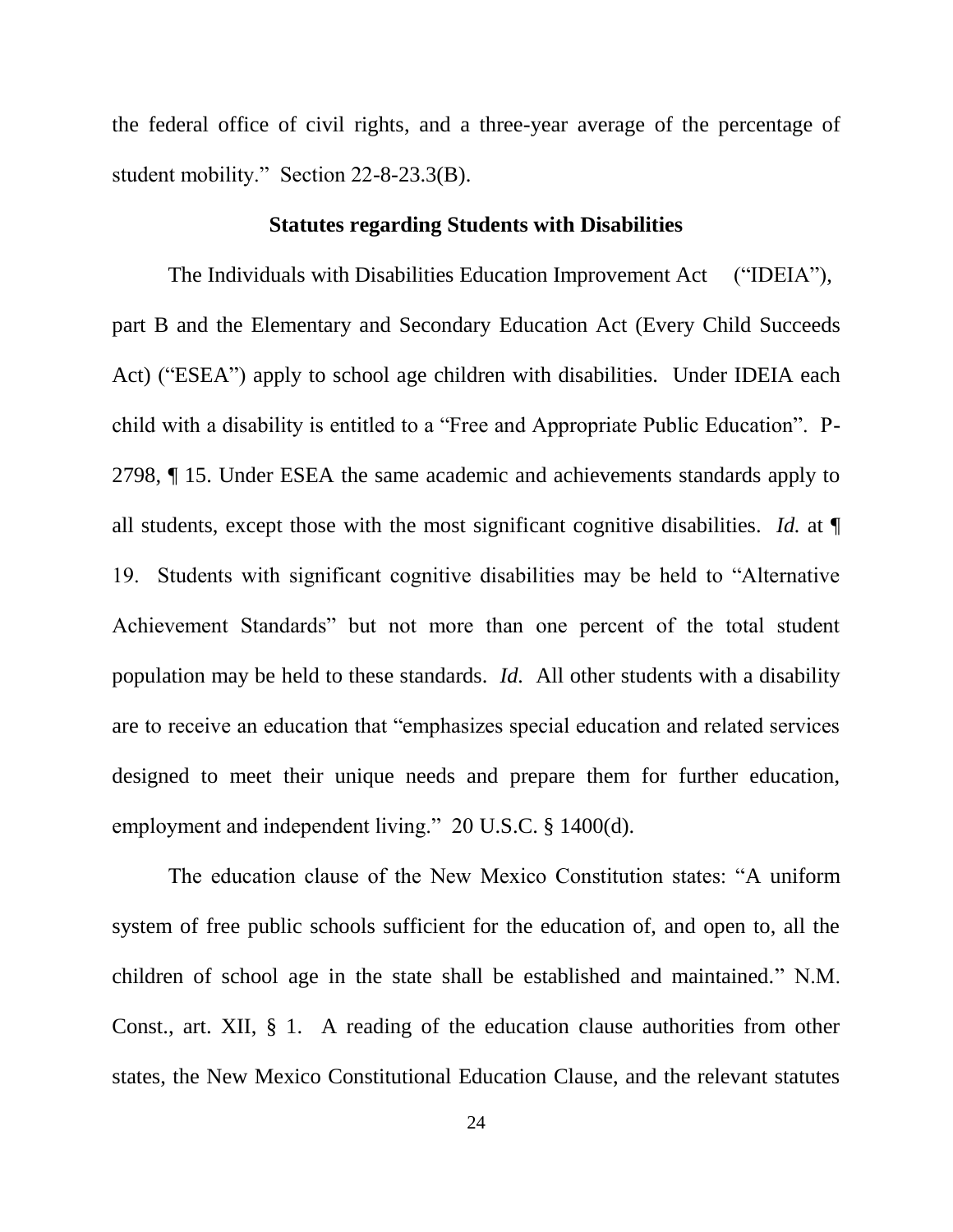convinces the Court that the State Constitution requires the State to provide every student with the opportunity to obtain an education that allows them to become prepared for career or college. As will be discussed below, New Mexico has failed to meet this obligation.

#### **ARTICLE XII, SECTION 1 EDUCATION CLAUSE CLAIMS**

#### **The Evidence Demonstrates that the Education Provided to At-Risk Students Is Inadequate**

#### **Educational Inputs**

Educational inputs include components such as quality of teaching, curricula, school buildings, text books, personnel, supplies, and similar factors. *See* Kagan, 78 N.Y.U. L. Rev. at 2244. *Campaign for Fiscal Equity [v. State of](http://www.westlaw.com/Link/Document/FullText?findType=Y&serNum=1995129032&pubNum=578&originatingDoc=I29780024d9f711d9bf60c1d57ebc853e&refType=RP&originationContext=document&vr=3.0&rs=cblt1.0&transitionType=DocumentItem&contextData=(sc.DocLink))  New York,* [86 N.Y.2d 307, 317, 631 N.Y.S.2d 565,](http://www.westlaw.com/Link/Document/FullText?findType=Y&serNum=1995129032&pubNum=578&originatingDoc=I29780024d9f711d9bf60c1d57ebc853e&refType=RP&originationContext=document&vr=3.0&rs=cblt1.0&transitionType=DocumentItem&contextData=(sc.DocLink)) 570, 655 N.E.2d 661, 666 [\(1995\)](http://www.westlaw.com/Link/Document/FullText?findType=Y&serNum=1995129032&pubNum=578&originatingDoc=I29780024d9f711d9bf60c1d57ebc853e&refType=RP&originationContext=document&vr=3.0&rs=cblt1.0&transitionType=DocumentItem&contextData=(sc.DocLink)) [*[CFE](http://www.westlaw.com/Link/Document/FullText?findType=Y&serNum=1995129032&originatingDoc=I29780024d9f711d9bf60c1d57ebc853e&refType=RP&originationContext=document&vr=3.0&rs=cblt1.0&transitionType=DocumentItem&contextData=(sc.DocLink)) I*] outlined the essential inputs:

Children are entitled to minimally adequate physical facilities and classrooms which provide enough light, space, heat, and air to permit children to learn. Children should have access to minimally adequate instrumentalities of learning such as desks, chairs, pencils, and reasonably current textbooks. Children are also entitled to minimally adequate teaching of reasonably up-to-date basic curricula such as reading, writing, mathematics, science, and social studies, by sufficient personnel adequately trained to teach those subject areas.

This list of essentials should, in the Court's opinion, be updated to include computers and related infrastructure.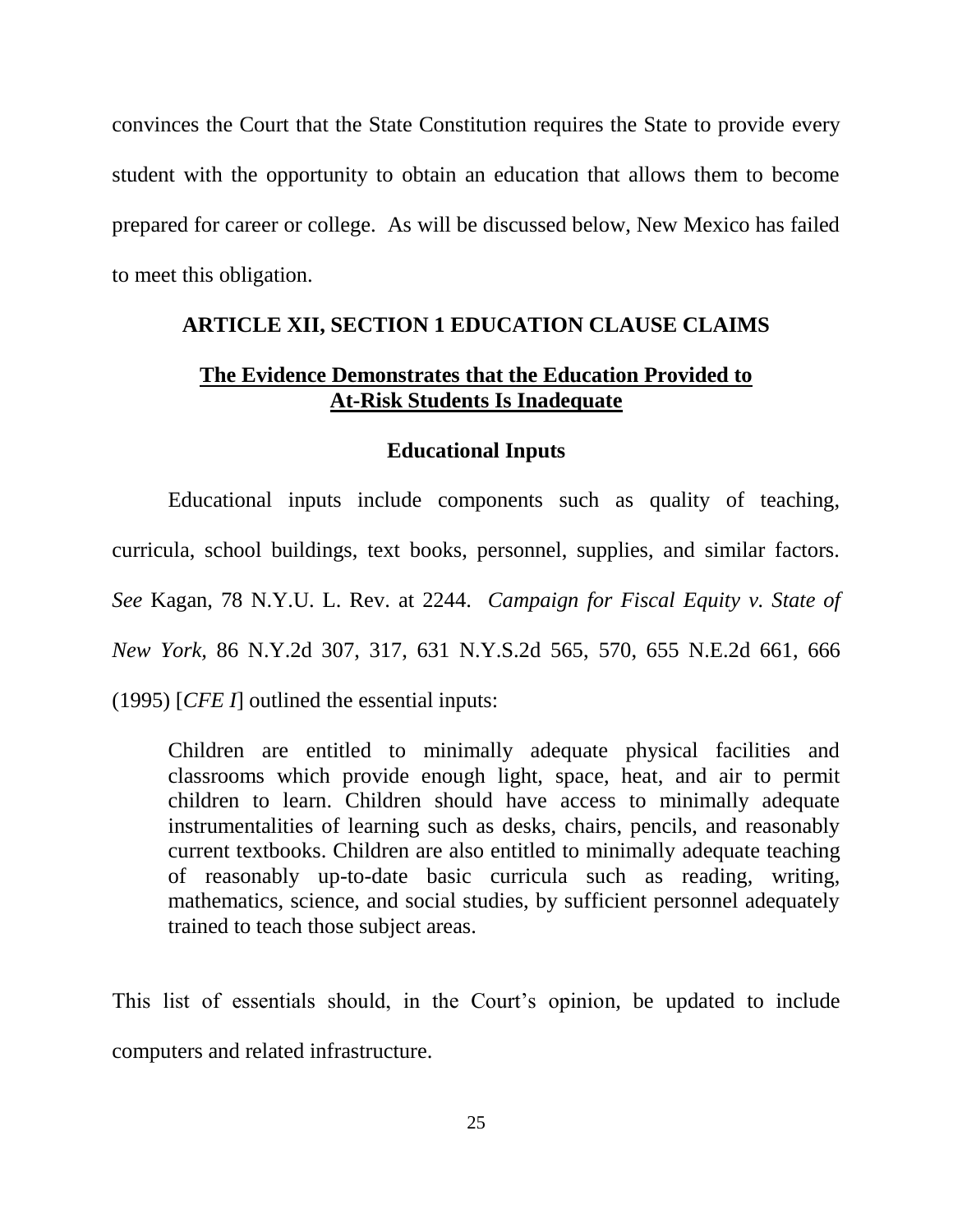Educational inputs and outputs must both be considered when determining whether the education provided is constitutionally adequate. *CFE II*, 100 N.Y.2d at 903, 801 N.E.2d at 328, held that a Plaintiff in an adequacy case must prove that the state provided inadequate inputs and then must correlate these failures to inadequate outcomes. If the State makes a showing of adequate outputs despite the evidence of inadequate inputs, then State may overcome liability.

The evidence presented during the trial in the present case did not show a systemic failure to provide adequate physical facilities in general. As the Court observed during the trial, this case was not about failure to provide adequate school buildings. Nor is the case about pencils,  $19$  desks, or chairs. The Court will focus its consideration of inputs on instrumentalities such as instructional materials and computer access. Finally, the Court will address the most critical input – quality of teaching.

#### *Instructional Materials*

The State provides a stipend to purchase textbooks. Numerous superintendents and the director of the New Mexico Coalition of Education Leaders testified that the funding for instructional materials was inadequate. Cleveland, 7/11/17 at 199, 208-213, 215; Chiapetti, 6/28/17 at 46, 156; Sullivan, 7/12/17 at 201-205; Lewis, 6/30/17 at 139-140; Space, 6/29/17 at 159; Garcia,

 $19$  The Court does note, however, that there was testimony that teachers use personal funds to buy supplies and educational materials. Martinez, 6-14-17 at 179-80.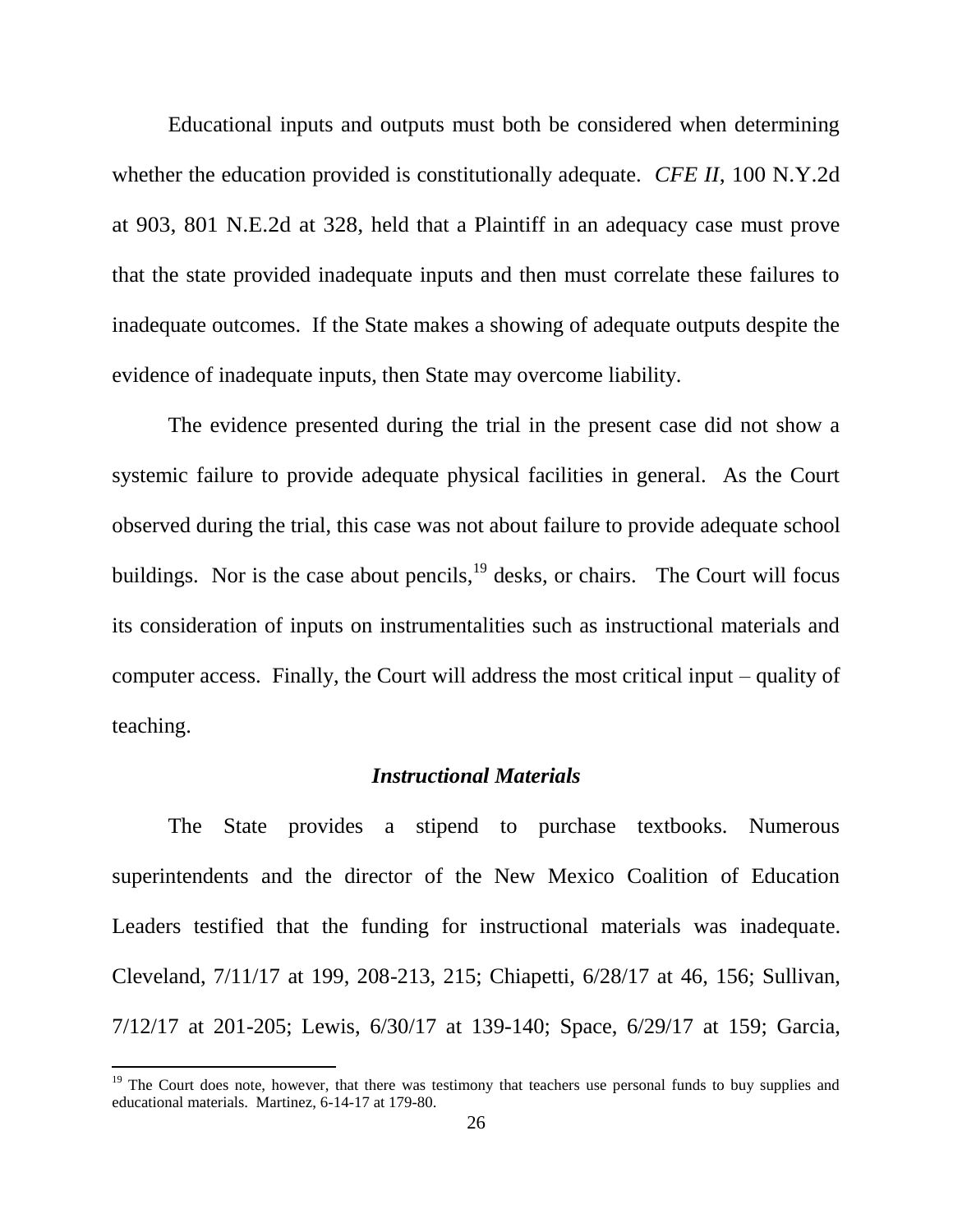6/15/17 at 85-86; Valdez, 7/6/17 at 17-18, 26-17, 84-23; Chavez, 7/7/17 at 84; Rounds, 7/12/17 at 71-73, 111. Funding cuts have prevented schools from purchasing adequate and up-to-date textbooks.<sup>20</sup> The instructional materials stipend is insufficient and many districts have to supplement PED funds with their own operational funds. Garcia, 6/12/17 at 70-72; Perry, 6/29/17 at 33. Other districts are forced to make copies of textbooks and workbooks. Martinez, 6/14/17 at 179-80 (Espanola). Some parents testified that there were no textbooks for their children to bring home. 10/26/17 Louise Martinez Depo. Des. 28-29 (APS); 10/26/17 Edaakie Depo. Des. 12 (Zuni).

There is also a lack of access to technology in some districts, particularly rural districts. In Zuni, for example, this lack has compromised students' ability to take on-line tests (such as PARCC) or on-line courses, and it hinders students' ability to become educated in technology. *See Yazzie-Stips ##1325, 1326.* According to Superintendent Cleveland, those children who do not have access to technology are handicapped. Cleveland, 7/11/17 at 214.

The lack of appropriate instructional materials for Native American students presents its own problems. The New Mexico Indian Education Act requires that the State provide "culturally relevant instructional materials for American Indian

 $20$  On account of fiscal difficulties many schools have had to utilize the waiver program authorized by Section 22-1-10. Allowing a school to avoid the requirement to purchase textbooks that have been determined by PED to be the most appropriate for teaching the mandated curriculum does not alter the fact that funding for instructional materials is inadequate. Adopting a waiver provision does not absolve the State of it constitutional obligation to provide an adequate education, a component of which is adequate teaching materials.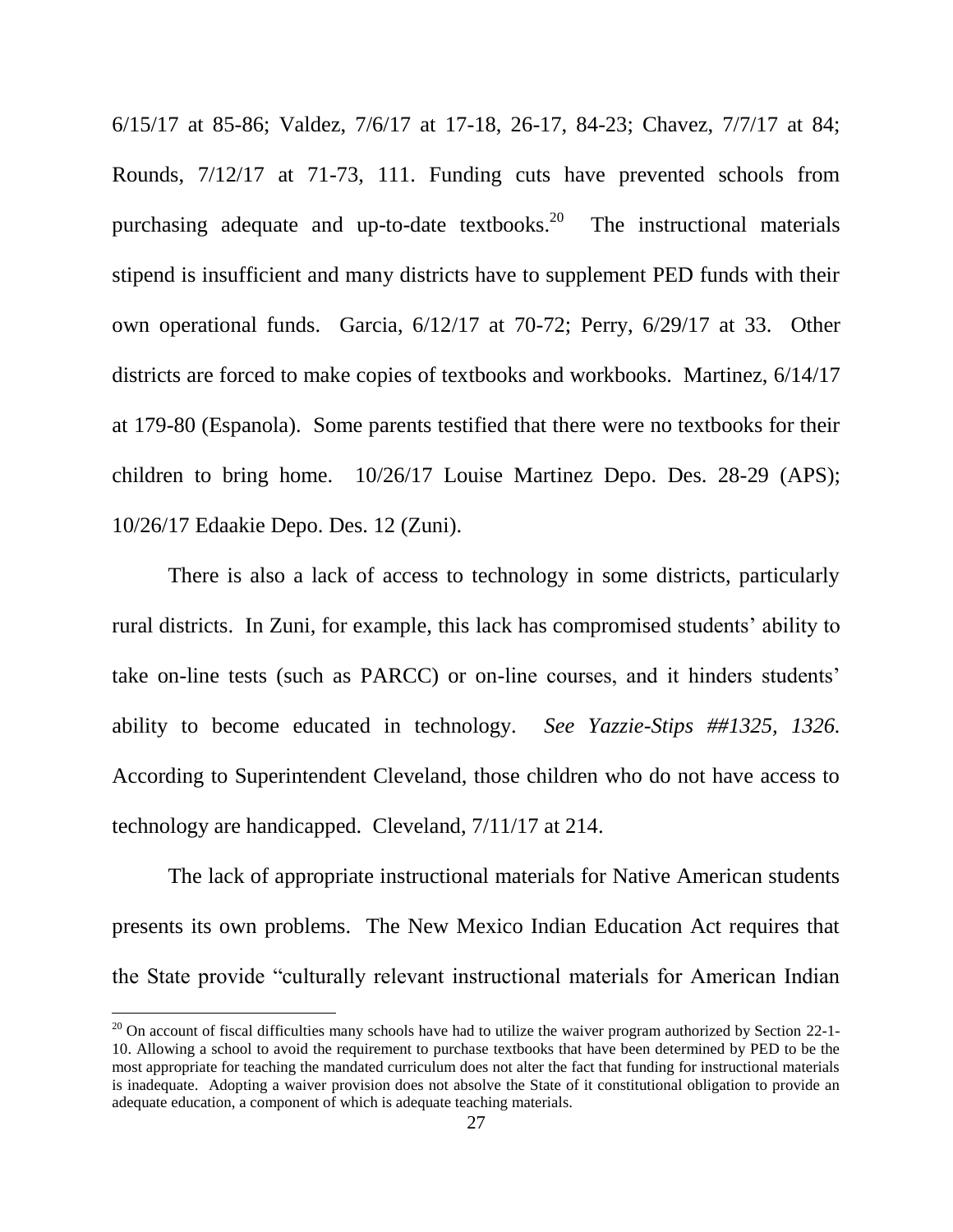students enrolled in public schools[.]" NMSA 1978  $\S22$ -23A-2(A). In the Court's opinion, this statute sets forth the legislative determination of what constitutes a constitutionally adequate education for Native American children in New Mexico public schools; thus, failure to comply with the NMIEA amounts to a violation of the constitution's adequacy clause.<sup>21</sup> *Cf. United States v. Cleveland*, 507 F.2d 731, 741 (7th Cir. 1974) (citing *[Krilich v. United States](https://1.next.westlaw.com/Link/Document/FullText?findType=Y&serNum=1974111869&pubNum=350&originatingDoc=I763c24d8906511d993e6d35cc61aab4a&refType=RP&originationContext=document&transitionType=DocumentItem&contextData=(sc.Search))*, 502 F.2d 680 [\(7th Cir. 1974\),](https://1.next.westlaw.com/Link/Document/FullText?findType=Y&serNum=1974111869&pubNum=350&originatingDoc=I763c24d8906511d993e6d35cc61aab4a&refType=RP&originationContext=document&transitionType=DocumentItem&contextData=(sc.Search)) *repudiated by Johnson v. United States*, 805 F.2d 1284 (7<sup>th</sup> Cir. 1986)). There was expert testimony that PED has not provided such materials. P-2881 at ¶ 52. PED does not have information about which districts have the statutorily required educational materials. Phillips, 7/27/17 at 126-27.

The Indian Education Act is premised on the idea that a culturally relevant education is to be produced through the cooperation of the schools and the tribal communities. This goal has not been realized in most of the districts with significant Native American student populations. P-2881 at ¶¶ 27-34; Space, 06/29/17 at 131-33; Lewis, 06/30/17 at 184; Perry, 06/29/17 at 47. PED has failed to fill the three regional Indian Education Department positions which would be instrumental in effectuating this purpose. P-2881 at ¶¶ 31-34; P-2935. There has

 $21$  The Court notes that there are also federal requirements that deal with Native American English Learners. The Court, however, is not prepared to say that a federal requirement equates to a state constitutional requirement. This reluctance does not change the Court's determination of inadequacy which is based on the New Mexico statute.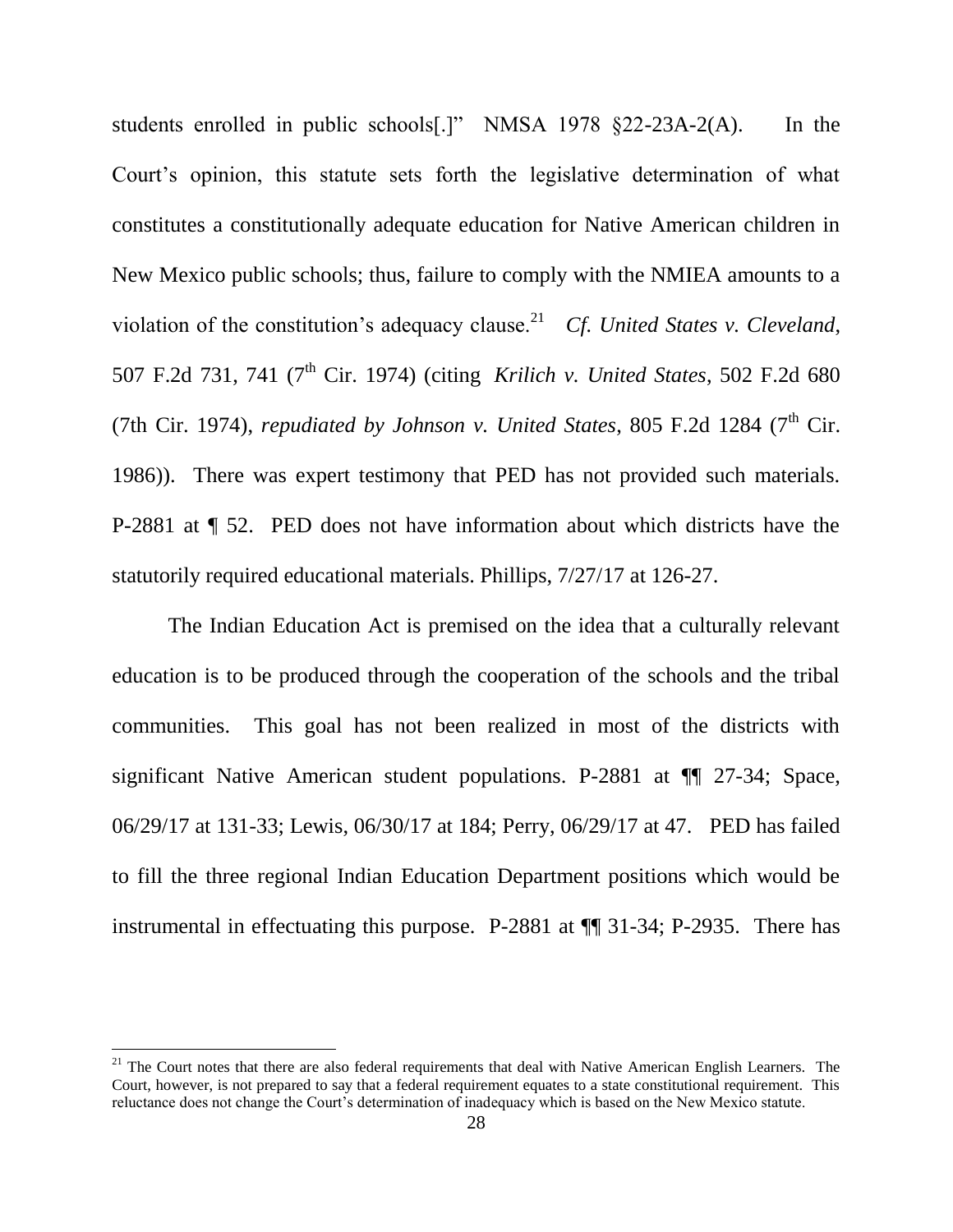been a failure to develop the government-to-government relationships needed to achieve the statutory goals under the Indian Education Act. P-2881 at ¶¶ 56-58.

Based on the tour of certain schools by their school-visit-experts, the defense argues that the instructional resources are adequate. If this case were about buildings and lighting, the Court might agree with Defendants' argument, but as stated above, this is not what this case is about. In the Court's opinion most of the defense school-visit-experts' testimony and investigation was irrelevant to the issues presented. These experts did not determine how current the textbooks were, the sufficiency of the quantities of the textbooks, the appropriateness of the textbooks to the work being done, or the instruction needed by at-risk students. These aspects of what constitutes adequate instructional materials go to the heart of the adequate material issue, and it was ignored by the defense experts.

#### *Reasonable Curricula*

At-risk students begin school with certain disadvantages which are not the making of the school system. This fact does not, however, mean that at-risk students cannot learn if given proper support. Sallee, 7/21/17-a.m. at 21. Various programs have been shown to provide such support. These include quality full-day pre-K, which addresses the issue of at-risk students starting school behind other children (Berliner, 6/12/17 at 138-39, 144-47; Sallee, 7/21/17-a.m. at 89); summer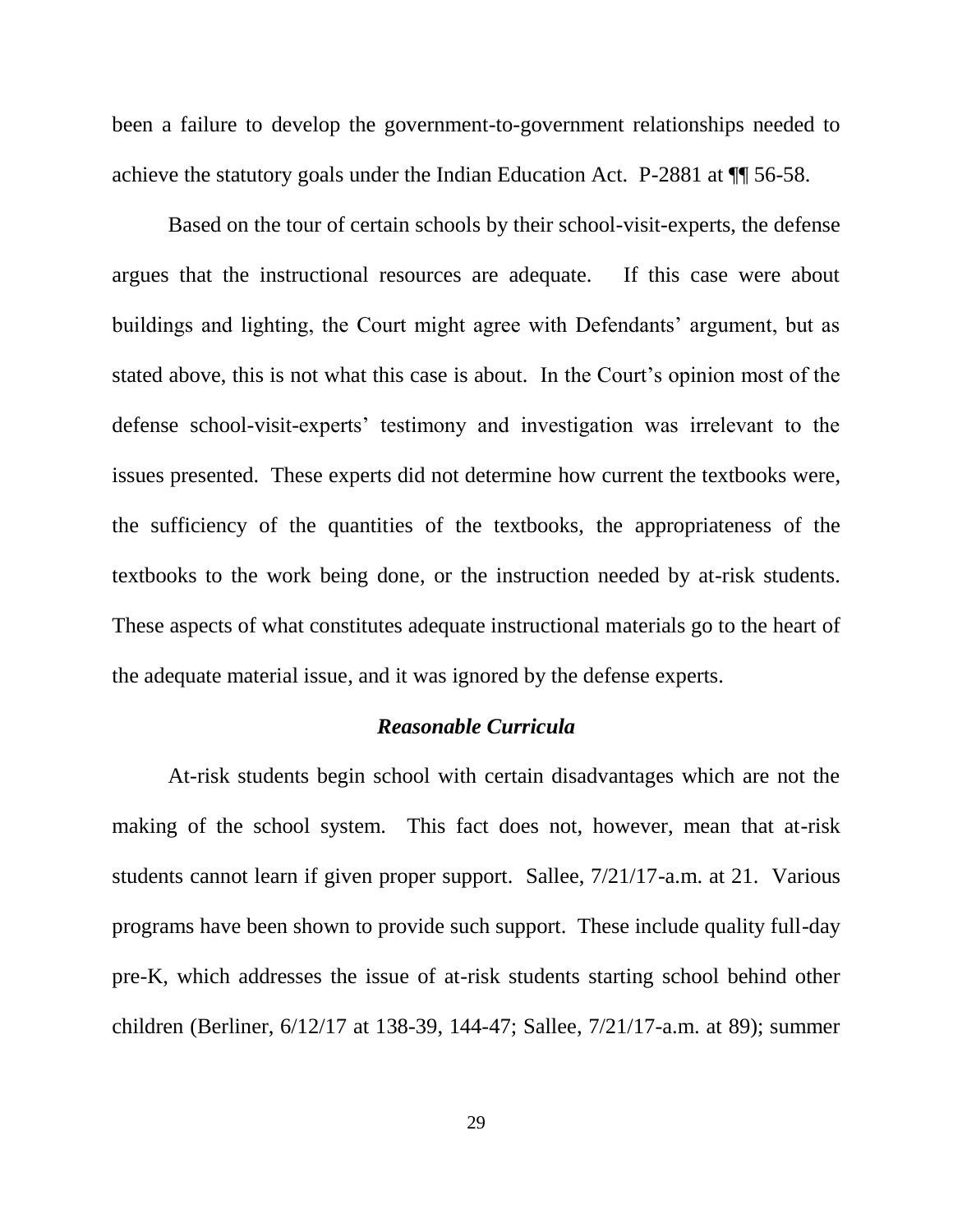school which addresses the loss of skills over the school break<sup>22</sup> (Berliner,  $6/12/17$ at 140, 148); after school programs, smaller class sizes, and research-based reading programs (*id.*; Sallee, 7/21/17-a.m. at 90). The efficacy of these programs has been recognized (5/10/17 Stip. 11; P-2797 at 20-21), but unfortunately they have not been funded to the extent that all at-risk children can participate in such programs.<sup>23</sup> Sallee, 7/21/17-a.m. at 26-27, 82-84; Abbey, 7/25/17 at 90-91, 101; Grossman, 6/14/17 at 19; Yturralde, 6/30/17 at 9-10; Rounds, 7/12/17 at 102-03; Space, 6/29/17 at 170-71; Cleveland, 7/11/17 at 185; P-0255 at 5 (K-3 Plus lowers achievement gap); P-0327 at 9 (after school programs can improve student outcomes).

Contrary to Defendants' argument, current funding through the at-risk formula and Title I does not provide the money needed to educate at-risk students and to offer these programs. Sallee, 7/21/17-a.m. at 67, 71-72. Indeed, the fact that so many schools have had to seek waivers of the maximum class size requirement due to financial constraints demonstrates that these programs are not adequately funded. *See* Stewart 6/20/17 at 157-58; 262-63; Sanders, 7/10/17 at 217-218; Cleveland, 7/11/17 at 159-160, 162-163, 212, 221; Sullivan, 7/12/17 at 195-196, 271-272. This demonstrates a lack of reasonable curricula for at-risk students.

 $^{22}$  One such program is K-3 Plus. This type of program extends the time in school for kindergarteners and students in the early grades by extending the instructional year P-0255 at 5. In FY 16 there were 70,343 eligible students for K-3 plus, of whom only 19,383 participated. P-1671 at 60.

 $^{23}$  For example, in FY 2017 full-day pre-K was estimated to be available to only 3641 four-year-olds out of a total eligible population of 12,278 four-year olds. P-1671 at 60.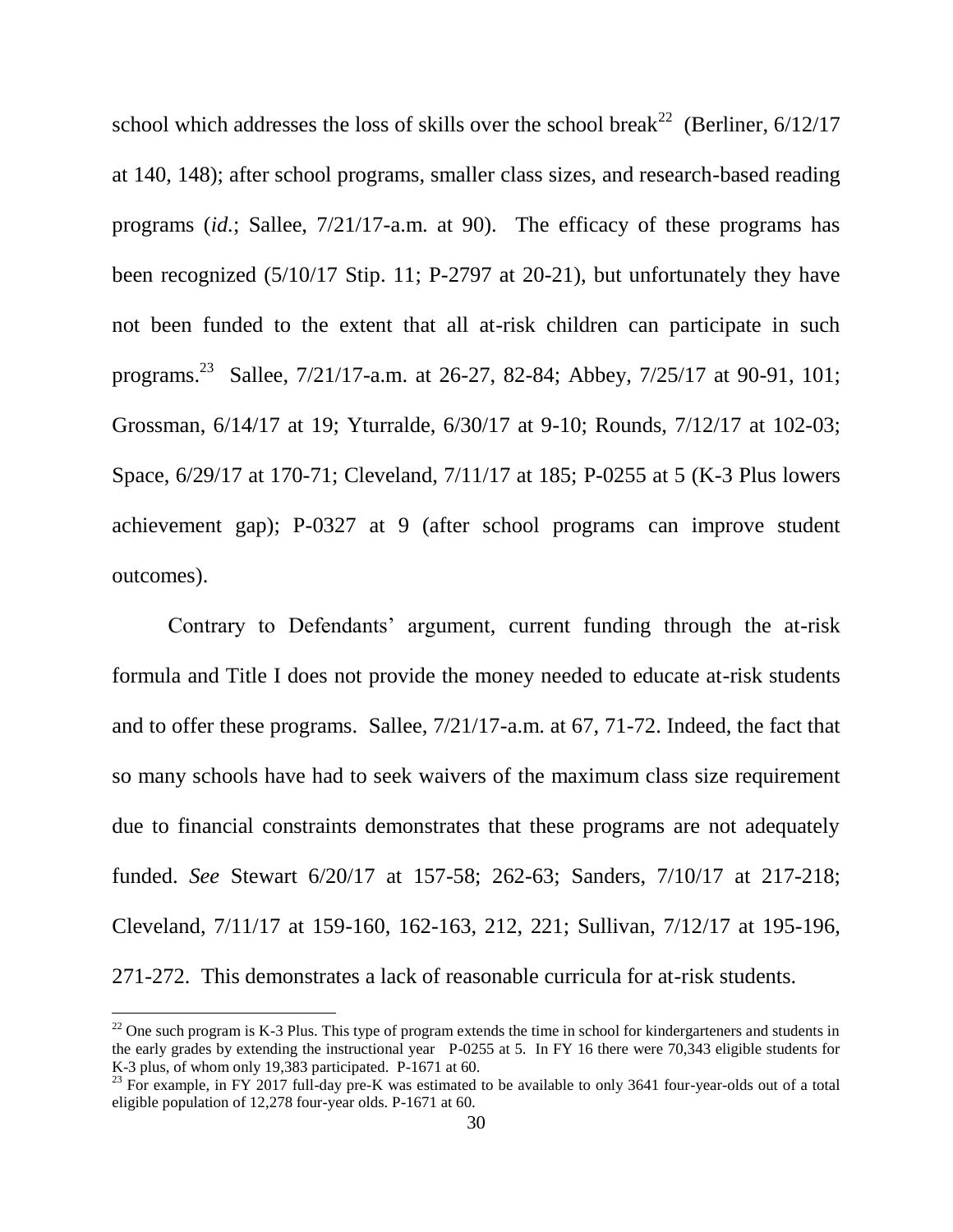An aspect of a reasonable curriculum for students who are not proficient in English is a program to assist such students in learning English. Such programs are required by state statute, federal statute, and by the state constitution. *See* NMSA 1978 § 22-23-1.1 (2004) (dealing with bilingual programs); 20 U.S.C. §  $1703(f)$  (requiring "appropriate action to overcome language barriers that impede equal participation by its students in its instructional programs"); Title III of the Every Student Succeeds Act, P.L. 114-95, §§ 3001-3004 (December 10, 2015), 129 Stat. 1802 (dealing with training to provide high quality language instruction programs to acquire English proficiency); Title VI of the Civil Rights Act of 1964, 42 U.S.C. § 2000d (requiring effective language assistance programs for Native American English Learners). New Mexico is not meeting these requirements. Blum-Martinez, 6/27/17-a.m. at 44, 53-54, 58, 63-64, 80, 82. Many district witnesses testified that they do not have the funds to provide adequate services for ELL students. Garcia, 6/15/17; Rounds, 7/12/17 at 114-117.

The PED lacks sufficient monitoring programs to determine if ELL students are receiving adequate assistance. The Director of the Bilingual Multicultural Education did not know which schools were providing programs for ELLS, and she also testified that PED was not tracking the number of Native American English Learners to determine if they were timely acquiring English. Pelayo, 7/24/17-am at 48. Nor is PED tracking the training given to teachers who teach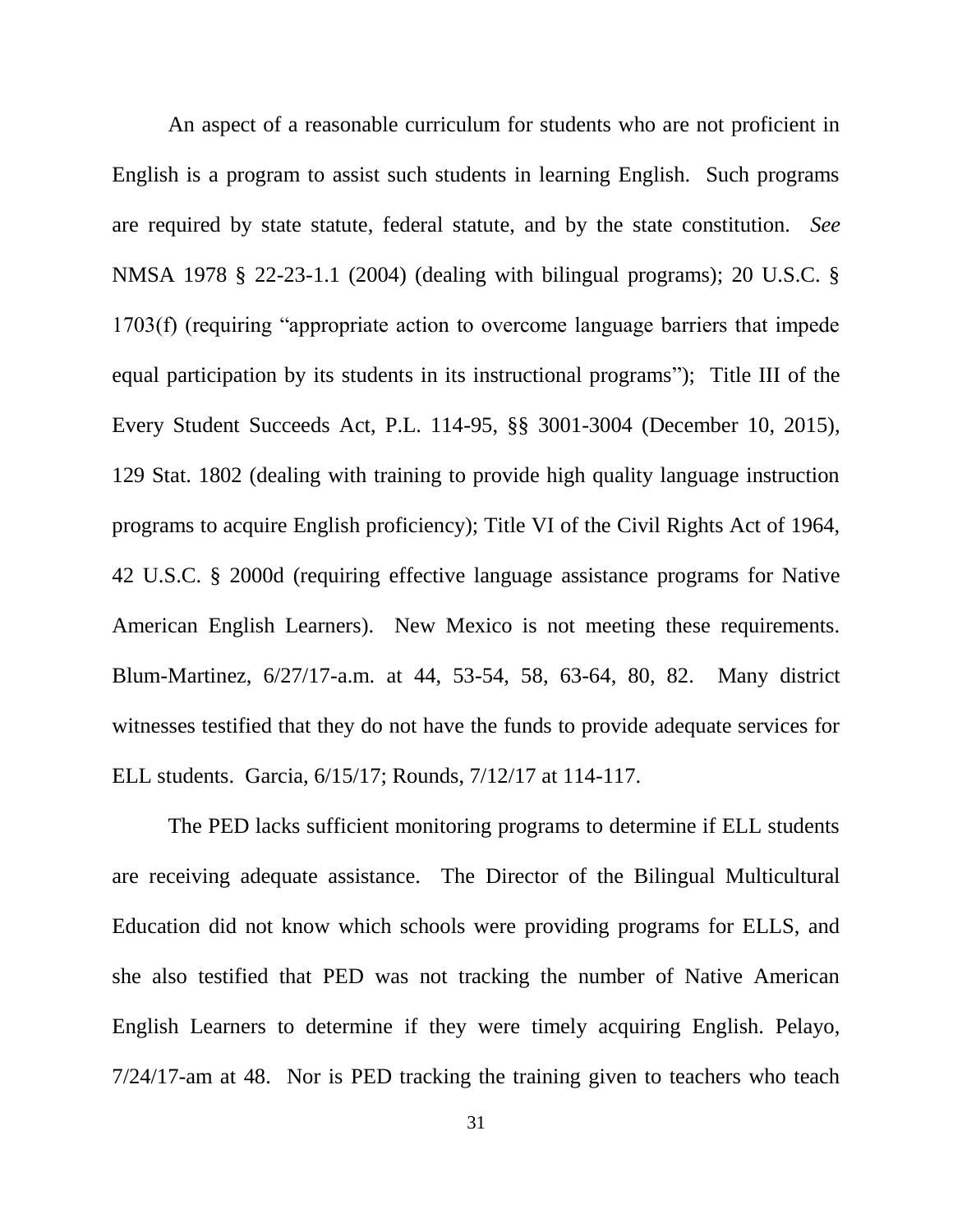ELL students. Pelayo, 7/24/17-am at 94. PED has not provided a framework for districts to use in providing multicultural education. Sleeter, 6/21/17 at 30-31.

## *Quality of Teaching & Related Issues*

As quoted above, a student is entitled to "minimally adequate teaching of reasonably up-to-date basic curricula . . ., by sufficient personnel adequately trained to teach those subject areas." *CFE I*, 86 N.Y.2d at 317, 655 N.E.2d at 666. This aspect of the input inquiry is, in the mind of the Court, the most critical. *See* P-2799 at ¶ 13. As testified by Deputy Secretary Aguilar, highly effective teachers are "key" to improving proficiency and these teachers need to be allocated to schools serving the most at-risk students. *See* Aguilar, 8/4/17 at 63-64. *See also*  Yturralde testimony that effective teachers are one of the most important components of a student's education and can have a positive effect on narrowing the achievement gap. Yturralde, 6/30/17 at 53.

The Court has no doubt that there are many teachers in New Mexico who daily make "commendable, even heroic efforts" to educate our public school children. *See CFE II*, 100 N.Y.2d at 909, 801 N.E.2d at 333, 769 N.Y.S.2d at 113. Nevertheless, the Court in this case is charged with determining whether at-risk students are getting the benefit of adequate teaching.

The evidence shows that school districts do not have the funds to pay for all the teachers they need. Gadsden, one of the better performing school districts in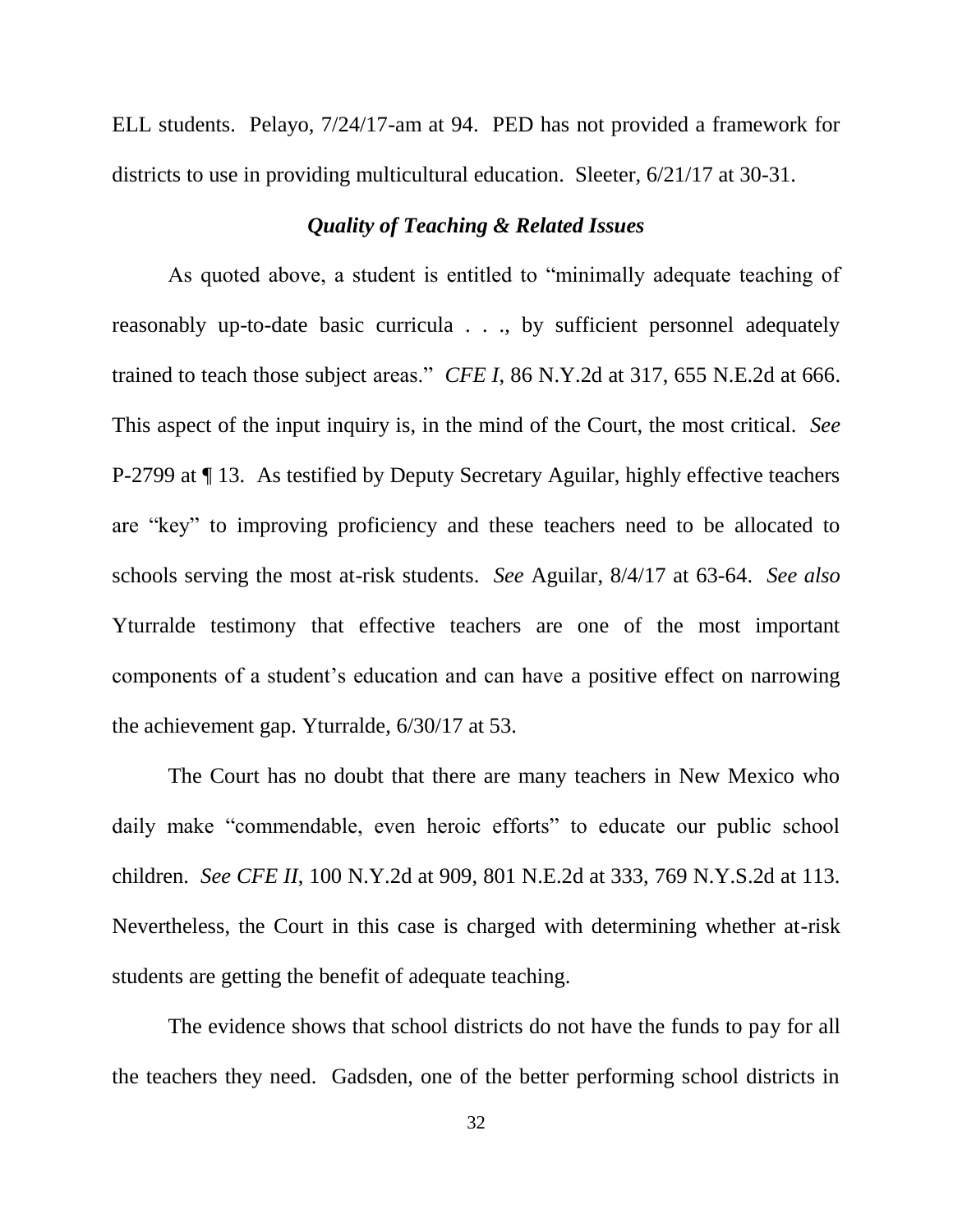the state, has had to eliminate over 53 classroom positions and 15 essential teachers since 2008. Yturralde, 6/10/17 at 23, 242-244. Rio Rancho, another wellperforming district, had 28 classrooms without teachers in 2016-17. Cleveland, 7/11/17 at 228. Rio Rancho also had to reduce 41 positions which caused class sizes to be increased which adversely impacted at-risk students. Cleveland, 7/11/17 at 221.

While the evidence is in dispute, the Court believes the weight of the evidence leads to the conclusion that the quality of teaching for at-risk students is inadequate. Unfortunately, in New Mexico high poverty schools have a disproportionately high number of low-paid, entry level teachers. Sallee, 7/21/17 a.m. at 37-38; Fuller, 7/13/17 at 55-59. It is well-recognized that inexperienced teachers are systematically less effective than experienced teachers. P-2799 at ¶ 15.a; Fuller,  $7/13/17$  at 43. As concluded by Dr. Rothstein, schools with "high rates" of student poverty or other education needs have persistent, serious difficulty recruiting and retaining qualified, skilled teachers." P-2799 at ¶ 12.a. According to Rothstein, high-need schools have lower quality teachers, on average. P-2799 at ¶ 12.b. High poverty schools and high ELL schools have teachers with lower average evaluation scores, and fewer teachers are rated effective or better than there are in schools with low poverty rates and low ELL percentages. P-2799 at ¶ 22; Fuller, 7/13/17 at 63.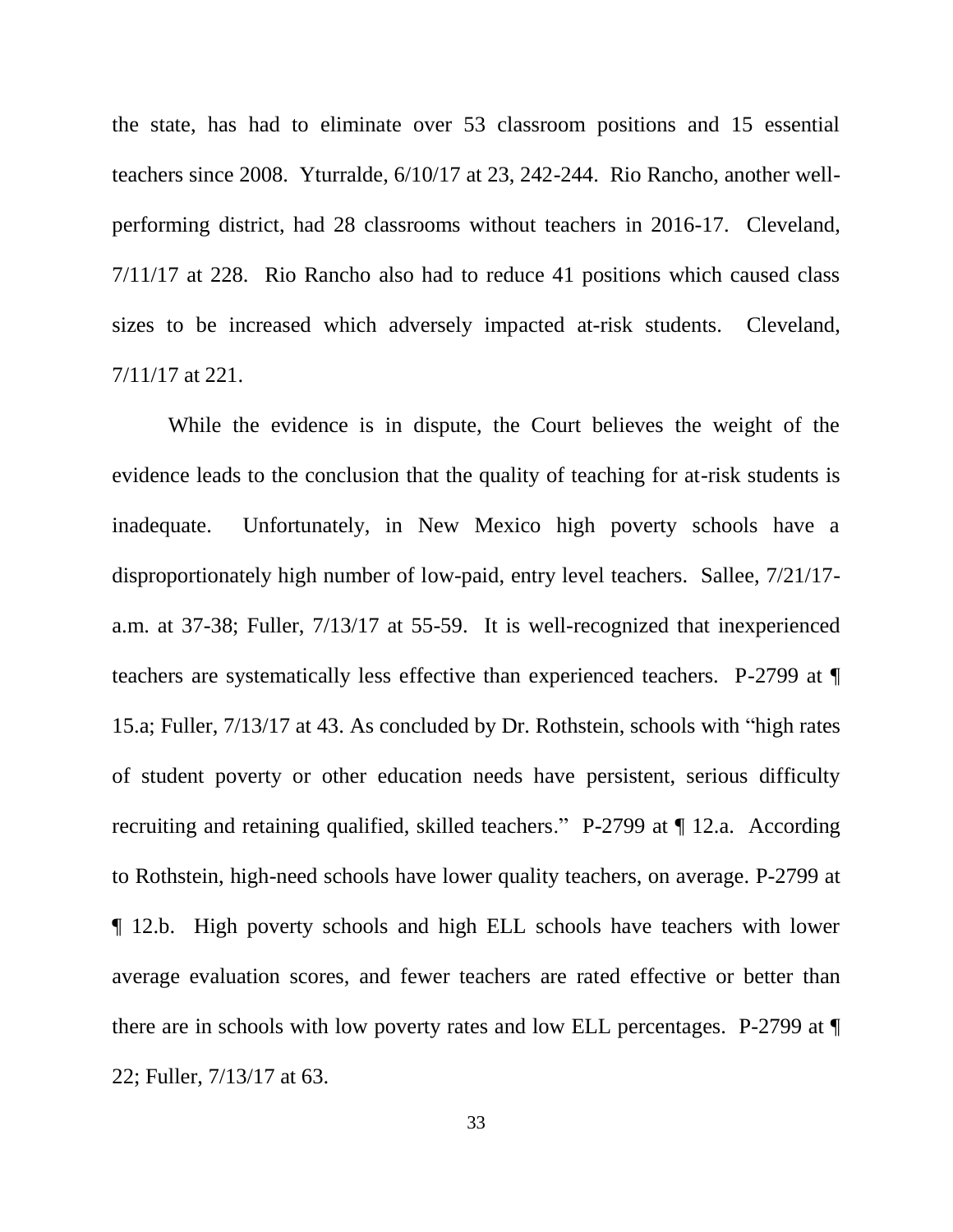Across New Mexico in 2015 only 75 percent of the teachers stayed at the same school for the next school year. Fuller, 7/13/17-a.m. at 41. Teacher turnover has a negative impact on student achievement. *Id.* at 42.

Teacher evaluations in New Mexico are conducted through a system known as NMTEACH, which was adopted by PED regulation after the legislature twice refused to enact it via statute. P-2799 at ¶ 26. The original system has been modified annually. *Id.* Teacher evaluations in New Mexico may be contributing to the lower quality of teachers in high-need schools. In general, punitive teacher evaluation systems that penalize teachers for working in high-need schools contribute to problem in this category of schools. *Id.* at ¶ 12.c. Value added methods, such as New Mexico's was, that place a 50 percent or higher weight on student achievement are "seriously flawed." *Id.* at  $\P$  12.d. The evidence indicated that this weight was lowered in  $2017<sup>24</sup>$  There was much evidence that teachers were unhappy with NMTEACH and had little faith in its validity. Teacher distrust of the evaluation system could lead to lower retention rates.

The evidence is conflicting on whether or not NMTEACH is a valid evaluation system. What is clear is that the system does not use any metric to evaluate whether or not a teacher is effectively serving ELL students or whether or

<sup>&</sup>lt;sup>24</sup> There was also criticism of NMTEACH for not taking into account student demographics – such as poverty and students who were ELL. There was also evidence that in 2012 the United States Department of Education would not allow student demographics to be used in teacher evaluations. *See* Fuller, 7/13/17-a.m. at 107. It is certainly reasonable for PED to decide it did not want to risk the federal funding New Mexico receives by adopting a criterion that the USDOE would find objectionable.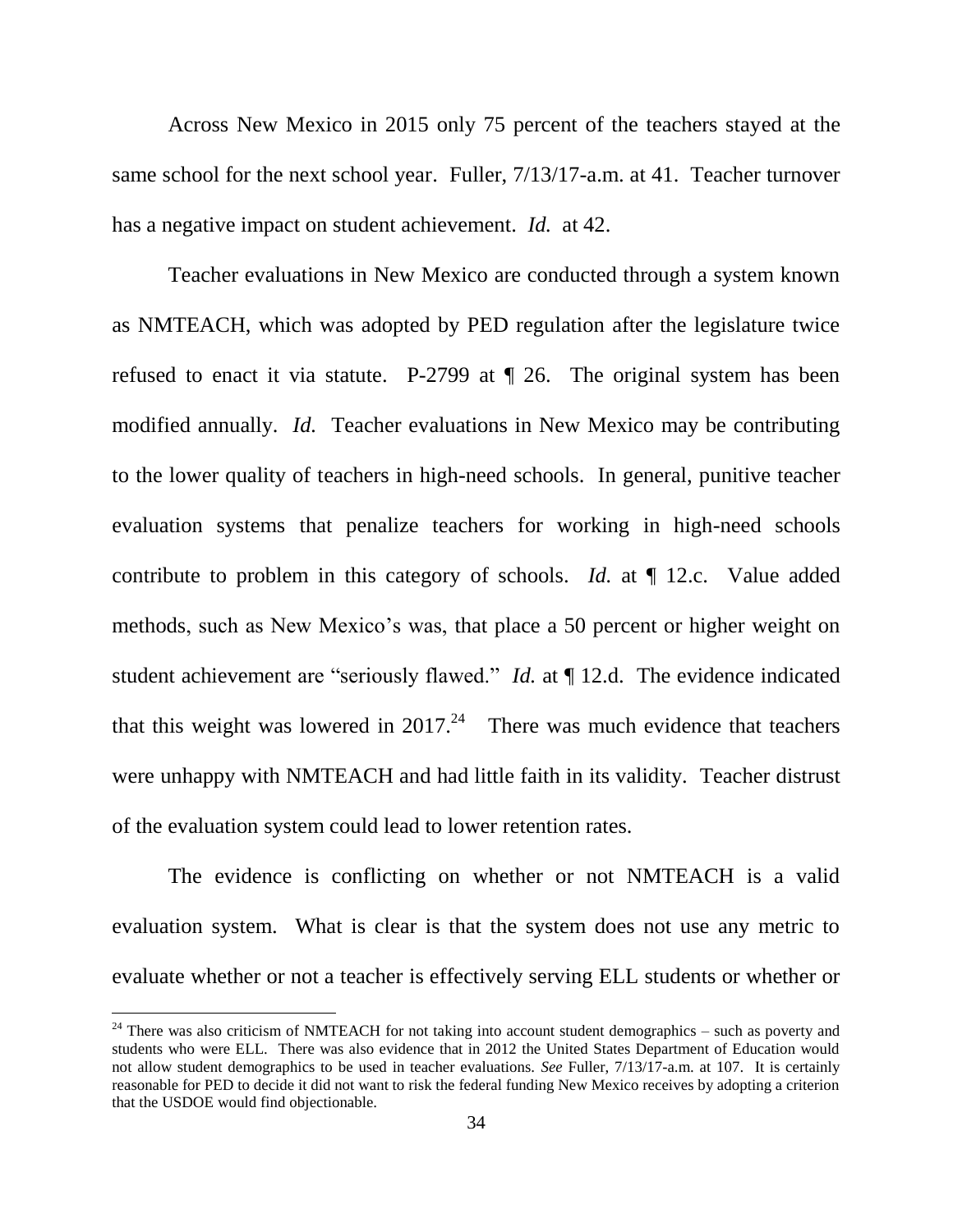not a teacher is providing culturally relevant instruction to a Native American student, both of which are statutory requirements. Montano, 7/19/17 at 19, 21, 29.

Low teacher pay is also an impediment to recruiting and retaining teachers in schools with high at-risk populations. PED has agreed with this proposition and has awarded some districts funds to pay relatively small stipends for a teacher to work in a high at-risk population school. Wolkoff, 8/13/17-a.m. at 60; P-1959- MM at 6; P-2975-EF at  $\P$  56. It would appear, however, that no effort has been made to evaluate the effectiveness of PED's efforts to achieve equitable distribution of effective teachers or recruitment and retention of teachers in high poverty or low-performing schools. P-2975-EF at ¶ 58. Again, there is conflicting evidence regarding whether or not New Mexico has low teacher pay, but the more persuasive evidence is from Dr. Fuller. Defendant's expert was often contradicted by PED's own reports. Dr. Fuller found that New Mexico offers one of the lowest wages for teachers in the country. P-2975-EF at ¶ 52. The opinion that there was a need to increase teacher salaries in order to recruit and retain effective teachers in schools with a high percentage of at-risk students was voiced by the superintendents who testified. Chiapetti, 6/28/17 at 93, 96-97, 123-124; Garcia, 6/12/17 at 106-107; Garcia, 6/15/17 at 50-51; Martinez, 6/ 14/ 17 at 184; Rounds, 7/12/17 at 107, Sullivan, 7/12/17 at 200-01 ; Cleveland, 7/11/17 at 169.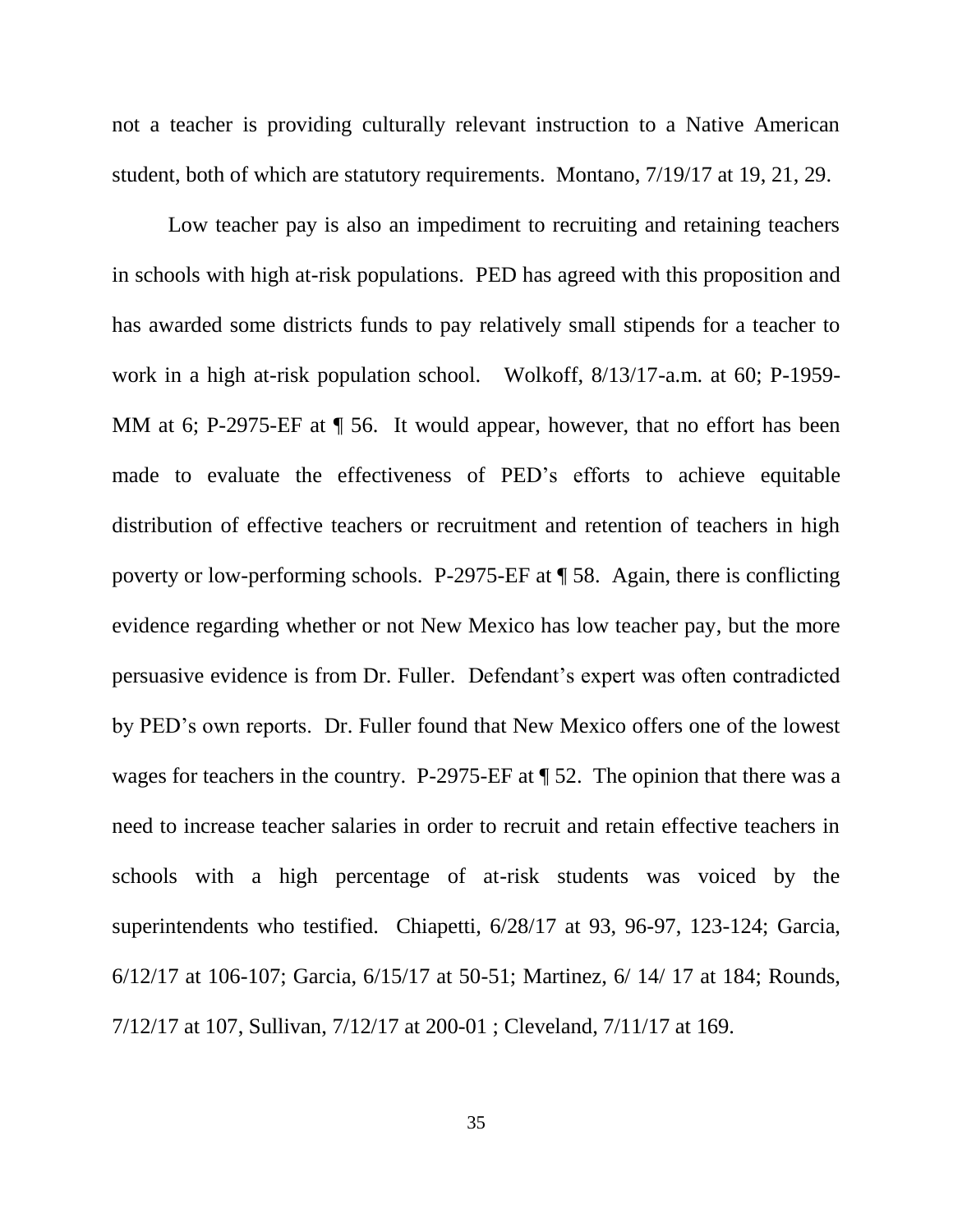The evidence, although conflicting, demonstrates it is difficult to recruit teachers in rural areas and to obtain teachers in special education, STEM, and bilingual education. Garcia, 6/12/17 at 95-96. Some districts have difficulty maintaining a sufficient number of TESOL-endorsed teachers because of an inability to compete with neighboring districts. Martinez, 6/14/17 at 204.

Another part of the quality teaching input is adequate training. There was much testimony that there are inadequate funds to adequately train teachers. Further, the SEG factor that deals with training  $-$  T&E index  $-$  fails to follow the statutory criteria and is inadequately funded. These factors adversely impact the ability to have effective teachers in school with high at-risk populations. P-0087 at 16, 30, 37; P-0318 at 5; Abbey, 7/25/17 at 43; Sallee, 7/21/17-a.m. at 111-112; 7/21/17-p.m. at 33 ; Stewart, 6/20/17 at 147-148, 156; Rounds, 7/12/17 at 81.

Lack of sufficient funding or sufficient numbers of teachers has also led to larger class sizes in some districts. Rio Rancho Public Schools, Albuquerque Public Schools ("APS"), and Magdalena Municipal Schools have all had to increase class sizes. [*See* Coleman, 6/22/17 at 146; Perry, 6/29/17 at 18-19**;** Cleveland, 7/11/17 at 221.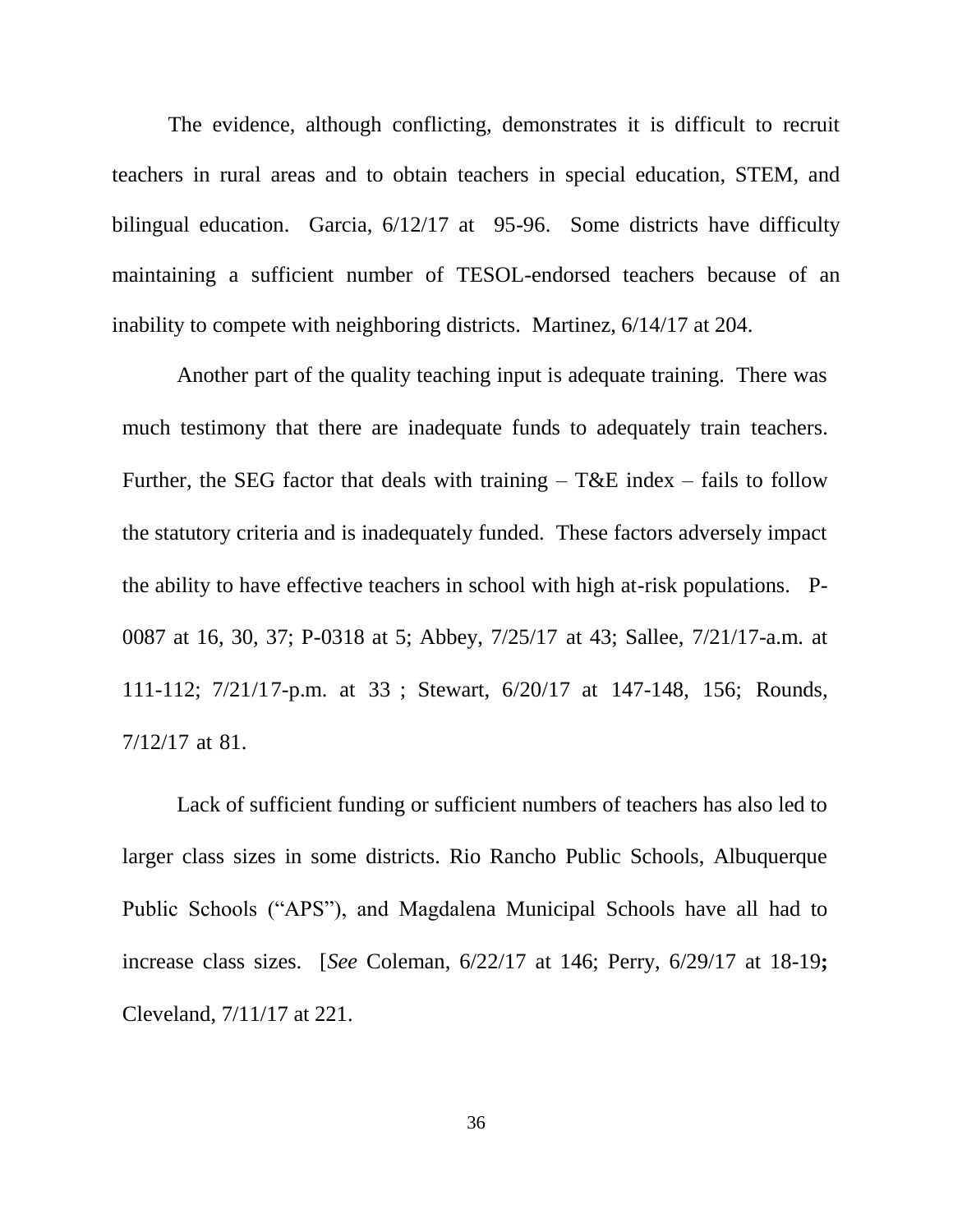―[S]maller class sizes are associated with higher achievement, higher earnings," and increased high school and college graduation rates. Belfield, 6/13/17-am at 46-47. ELL students, who need more attention, benefit from smaller class sizes. Dr. Kathy Escamilla testified that there is no support for the proposition that class sizes do not matter for ELL students and explained that a low student-teacher ratio of 15-to-1 is ideal for improved language acquisition. *See* Escamilla, 6/26/17 at 35. The use of waivers demonstrates that funding is insufficient to allow all districts to maintain the smaller sizes recommend by experts and required by statute.

#### **Educational Outputs**

## *Standardized Tests*

The evidence of both student outputs<sup>25</sup> and State inputs presented at trial proves that the vast majority of New Mexico's at-risk children finish each school year without the basic literacy and math skills needed to pursue post-secondary education or a career. Indeed, overall New Mexico children rank at the very bottom in the country for educational achievement. *See* Yazzie- Stips ## 1166- 1223. The majority of New Mexican fourth, eighth, and eleventh graders are not proficient in math or reading. On average, they are three years behind grade level.

<sup>&</sup>lt;sup>25</sup> For purposes of this decision the Court has considered as "outputs" test results, graduation rates, and frequency of need for remedial courses in college. *See, e.g., Campaign for Fiscal Equity, Inc. v. State*, 100 N.Y.2d 893, 903, 801 N.E.2d 326, 328 (2003).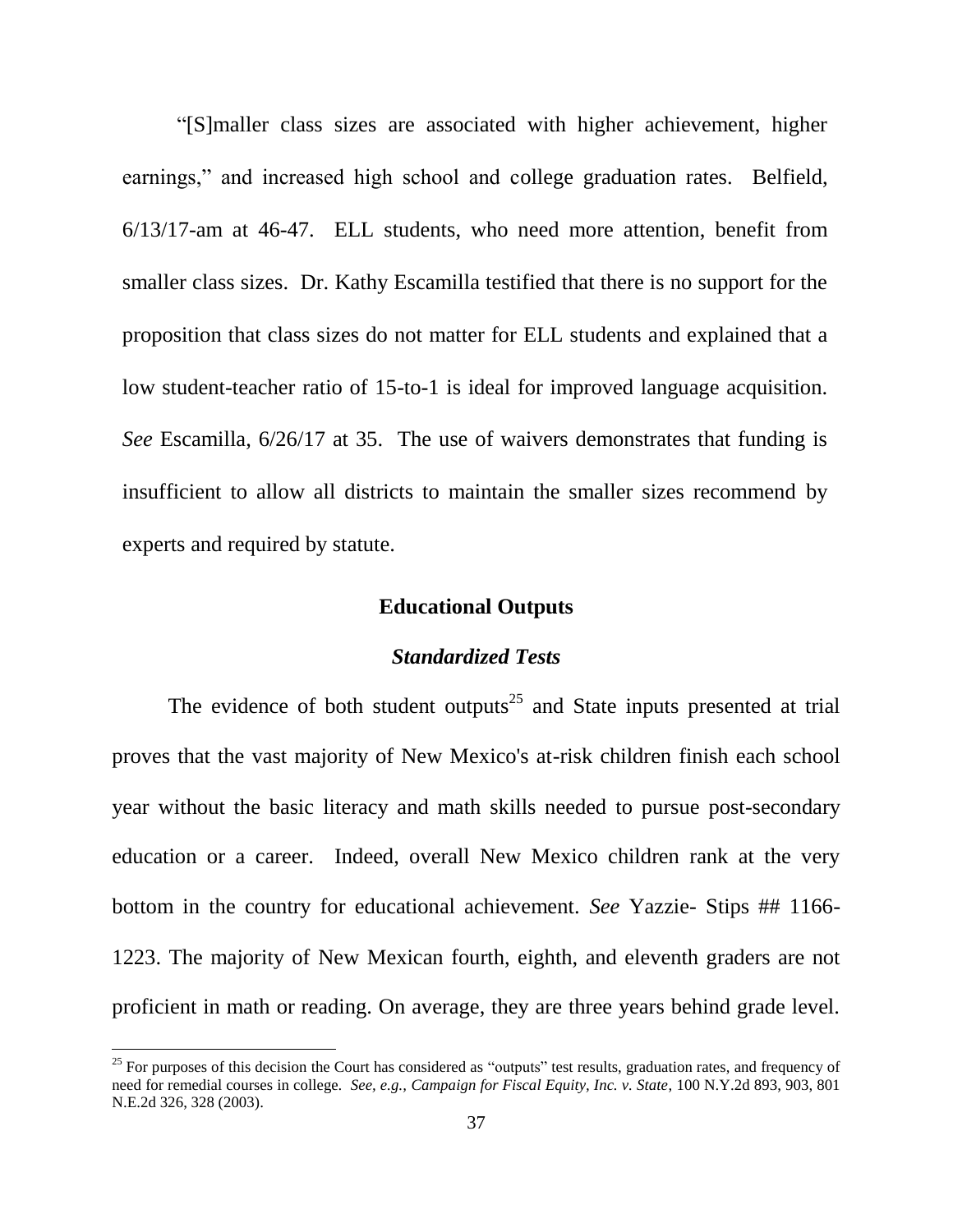Berliner, 6/12/17 at 247:25-248:7; *See* Ex. D-4570 at 5. For low-income, Native American, and ELL students, proficiency levels in reading and math in the fourth, eighth, and eleventh grades are much worse, with only 4 to 15 percent of these students being proficient. The stipulated facts in this case - which describe statewide and focus district educational outcomes - prove students' lack of proficiency on both the SBA and the PARCC over a seven-year period. Yazzie-Stips ## 1-994; *see also* P-2401 to P-2423 (focus district report cards 2014-16); *see also* P-2945 (Gadsden) at 8-9; P-2946 (Zuni) at 3-10; P-2960 (Cuba) at 3-10; P-2961 (Jemez) at 3-10; P-2962 (Bernalillo) at 3-9; D-5045 (2017 PARCC results) at 2-5. These outcomes have continued over time unabated.

New Mexico's SBA and PARCC results show that the majority of New Mexico's children cannot read or do math at grade level. Yazzie-Stips, ##1-6.<sup>26</sup> Atrisk children have significantly higher rates of non-proficiency. Yazzie-Stips, ##7- 36. From 2011 to 2014, the percentage of ED students statewide scoring proficient in reading on the SBA was around 40 percent, while approximately 50 percent of all students statewide achieved proficiency. P-2878 ¶ 41. In 2015, after adoption of the PARCC, this achievement gap persisted: less than 30 percent of ED

 $26$  From 2007 through 2014, an average of only 50 percent of New Mexico students statewide were proficient in reading, and an average of only 40 percent of students were proficient in math. [*See* **5-10-17 Stip. ¶¶ 41, 46**.] After PARCC was adopted in 2015, these statistics dropped even further: approximately 35 percent of students were proficient in reading, while less than 20 percent were proficient in math. [**P-2878 at ¶¶41, 46**.] By 2016 less than 40 percent of students were proficient in reading, and only 20 percent of all students were proficient in math. [*Id*.] Thus, overall the standard test scores support a conclusion that most students in New Mexico are not receiving an adequate education.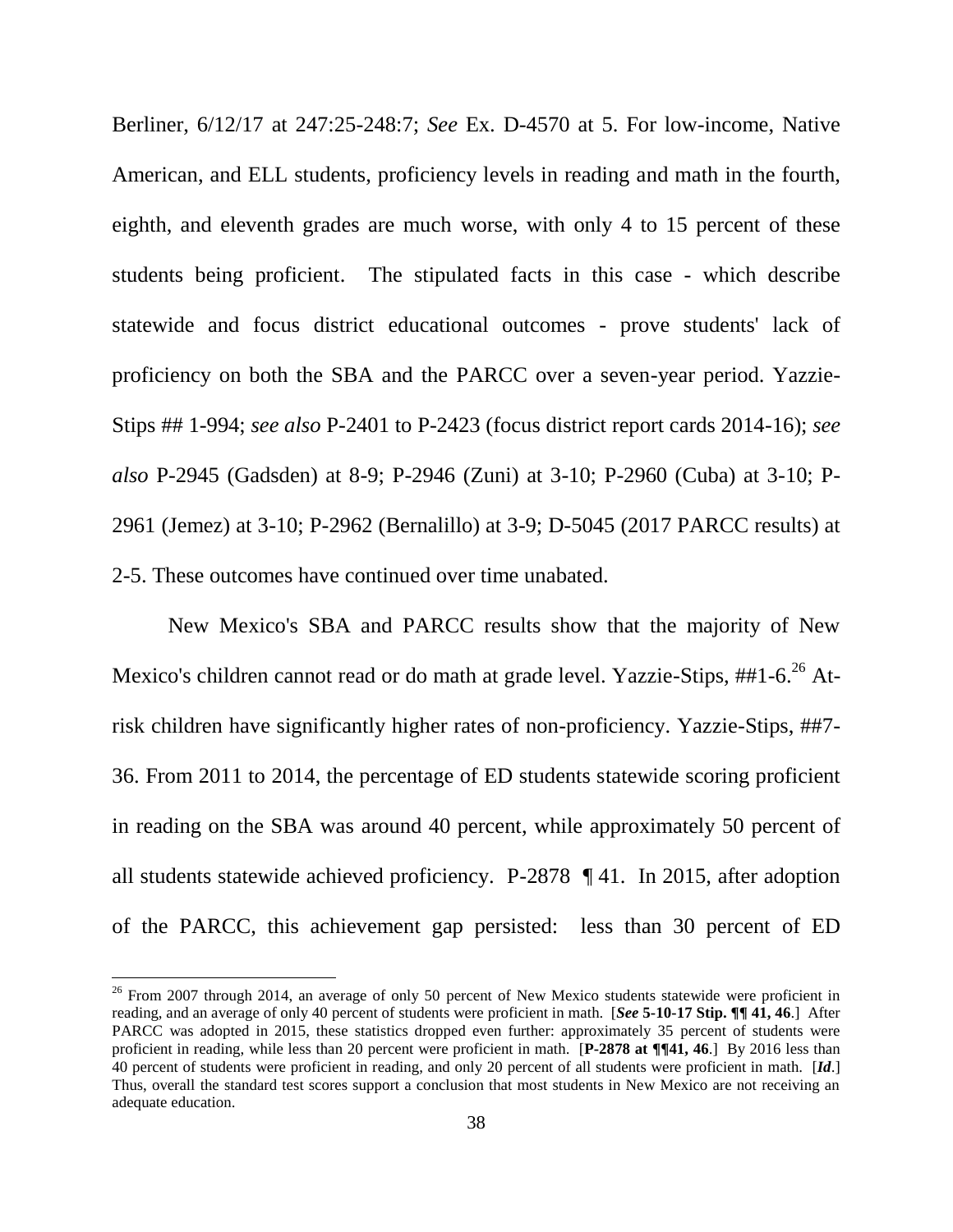students scored proficient in reading, while the student average remained above 30 percent. *Id*. Similarly, in 2016, only 30 percent of ED students achieved proficiency in reading, while 37 percent of all students achieved proficiency. *Id*. at 14, 82. From 2012 to 2016, fewer than 20 percent of ELL students performed at a proficient level in reading, whereas approximately 45 percent of all students performed at a proficient level. *Id*. ¶ 41. From 2012 to 2016, fewer than 20 percent of all SWDs scored at a proficient level in reading, as compared to approximately 45 percent for the total student population. *Id.*

In 2014-15, with the adoption of PARCC, students fared even worse with over 66 percent of students not proficient, again with at-risk students performing worse with 73 to 98 percent not being proficient. Yazzie-Stips, at ##55-78. The educational outcomes are even worse for Native American students in New Mexico. *See id.* at ##7- 12, 37-48, 61-66.

In the last three years, the highest rate of proficiency in reading for lowincome students was 21.5 percent; Native American students attained 17.6 percent proficiency; and ELL students attained 4.3 percent proficiency. Ex. D-5045 at 4. Overall, the proficiency rates in math from the past three years are worse, with low-income students only 14.5 percent proficient, Native students 10.4 percent proficient, and ELL students 6 percent proficient. *Id.* at 5. While there was testimony that scores are lower whenever a different testing system is instituted,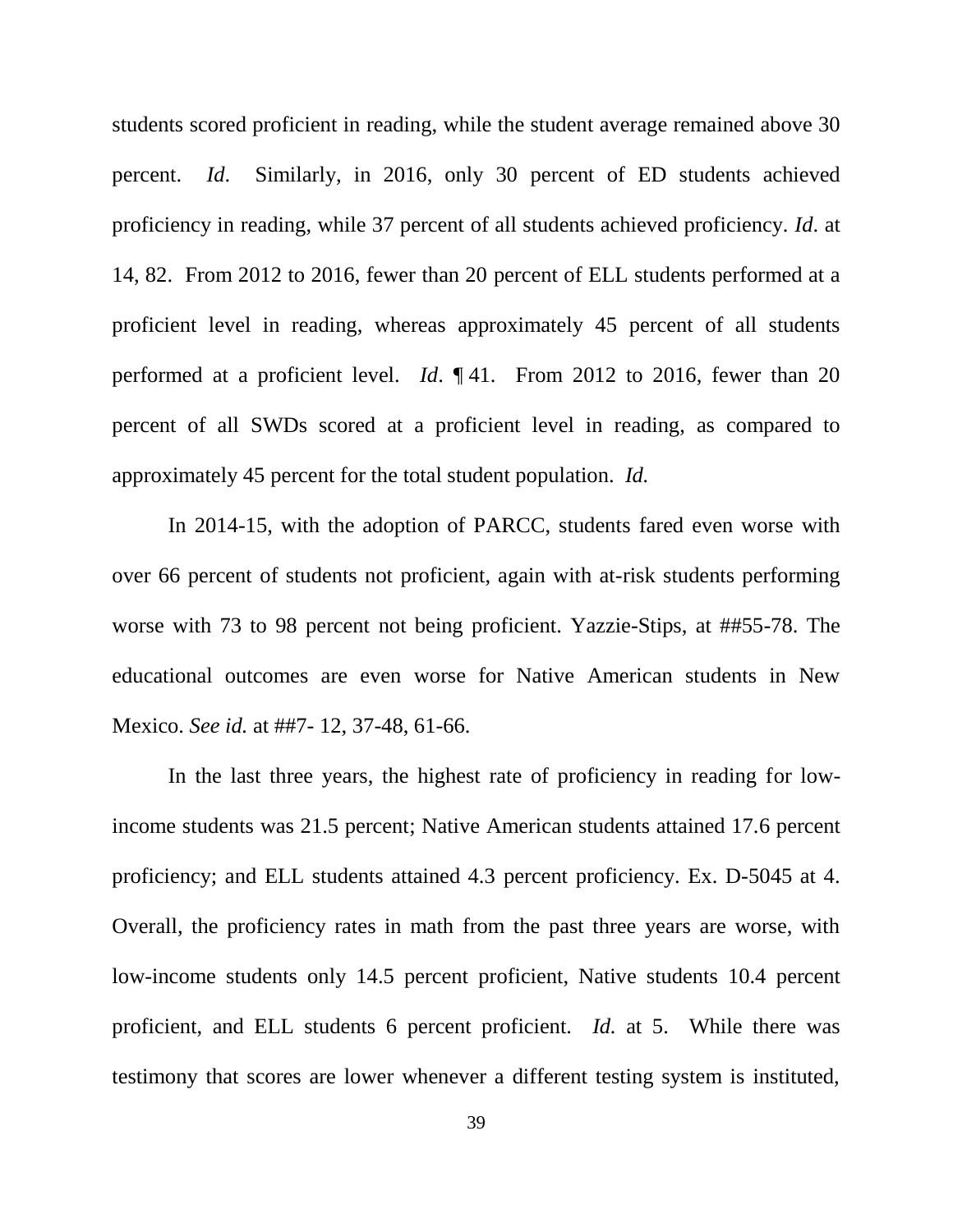the 2017 PARCC scores did not demonstrate improvement or that even the majority of students were proficient in English and math. The 2017 PARCC scores, s*ee* D-5045 at 2-3, show that only 28.6 percent of students statewide are proficient in English, and only 19.7 percent are proficient in math. The 2017 scores show that only 43.3 percent of all eleventh graders are proficient in English, a decline of 1.2 percent from 2015, and only 8.3 percent of eleventh graders are proficient in Math, a decline of 1.3 percent from 2015. *Id.* at 4-5.

Defendants argue that proficiency on test scores and even differences between at-risk student scores and other student score are not what matter. Rather Defendants urge the Court to find that the educational outputs are sufficient because there has been growth or improvement in at-risk student scores. Even Defendants recognize that despite growth, New Mexico has not yet overcome the low proficiency scores. Aguilar, 8/4/17 at 62. Further, New Mexico is not happy with the students' growth rate. Aguilar,  $8/4/17$  at 63. Thus, the Defendants' argument that growth is what matters is insufficient to carry the day. For the educational outputs to overcome the failure to provide adequate educational inputs, more than nominal growth must be shown  $-$  real improvement in proficiency should be demonstrated. The Defendants have not shown this.

The majority of children are not demonstrating proficiency based on these test scores. Adoption of the PARCC tests has not improved academic outcomes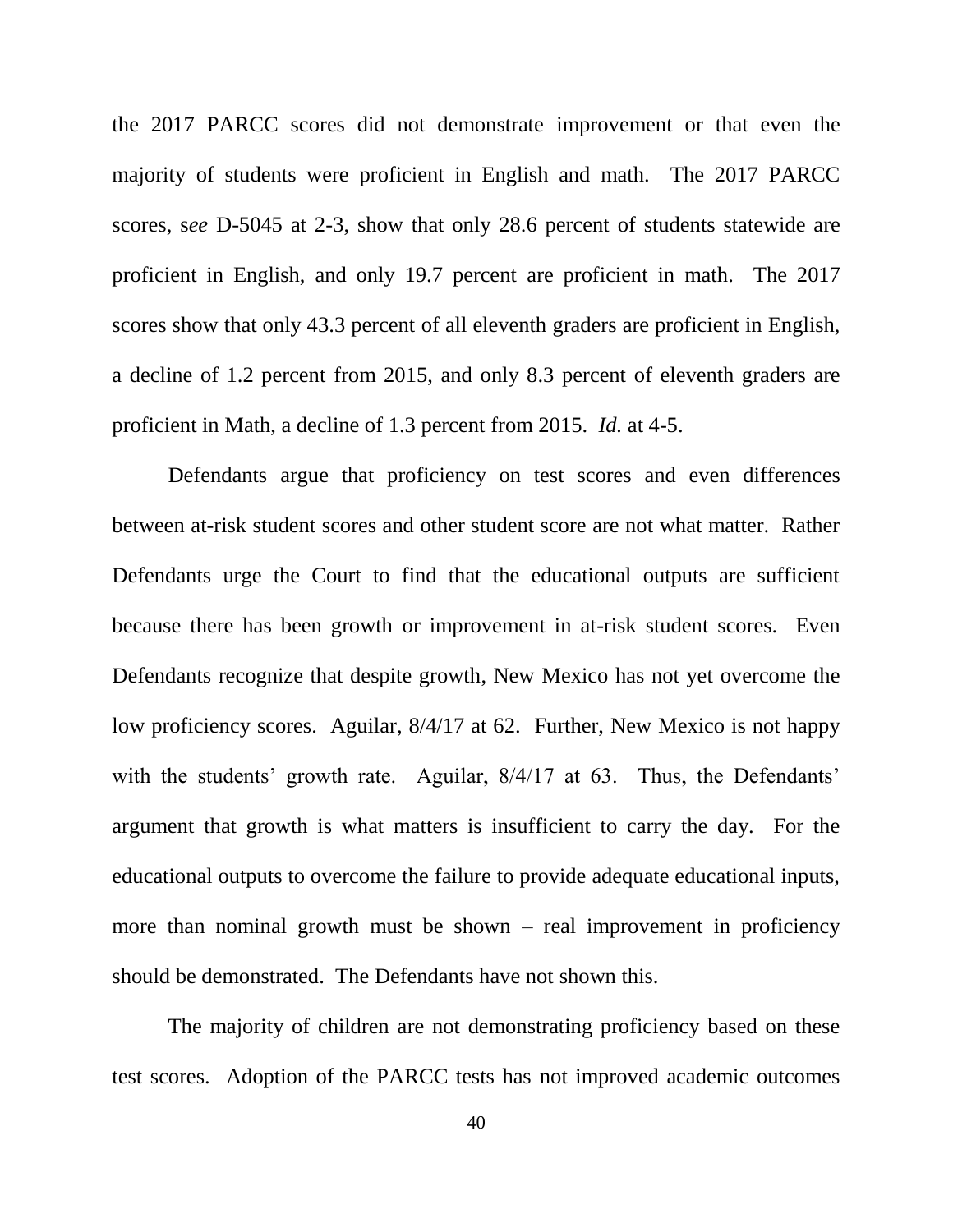for at-risk students nor has it appreciably closed the achievement gap between atrisk students and other students. P-2878 ¶ 34. These outputs are too poor to excuse the Defendants from liability.

# *Graduation Rates*

New Mexico continues to have one of the lowest high school graduation rates in the country. In 2013-14 New Mexico had the lowest graduation rate in the United States. Yazzie-Stips, #1246. New Mexico has consistently had low graduation rates, ranging from 54 to 70 percent. Yazzie-Stips, ##995-1001; *see also* P-0152-G. Evidence of graduation rates among all students shows the following rates for the years 2009 to 2014.



**2008-2014 Graduation Rate**

*See* 4-14-17 Stip. ¶¶ 995-1001. The rates of graduation include students who have not attained proficiency in the various subjects, as measured by tests, but who have been allowed to graduate by Alternative Demonstration of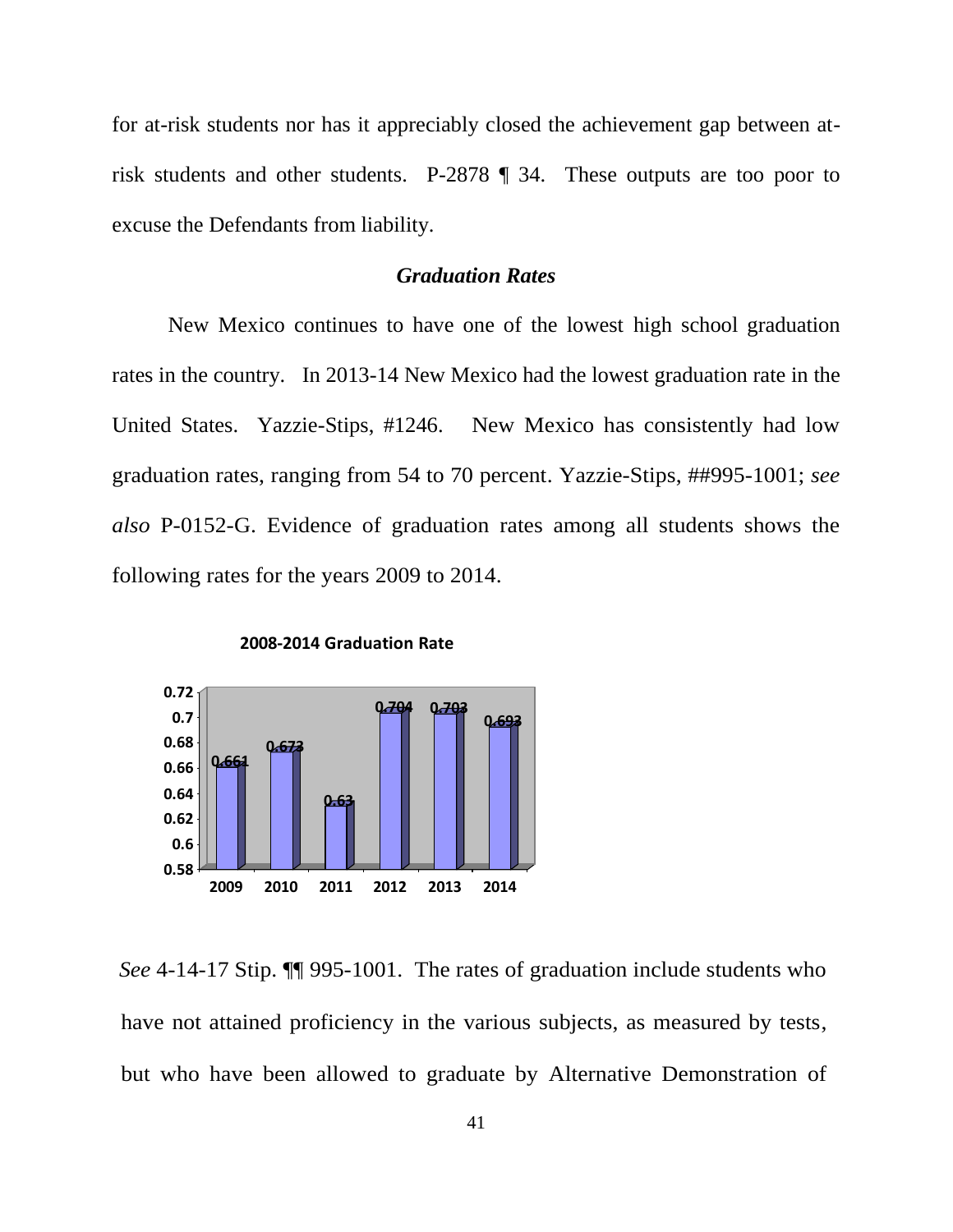Competency ("ADC"), under which students need to show competency, not proficiency, through a combination of course work, course exams, acceptance to any college, works of art, job performance, and other factors. *See, e.g.*, P-1318; P-3002 (NMAC 6.19.7.10).

Native American students graduate at much lower rates, ranging from 45 to 65 percent between 2008 and 2014. Yazzie-Stips, ##1002-1008. For the same period, ED students graduation rates ranged from 56.4 to 64.8 percent; SWD from 46.8 to 66.0 percent, and ELL from 55.6 to 65.8 percent. P-0152-G.

#### *College Remediation*

Of the students who do go to college, many need substantial remedial help. *See* Ex. P-0085 at 95; Contreras, 6/19/17-a.m. at 47. Witnesses for both sides testified that students who have to take remedial coursework when they get to college are not college-ready. Lenti, 7/26/17 at 62; Skandera, Depo. Des. at 51; Ex. P-2793 at ¶ 27; Belfield, 6/13/17-a.m. at 22, 30; Martinez, 6/14/17 at 225; Garcia, 6/15/17 at 115; Contreras, 6/19/17-a.m. at 44-45. About half of the students who graduate from high school and go to college need remedial courses. Yazzie-Stips, ## 1024-1028; *see also* Ex. P-2794 at ¶ 62. Therefore, the evidence demonstrates that overall half of the students are not college-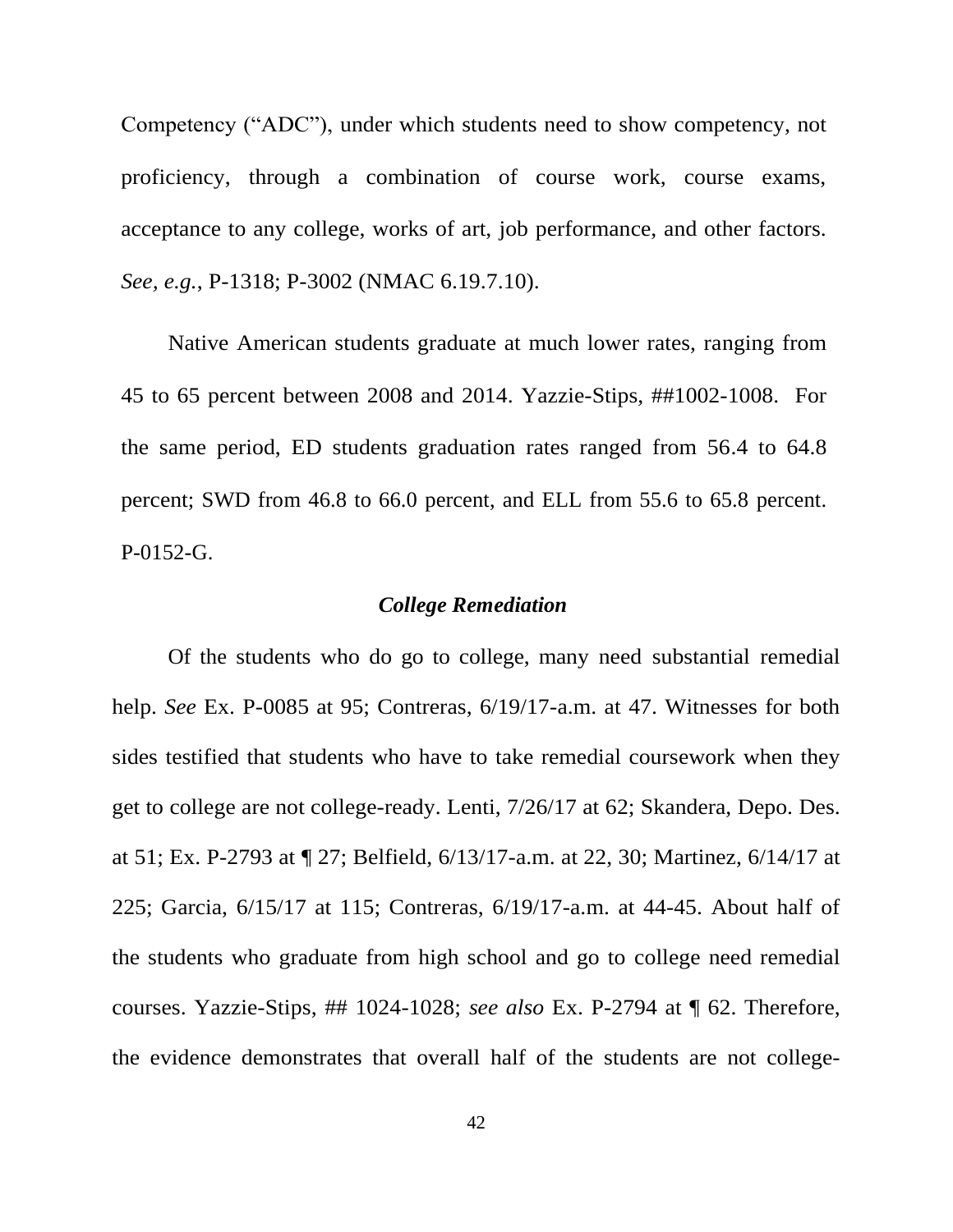ready. The LFC reported that in 2012, the college remedial rate was 68 percent for Hispanic students and 79 percent for low-income students. Yazzie- Stips, ##1256; *see also* Ex. P-0183 at 6. The LFC also reported that 59 percent of Native American students need college remediation courses. *Id.* Further, college students who require remedial courses are less likely to complete a degree or certification program. Yazzie-Stips, ##1029, 1258.

The Court finds unpersuasive the Defendants' argument that no new funding is needed because its programs are working as shown by the fact that at-risk student performances are improving. The at-risk students are still not attaining proficiency at the rate of non at-risk students, and the programs being lauded by PED are not changing this picture. *See, e.g.,* Sallee, 7/21/17-am at 92; P-2533 at 2 (proficiency is down in schools getting grant funding like PPE, and truancy is increasing); P**-** 2988 at 81; Lenti, 7/26/17 at 52-53 (number of "F" schools have increased; 66 percent of schools saw no change or a decrease in their grade). Further, participation in the programs lauded by PED is limited. Pahl, 7/20/17 at 96-97 (starting in 2017-18 school year only one district will be allowed to participate in UVA); Montoya, 7/20/17 at 223-24. Frequently, the LFC and LEFC found that PED had failed to provide verifiable evidence that its programs were working. *See* P-2533. Many of the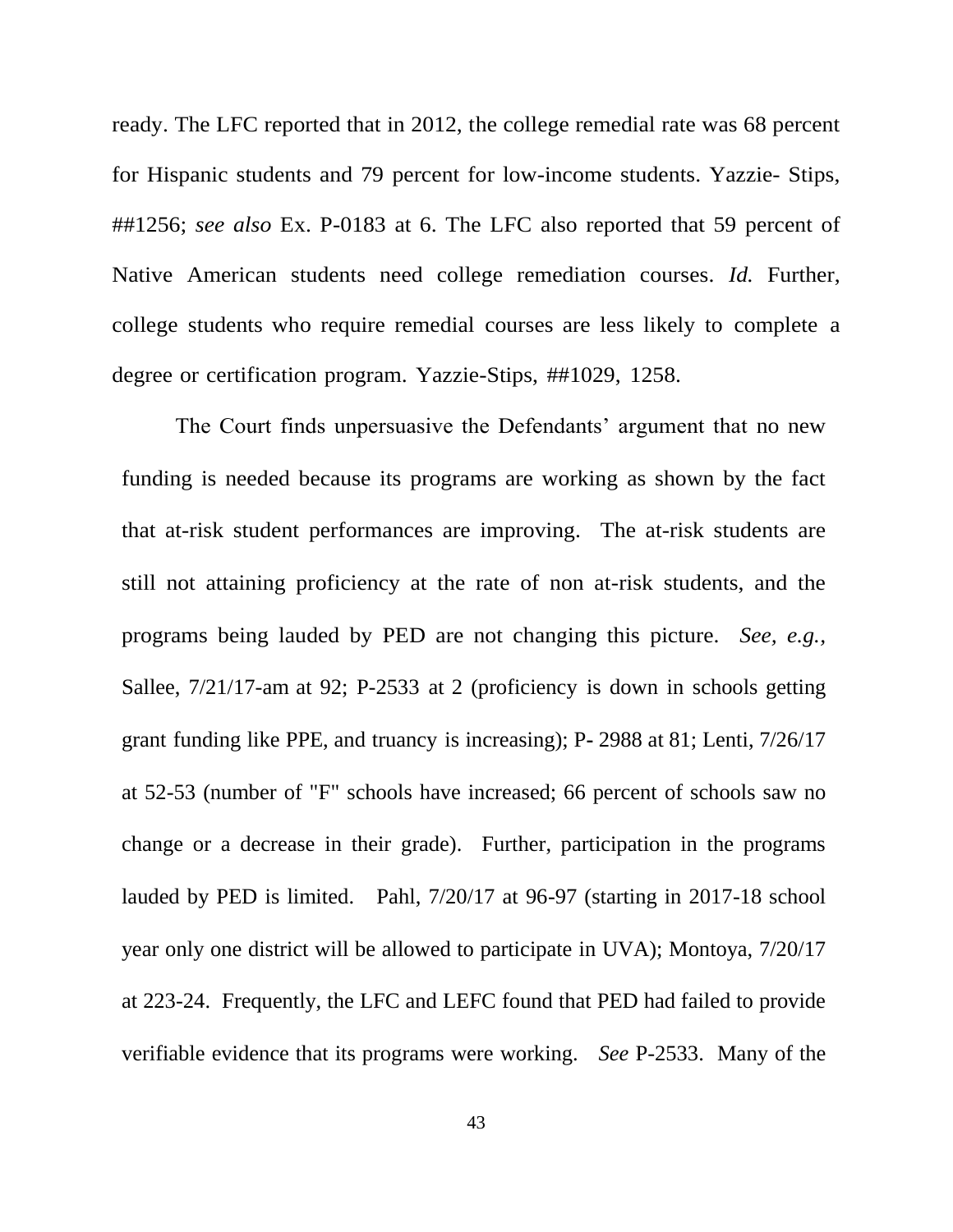programs cited by the State, such as Teachers Pursuing Excellence and Principals Pursuing Excellence, have only minimal participation by the schools in the state. D-5078; D-5077. Other programs have inadequate funding to fully achieve their goals. For example, Reads to Lead does not allow for hiring reading teachers, and funding cuts have been made to this program. Abbey, 7/25/17 at 100-01; Stewart, 6/20/17 at 149-52; Coleman, 6/22/17 at 128-30. While these programs may be worthwhile, their coverage is too limited and their funding is too ephemeral to justify the State's failure to comply with the constitutional mandate. Similarly, while the defense argues that the State ESSA Plan is evidence that the education offered is sufficient, it was admitted that it could not be known whether the Plan would accurately project future growth. Ruszkowski, 7/17/17 at 194.<sup>27</sup>

It is not a sufficient answer to this systemic problem of poor outcomes by at-risk students to urge, as Defendants do, that the problems are caused by socio-economic factors not attributable to the school system. While the initial cause of the poor outcomes may not be the schools, steps can be taken

<sup>&</sup>lt;sup>27</sup> In *CFE II* the court was asked to excuse the State's past failure to provide an adequate education on account of reforms proposed or undertaken after the trial of the case. In rejecting this argument, the Court stated:

All of these initiatives promise, but await, demonstrable outcomes. We are, of course, bound to decide this case on the record before us and cannot conjecture about the possible effect of pending reforms, at least when determining whether, on the evidence gathered over four years and presented during the seven-month trial, a constitutional violation exists.

<sup>100</sup> N.Y.2d at 927, 801 N.E.2d at 346. The same logic compels a conclusion that the Defendants cannot justify the dismal outputs based on inputs that consist of unproven programs and future plans.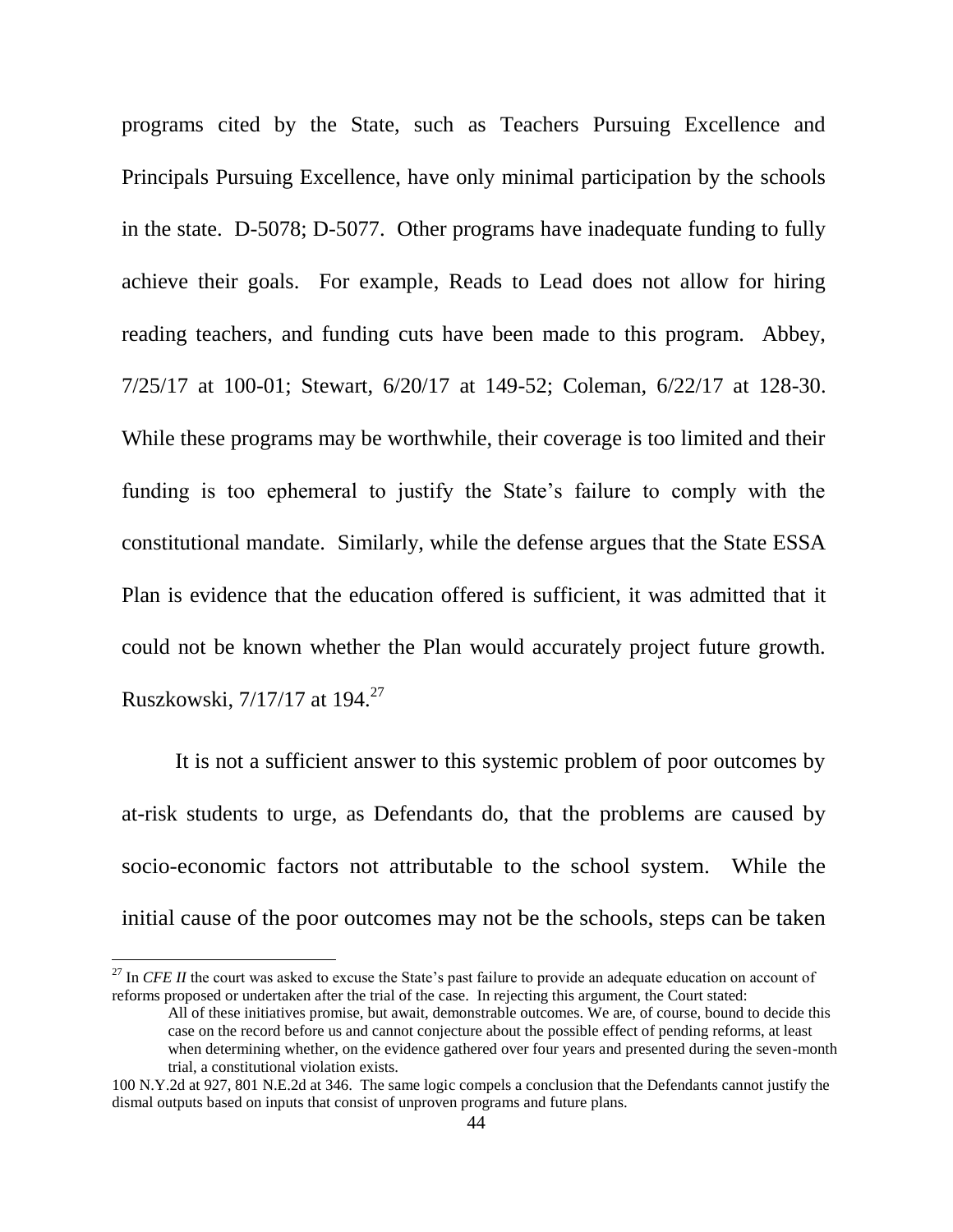by the educational system to overcome the adverse impacts of a student's background. As recognized by the legislature in Section 22-1-1.2, every child can learn and succeed. This conclusion is supported by the evidence. *See also* Garcia, 6/15/17 at 137-38; Yturralde, 6/29/17 at 113, 253-54; Perry, 6/29/17 at 42-43; Ruszkowski, 7/17/17 at 61-62, 195; Armor, 7/31/17 at 83; Aguilar, 8/4/17 at 59-60. The evidence demonstrated that money spent on classroom instruction programs such as quality pre-K, K-3 Plus, extended school year, and quality teachers can all improve the performance of at-risk students and overcome the gap caused by their backgrounds. *See generally*  Rothstein, 8/1/17 at 123-27. The Court rejects Defendants' experts' conclusions that additional resources cannot improve achievement. The experts' conclusions were based on incomplete analysis. *See* P-2963, ¶¶ 12, 14, 15, 25-28; Rothstein, 7/10/17 at 105-108. Further, these conclusions are belied by the empirical evidence of improved performance and reduction in the education gap for children who participate in quality programs. See discussion of various programs, *supra* at p. 29-30.

A review of the evidence concerning student outputs leaves this Court with no doubt that the education being provided to at-risk children is resulting in dismal outcomes whether measured by test scores, graduation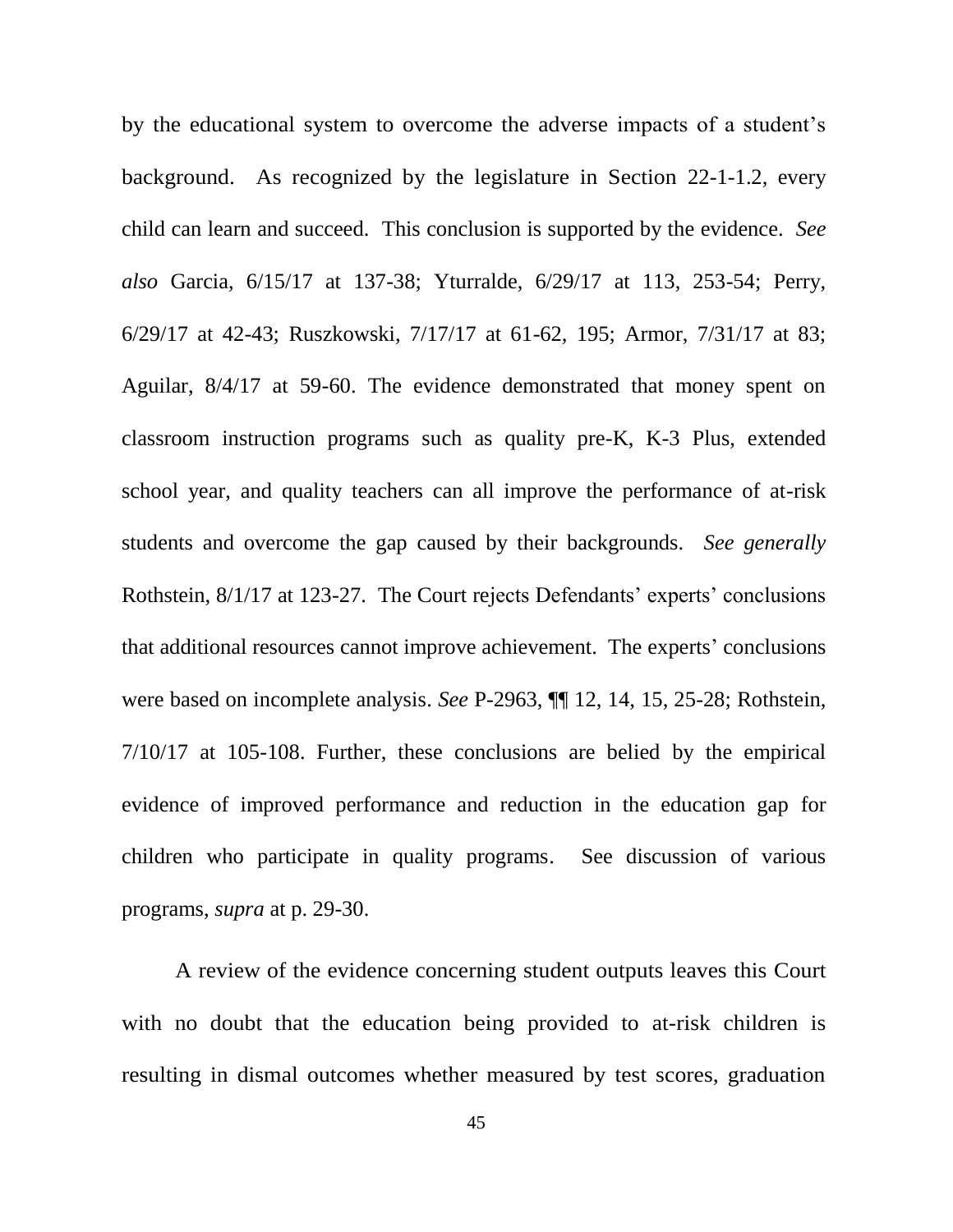rates, or need for college-level remedial courses. As will be discussed in the next section of this decision, the dismal nature of these outputs continues despite the institution of programs started by the PED. The defense claim that the PED programs are working to cure the deficits in student outputs is not borne out by the evidence. These outputs demonstrate that the education system is not providing the type of education the legislation required in Section 22-1-1.2(B). Simply put, the outputs reflect a systemic failure to provide an adequate education as required by the New Mexico Constitution. *See, e.g., CFE II*, 100 N.Y.2d at 903, 801 N.E.2d at 328, 769 N.Y.S.2d at 108 (upholding the trial court finding that the outputs reflected a systemic failure).

### **Money Does Matter**

Since the 1970's New Mexico for the most part has centrally funded public education. The main vehicle for funding school operations is the State Equalization Guarantee funding formula ("SEG") which provides about 89 percent of the state and local funding for schools. P-2803 at ¶ 10.

The SEG distributes money based on numbers of students, called units, with different factors for different grade levels. Additional units are awarded for special education students depending on the level of special need. Other factors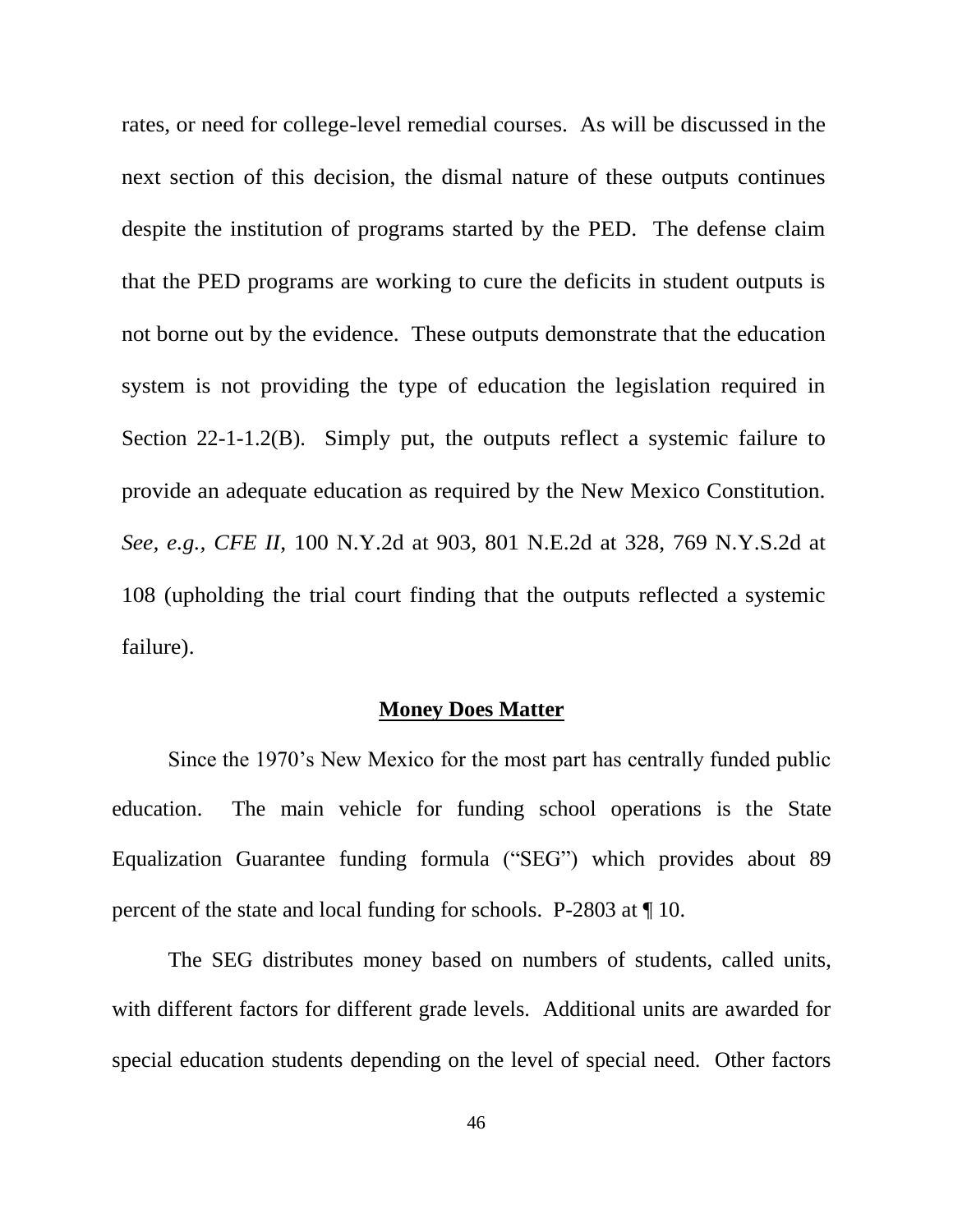in the formula include a fine arts program unit, teacher training and experience, school size, and physical education. Of particular concern in this case are the atrisk factor and the bilingual factor.

A factor for at-risk students is allotted. The size of the factor has increased over time. P-2803 at ¶ 84. The at-risk factor is calculated by adding up the fractions of the students who are poor, English Language Learners, or mobile. Thus, the at risk factor considers students who qualify under Title 1 (children from families living at or below 100 percent of the federal poverty level), children who are English Language Learners, and children who are mobile as shown by a failure to remain in school for an entire year or consecutive years. This rate is multiplied by the statutorily assigned weight<sup>28</sup>to produce a district's at-risk index. This number is multiplied by the district's student membership which gives the number of at-risk units the district receives. *Id.* at ¶ 84.

The at-risk factor has been subject to much criticism. The LFC and LESC found that the at-risk formula did not correctly steer resources needed to educate English Language Learners and those children living in poverty. The same report found that other states use a higher factor and a more simplified method of channeling resources to these students. P-0087 at 3. These findings were consistent with the expert testimony of Stephen Barro who found that the at-risk

<sup>&</sup>lt;sup>28</sup> The weight in 2013-14 was .0915 and in 2014-15 it was .106. P-2803 at ¶ 88.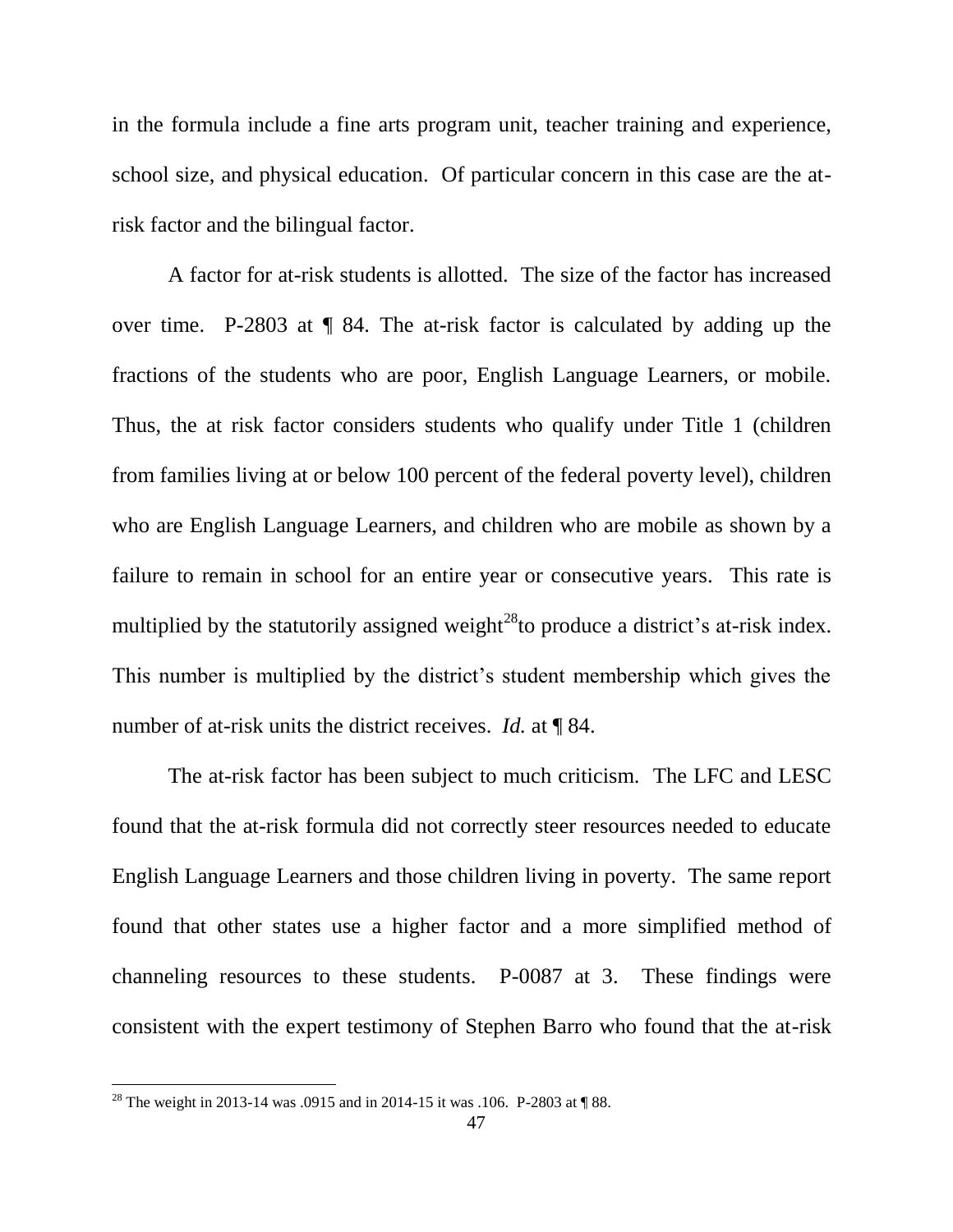formula made only a small incremental difference in money received by a district. P-2803 at ¶ 11. In addition, Barro criticized the at-risk factor for using only those students whose families lived at or below 100 percent of the federal poverty guideline rather than the number of students who were entitled to free or reduced lunch whose families earn at or below 180 percent of the federal poverty guideline.<sup>29</sup> Another criticism related to the comparison of the size of the at-risk factor in New Mexico to that used by some other states. Some other states assign a factor of 25 percent to at-risk students, while New Mexico assigns only a 10.6 percent factor.<sup>30</sup> P-2803 at  $\P$  11. 19, 69. As the LFC/LESC study pointed out the rates used for at-risk calculations in other states range for five percent to 50 percent of students qualifying for the free or reduced lunch program. P-0087 at 13. *See also* Burrell, 7/18/17 at 25-8. New Mexico has one of the lowest rates used.

The SEG has been criticized in a legislative report as being too complex. P-0087 at 2. In addition, the formula has been criticized for not being in compliance with statute as it relates to charter schools and the teacher and experience factor. *Id.* at 3-4; Rounds, 7/12/17 at 82. The small school factor has

 $^{29}$  For illustration purposes, the Court notes that in 2018 a family of four living at or below 100 percent of poverty earned \$25,100 or less per year and a family of four living at 180 percent of poverty earned at or below \$45,180 per year. Federal Poverty Guidelines, published in Federal registry of January 18, 2018, volume 83, number 12, at pp. 2642-44.

 $30$  This factor is nominal because according to the Barro testimony when the non-at-risk factors are considered, "the true funding increment per at-risk student is only 5.0 percent." P-2803 at [11.d.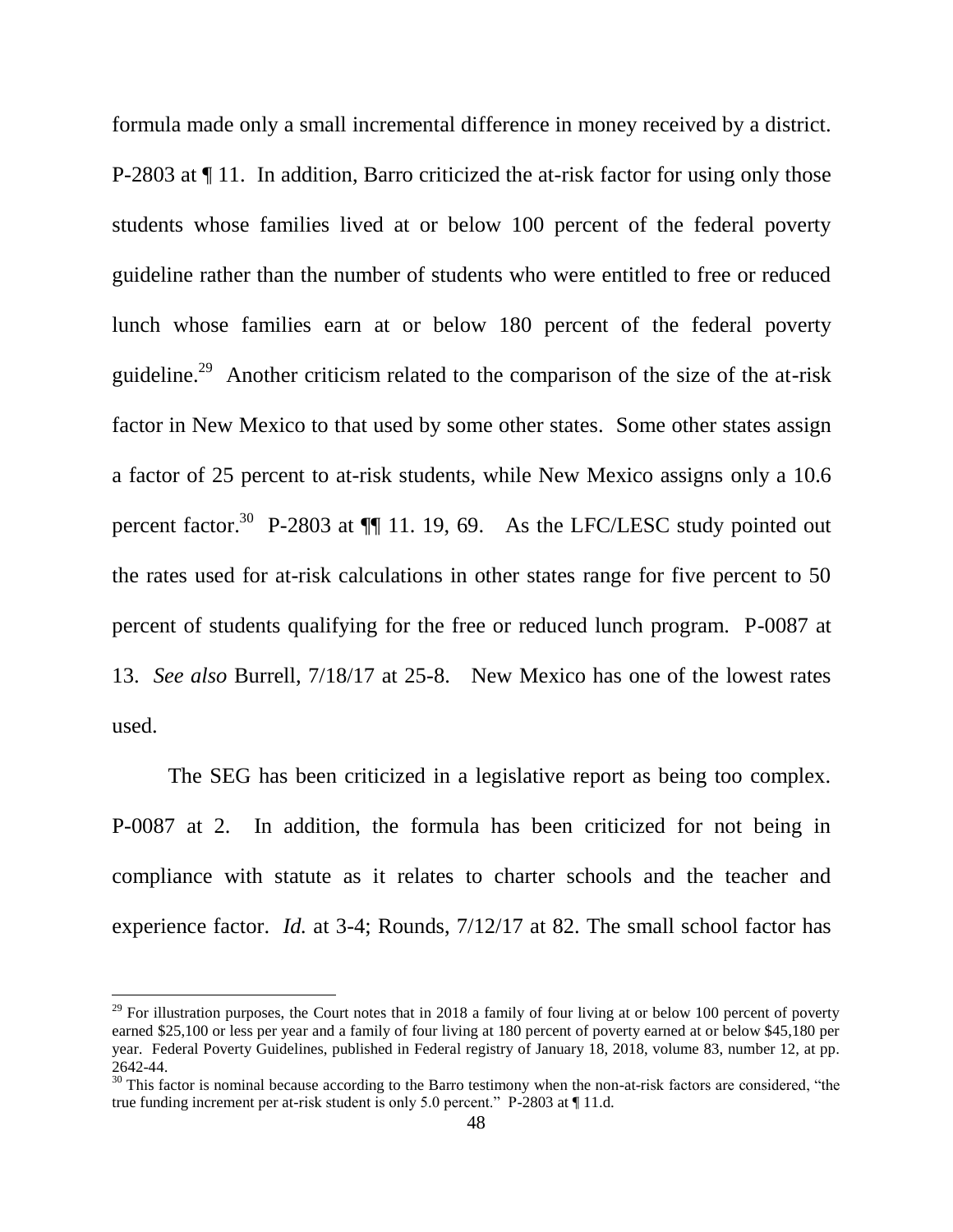also been criticized and has allowed some districts and charter schools to take advantage of the factor when its application is questionable, at best. For criticisms of the formula, see Sallee, 7/21/17-a.m. at 66-68, 75-77, 80-81, 84-85; Abbey, 7/25/17 at 37-40, 42-44, 55-57, 58; Ex. P-2806 (2008 LFC Rpt.); Ex. P-401 (2014 LFC Performance Guidelines) at 6; Ex. P-402 (2016 LFC Performance Guidelines) at 5; Ex. P-403 (2017 LFC Performance Guidelines) at 5; Ex. P-324 (2011 LFC Rpt.) at 6, 8; Ex. P-326 (2014 LFC Rpt.) at 11; Ex. D-3994 (2014 LFC Rpt.) at 9.

In addition to SEG funds, the State provides other funds. *See, e.g.,* P-1545. These funds are designated "categorical" or "below-the-line" ("BTL") funding. Unfortunately, these funds are insufficient to provide sufficient moneys to allow the districts to provide programs and other resources need by ED and ELL students. BTL funding is distributed via grants, for which districts must apply in many cases, and districts must use the funding for specific programming. Grossman, 6/14/17 at 44-45. LFC noted in 2014 that some BTL programs were not evidence-based, and that the capacity of some programs to achieve results for students was "unknown." P-1545; Rachel Gudgel, 10/27/16 Depo. Des. 34-35, 560-57.

BTL funding may vary annually and may be terminated for a fiscal year. These grants are generally not available to all districts. The uncertainty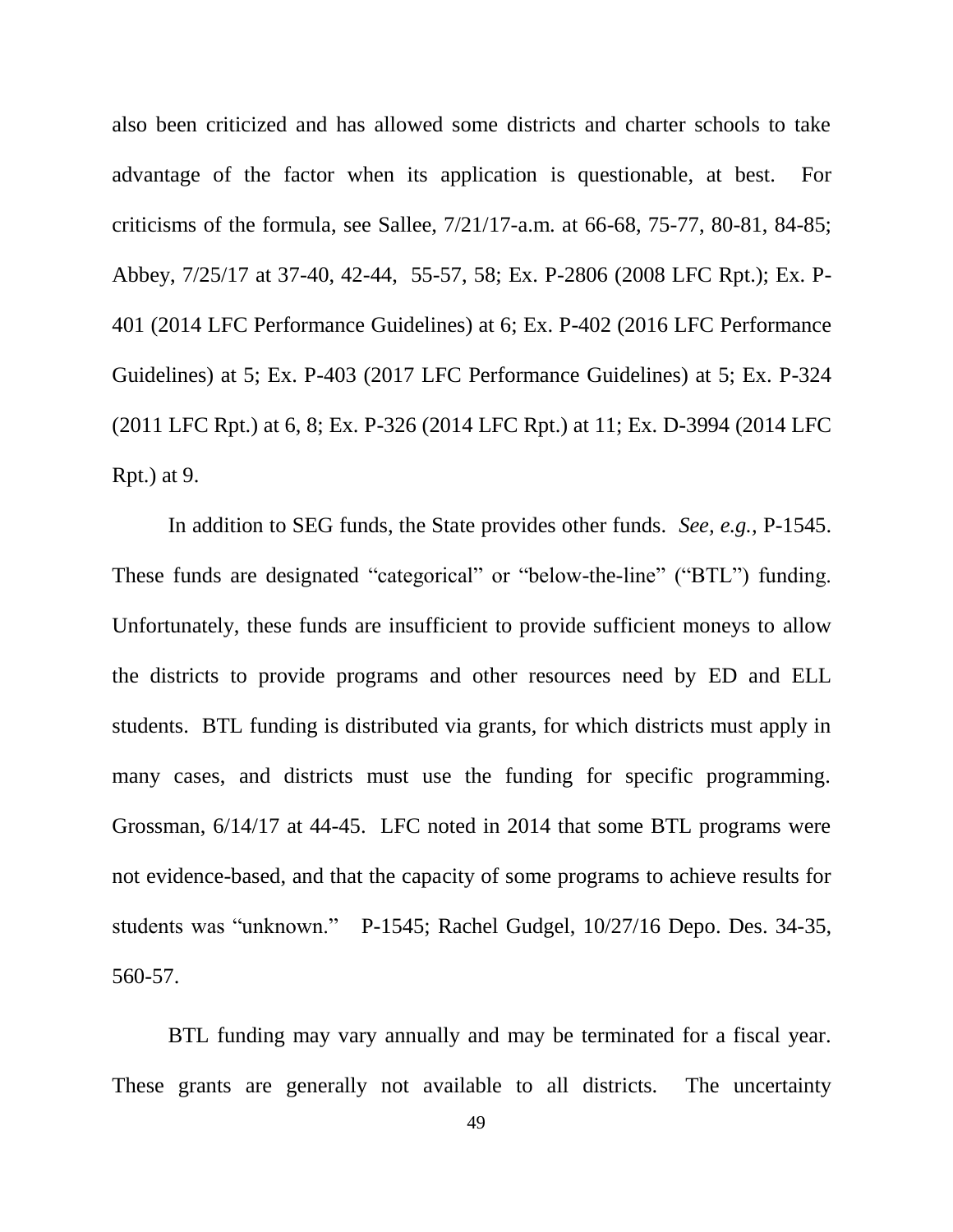surrounding this funding makes it difficult to use it for programs that should be sustained year-after-year. Garcia, 6/12/17 at 73; 6/15/17 at 79-80; Martinez, 6/14/17 at 168-170; Stewart, 6/20/17 at 148-150. Senator Stewart stated that the funding levels and inconsistency limit the effectiveness of the funded program because of the relatively small number of students it reaches. *Id*. at 149-151.

Defendants ostensibly took the position that adding more money to the educational system will not make any improvement to the achievements by at-risk students. This position was loosely translated to "Money Does Not Matter." This position was not in fact what was espoused by the defense witnesses. The witnesses admitted that funding for education was important and some went so far as to say that funding should not be cut.<sup>31</sup> Amor,  $7/31/17$ -pm at 64-65; Hanushek, 8/3/17-pm at 40-42, 69. Further, Defendants' witnesses recognized that increased funding spent on the right programs or awarded to well-run schools could make a difference to student outcomes. Armor, 7/31/17-p.m. at 93; Hanushek, 8/3/17 p.m. at 38-39; Lenti, 7/26/17 at 65. In fact, Dr. Hanushek agreed that "[t]here's no doubt that money can make a difference to school outcomes, and there's no doubt that . . . there are times when [money] does matter." He suggested "focus[ing] on

<sup>&</sup>lt;sup>31</sup> It is the Court's position that since 2008 state funding has been cut. For example, Table 4b to the Barro declaration (P-2803) shows that "New Mexico's general-plus-special expenditure per pupil began to decline in 2009-10, dropped sharply in 2010-11 and 2011-12<sup>[*.*]</sub>" *Id.* at  $\P$  44. There were years when nominal dollars were cut,</sup> but also the funding has not kept up with inflation or increasing fixed costs such as insurance and utilities. Current funding as shown by the trial evidence demonstrates that the level of funding is lower than what it was in 2008. Rounds, 7/12/17 at 79-80; Sullivan, 7/12/17 at 278-80; Cleveland, 7/11/17 at 293-95; Barro Decl. P-2803 at ¶ 46 (―[T]he inflation-adjusted state appropriation per student as of 2014-15 remained about eight percent below its 2008- 09 peak $[.]$ "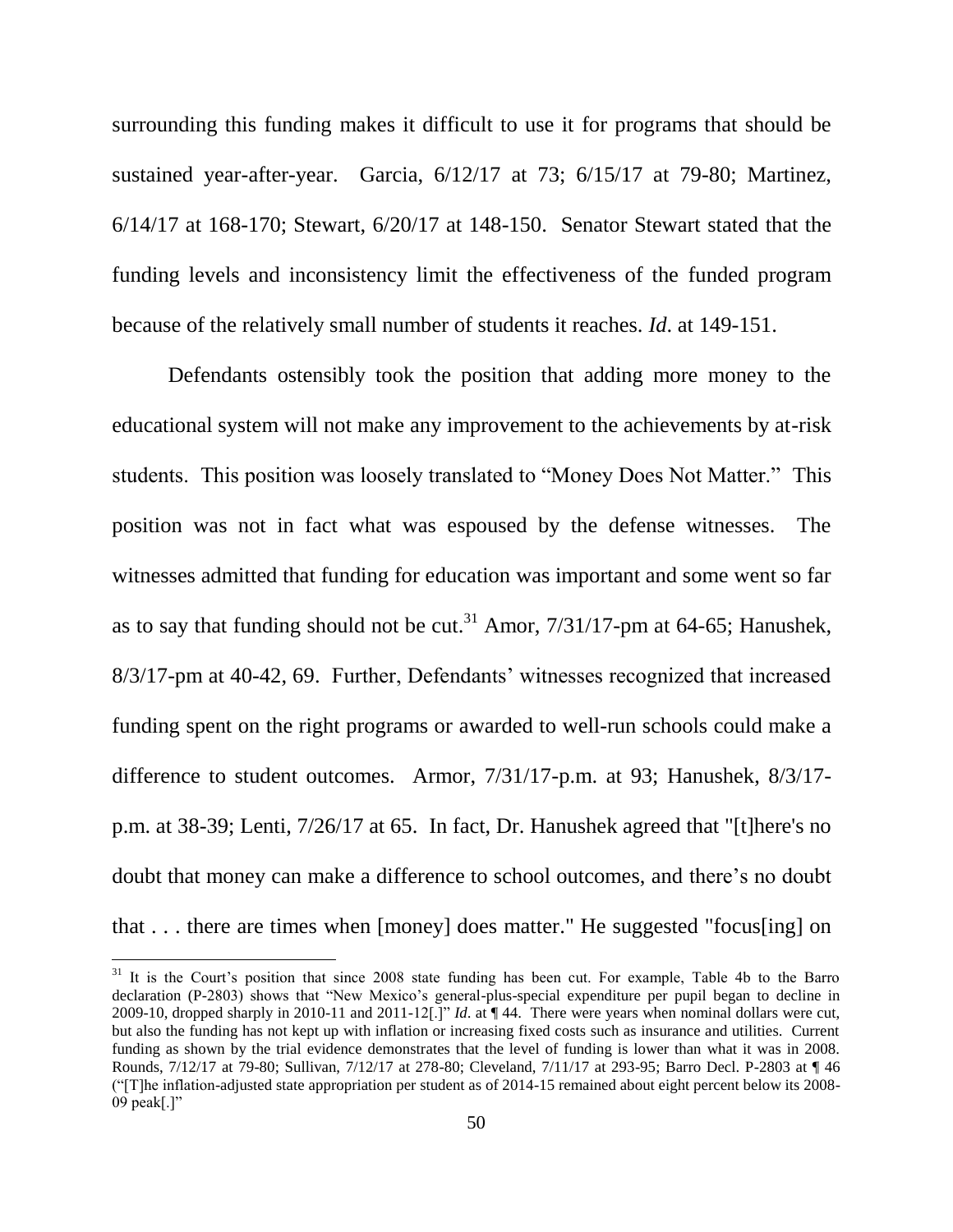how the money is spent as opposed to how much is spent." 8/3/17-p.m. at 9-10. Witnesses for both sides agreed on the need to spend money on programs that have been shown to meet the needs of economically disadvantaged students. Berliner, 6/12/17 at 238; Sallee, 7/12/17-am at 26-27; Abbey, 7/25/17 at 90-91, 101-103.

The Defendants also take the position that no more funding is needed because the districts are not spending the money that they are allocated now. This defense ignores the direct testimony about the need for more money, particularly for programs and services for at-risk students. It also glosses over the explanations which were given for the reason why some funds were retained, which testimony the Court credits. Numerous witnesses testified that a cash balance of approximately 5 percent was necessary for cash flow purposes and to maintain bond ratings. Aguliar, 8/4/17 at 145-165; Rounds, 7/12/17 at 132; Garcia, 6/12/17 at 80-83; Garcia, 6/15/17 at 92-95; Grossman, 6/14/17 at 36-37, 64, 81-83; Cleveland, 7/11/17 at 199-200, 210, 217-218; Sullivan, 7/12/17 at 209- 211. Often Districts must reserve money to be able to cover costs while waiting for reimbursement from PED. Sallee, 7/21/17-a.m at 102-103. This is the case for Title I funds for which allocations to the districts are variable, which requires the Districts to maintain a cash fund balance. Aguilar 8/4/17 at 188-90.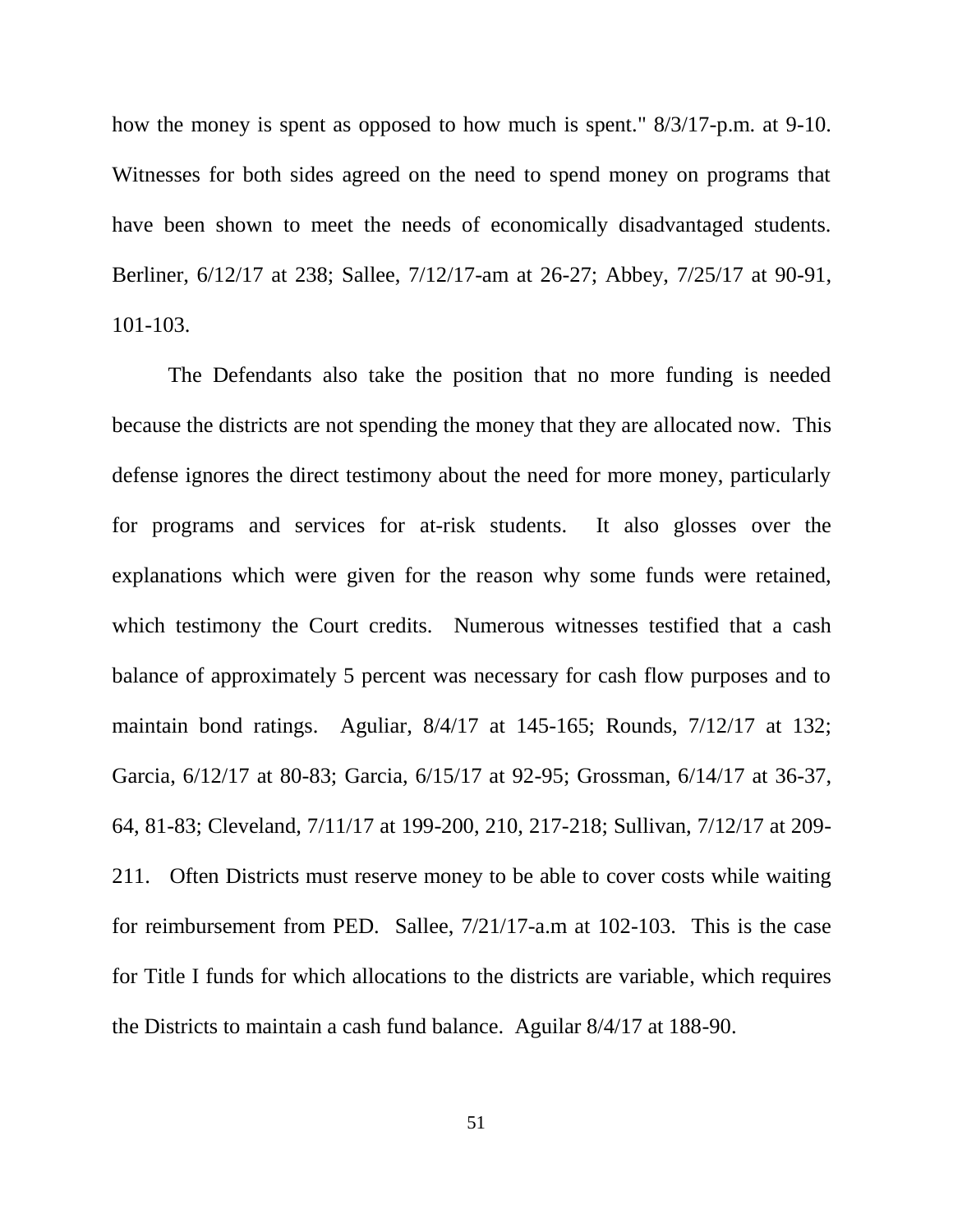The Court agrees with those witnesses who testified that there is insufficient funding to maintain necessary programs for at-risk students. A legislator and many superintendents so testified. Stewart, 6/20117 at 165-166, 208; Rounds, 7/12/17 at 71, 84; Grossman, 6/14/17 at 76.

PED also defends against any claim that it is responsible for failure to provide programs that would ameliorate the education gap suffered by at-risk students by claiming that it cannot control the districts' spending. In making this claim, PED reads its authority under the statutes too narrowly, and it forsakes its oversight role.<sup>32</sup> PED has a statutory obligation to "supervise all schools and school officials coming under its jurisdiction, including taking over the control and management of a public school or school district that has failed to meet requirements of law or department rules or standards," and to "determine policy" for the operation of all public schools and vocational education programs in the state." NMSA 1978  $\S$  22-2-2(C) (2004). This authority is broad enough for PED to review and assure that districts are using the money provided by the State to provide programs to assist at-risk students. PED approves the annual budget for each district and it approves federal grants to the districts. Deputy Director

<sup>&</sup>lt;sup>32</sup> A similar argument was rejected by *CFE II*. Chief Judge Kaye reasoned:

Various factors alleged by the State as causes of deficiencies in the schools—and rejected by us on the ground that the State has ultimate responsibility for the conduct of its agents and the quality of education in New York City public schools—may be addressed legislatively or administratively as part of the remedy. We do not think such measures will obviate the need for changes to the funding system, but they may affect the scope of such changes.

<sup>100</sup> N.Y.2d at 929, 801 N.E.2d at 347, 769 N.Y.2d at 128.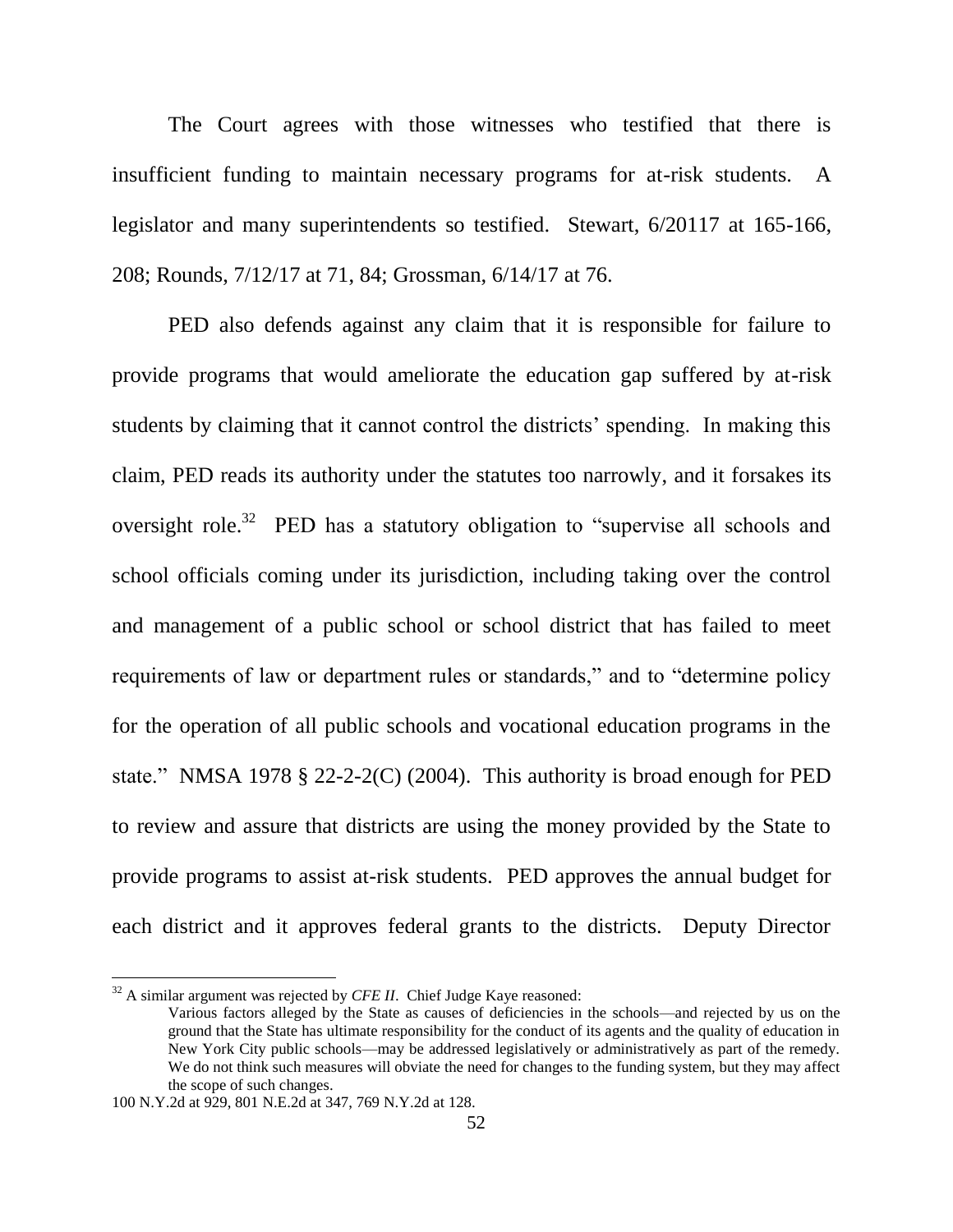Charles Sallee testified that PED has budgetary authority under the SEG to withhold approval of a district's SEG allocation if the PED determined that the district was not spending its money in accordance with the State Constitution. Sallee, 7/21/17-a.m. at 115-16, 121-122. PED is also required to monitor or audit the use of these SEG and federal funds, but it fails to exercise this power sufficiently to determine that districts are using these funds as required for at-risk students. Burrell, 7/18/17 at 30-33; Ex. P-0087 at 35-49. As the LFC and the LESC have reported, PED has failed to monitor or audit the districts' spending of their annual funding. P-0087 at  $32-37$ .<sup>33</sup>

Thus, on the issue of funding, there are two different problems contributing to the failure of the State to provide an adequate education to at-risk children. First the overall appropriation is insufficient to fund the programs necessary to provide an opportunity for all at-risk students to have an adequate education. Second there may be ways for the districts to more effectively and efficiently spend their funds, but PED fails to exercise its authority over the districts to

 $33$  The defense attempts to cast blame on the districts, even if accurate, would not absolve the State from responsibility. The State of New Mexico is the defendant. School districts are "an area of land established as a political subdivision of the state for the administration of public schools." NMSA 1978 § 22-1-2(R) (2015). The State is responsible for assuring that students receive an adequate education. This responsibility extends to assuring at all its political subdivisions are meeting this constitutional goal.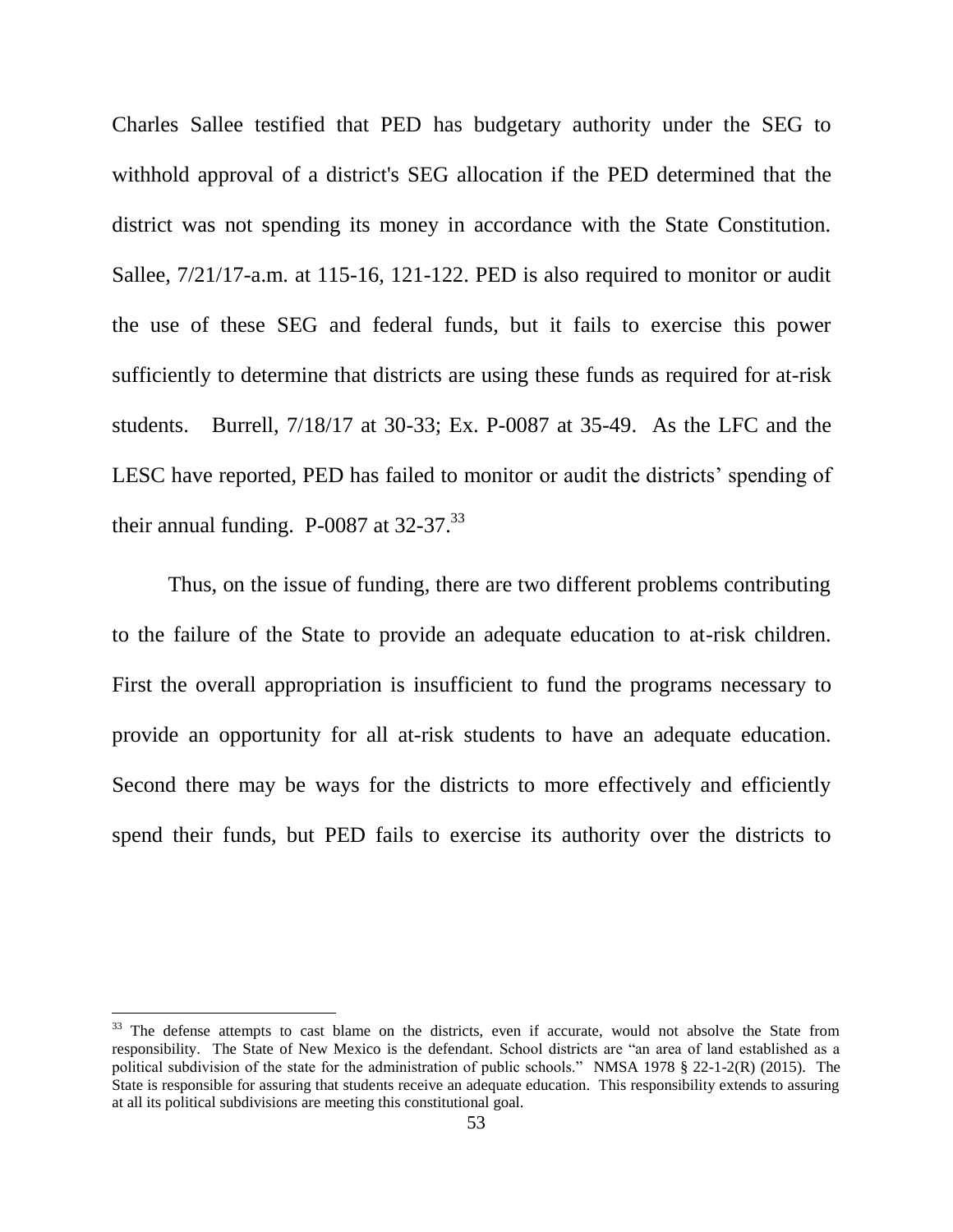require that the money that is allocated is used for programs known to advance the educational opportunities for at-risk students.<sup>34</sup>

As to the first problem regarding the insufficiency of the appropriation, the Defendants' answer is that there is no more money available. First as a legal matter, lack of funds is not a defense to providing constitutional rights. In two cases in which the majority of the United States Supreme Court applied the rational basis standard of review, $35$  the Court determined that a law cannot satisfy the rational basis standard of review based on a mere cost-saving rationale. *Plyler v. Doe,* 457 U.S. 202, 227 (1982). This rationale has also been used when the legislation at issue concerned a fundamental right. *Des Moines Register & Tribune Co. v. Iowa Dept. of Revenue*, 1984 WL 180951, at \*19 (Iowa Dist. Dec. 26, 1984) (holding that where the law affected a fundamental right, the State's justification -- "fiscal necessity" – "[s]tanding alone, ... is not sufficient.") As recognized by the Ninth Circuit:

The City argues that it faces a financial crisis that prevents it from funding these programs, but federal courts have repeatedly held that financial constraints do not allow states to deprive persons of their constitutional rights. *See Toussaint v. McCarthy,* 801 F.2d 1080, 1110 (9th Cir.1986), *cert.* 

<sup>&</sup>lt;sup>34</sup> The evidence presented shows that it would not be enough to simply redistribute the current appropriations more efficiently. The Court is persuaded by this testimony. Even the schools that do comparatively well, like the Gadsden Independent School District, still need more funding to improve the programs they can offer at-risk children. The former superintendent in Gadsden testified to many programs he had to eliminate when funding was cut. *See, e.g.,* Yturralde, 6/30/17 at 7, 10, 47, 58-59, 70-71, 101, 111.

<sup>35</sup> The Court is aware that the New Mexico Supreme Court has characterized the level of scrutiny in *Plyler* as intermediate. *See Breen v. Carlsbad Muni. Schools*, 2005-NMSC-028, ¶ 21, 138 N.M. 331, 120 P.3d 413. A number of commentators have reached the same conclusion, but the language used in *Plyler* is that of rational basis.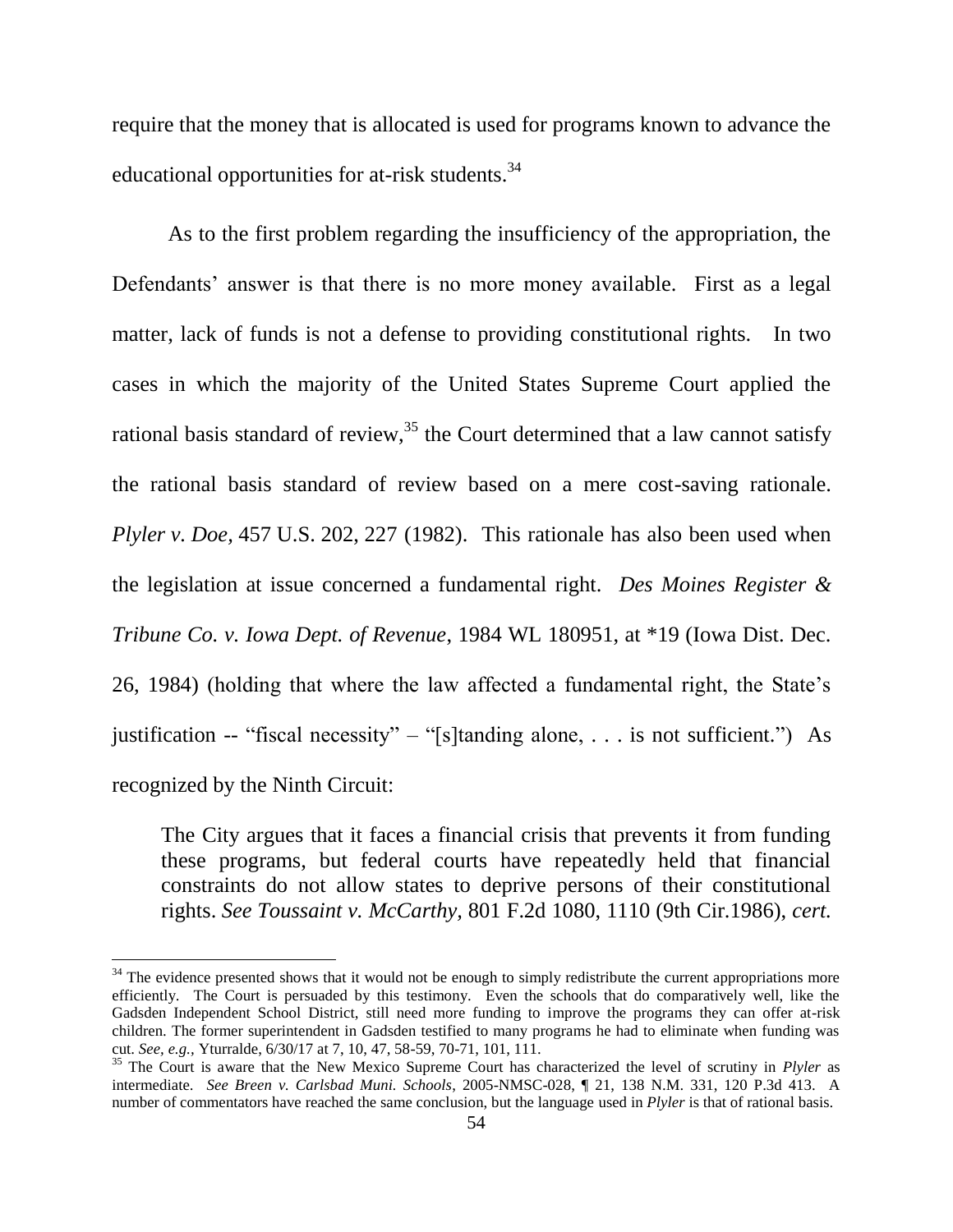*denied,* 481 U.S. 1069, 107 S.Ct. 2462, 95 L.Ed.2d 871 (1987); *Lareau v. Manson,* 651 F.2d 96, 104 (2d Cir. 1981); *Smith v. Sullivan,* 611 F.2d 1039, 1043–44 (5th Cir.1980); *Battle v. Anderson,* 564 F.2d 388, 396 (10th Cir.1977); *Jackson v. Bishop,* 404 F.2d 571, 580 (8th Cir.1968).

*Stone v. City & County of San Francisco*, 968 F.2d 850, 858 (9th Cir. 1992), *as amended on denial of reh'g* (Aug. 25, 1992). This is true in the case of deprivation of a constitutional right to an adequate education. *See Claremont Sch. Dist. v. Governor*, 794 A.2d 744, 754 (N.H. 2002) (rejecting an administrative rule that excused district compliance with standards for fiscal reasons because the New Hampshire Constitution made it "the State's duty to guarantee the funding necessary to provide a constitutionally adequate education"); *Campbell County Sch. Dist. v. State*, 907 P.2d 1238, 1279 (Wyo. 1995) (reasoning that lack of financial resources will not be an acceptable reason for failure to provide the best educational system"); *Rose*, 790 S.W.2d at 208 (stating that "neither the Kentucky General Assembly nor those individuals responsible for discharging the duties imposed on them by the state constitution ... can abrogate those duties merely because the monetary obligations becomes unexpectedly large or onerous").

As was observed by Justice Levine of North Dakota:

Each of us is aware of the economic recession in our State. The energy and agricultural sectors are seriously depressed. We read and hear about the need to cut back, to pull in our belts. Nonetheless, our need to conserve financial resources may not be implemented by depleting our constitutional resources.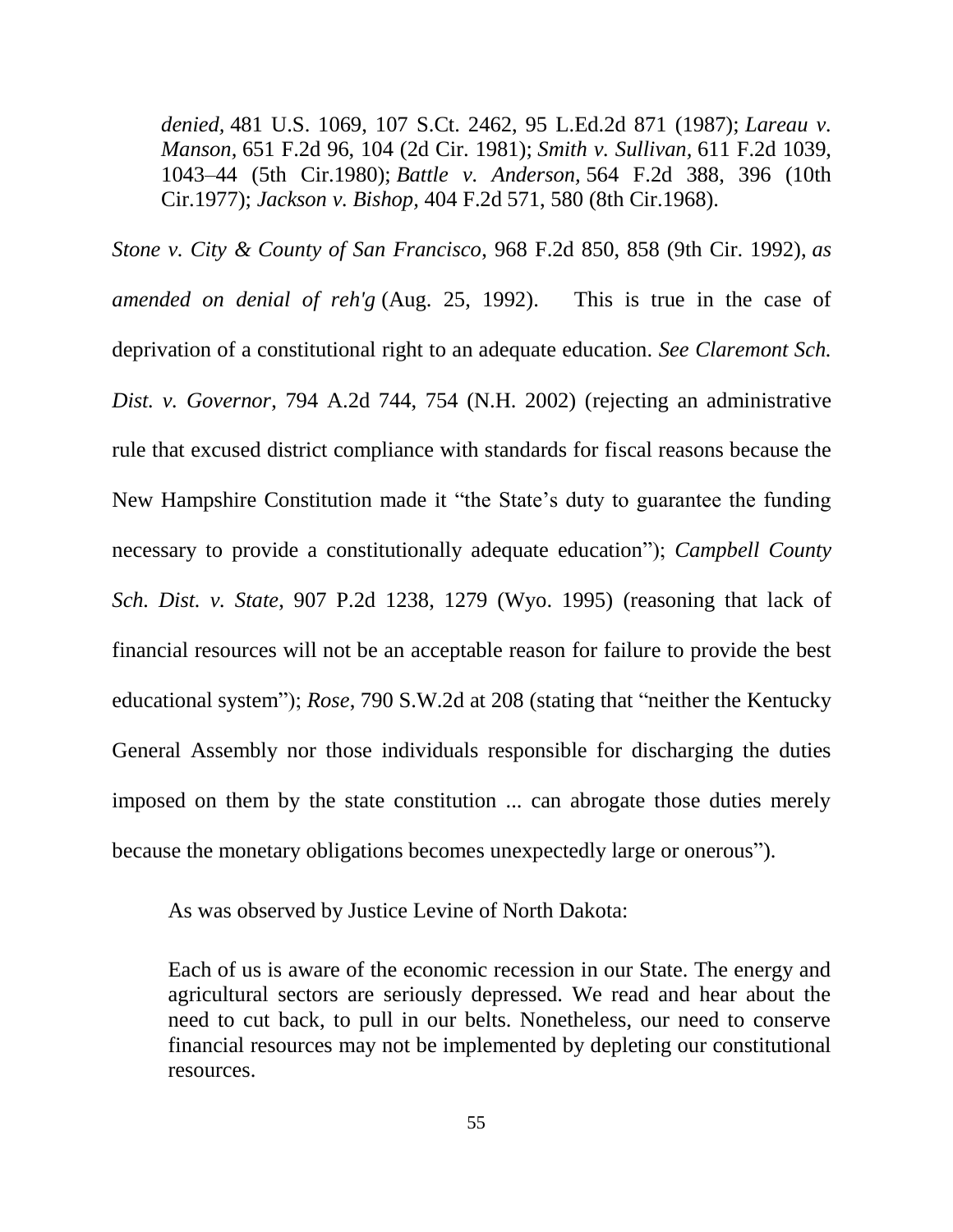*Kadrmas v. Dickinson Pub. Sch.*, 402 N.W.2d 897, 905 (N.D. 1987), *aff'd, Kadrmas v. Dickinson Pub. Sch.*, 487 U.S. 450 (1988) (Levine, J., concurring & dissenting from a majority decision that upheld a statute that required the indigent to pay for school bussing). Omit the reference to the agriculture sector from Justice Levine's quotation, and we could well be describing the situation in New Mexico.

A sufficient education is a right protected by the New Mexico Constitution. As such it is entitled to priority in funding. "Supporting an opportunity for a complete, proper, quality education is the legislature's paramount priority; competing priorities not of constitutional magnitude are secondary, and the legislature may not yield to them until constitutionally sufficient provision is made for elementary and secondary education." *Campbell*, 907 P.2d at 1279.

Second the remedy for lack of funds is not to deny public school children a sufficient education, but rather the answer is to find more funds. PED or the legislature may find ways to have the funding already allocated spent more efficiently, but the weight of the evidence present in the trial suggests that more money will have to be allocated to education. *See, e.g.,* Rounds, 7/12/17 at 84.

Various witnesses offer sources for more revenue. Here are some of the options, a portion of which represent reversal or deferral of reductions to the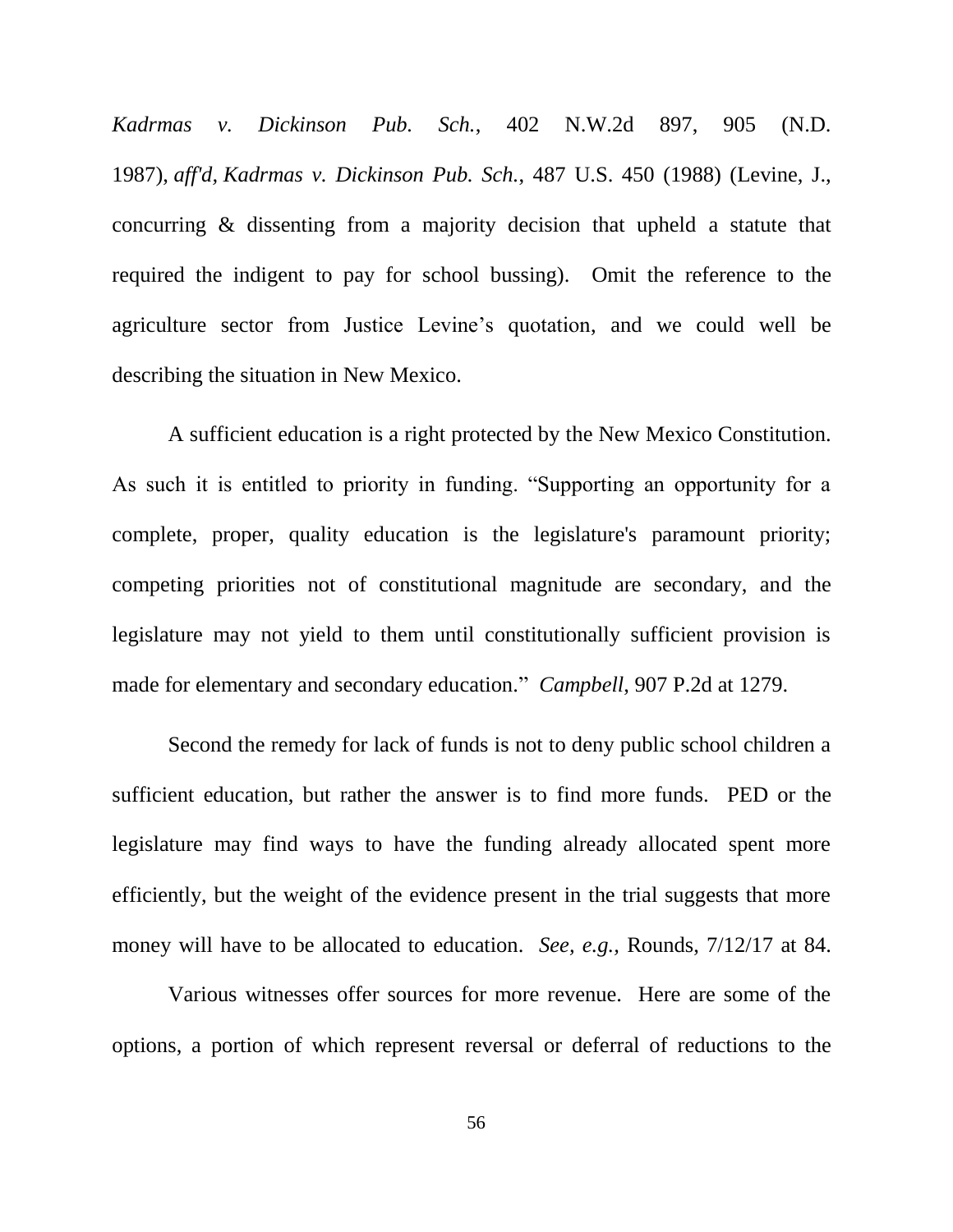revenue stream enacted relatively recently, and others which represent possible

new sources of revenue (listed in no particular order):

1) access the general fund, land grant permanent fund and severance tax permanent fund;

2) increase or restructure gross receipts taxes;

3) increase progressiveness of income tax structure;

- 4) reinstate the health care industry tax;
- 5) pass a tax on all internet sales  $36$ ;
- 6) increase consumption taxes on gasoline, alcohol and cigarettes;
- 7) increase excise taxes on motor vehicles;
- 8) slow down or reverse the corporate income tax reductions;
- 9) repeal the capital gains tax deduction;
- 10) allow more local option taxes; and

 $\overline{a}$ 

11) consider gross receipts tax equivalent for extractive industries.

Rounds, 7/12/17 at 84-90; Stewart, 6/20/17 at 265-267, 280-282; Abbey, 7/25/17

at 82-88; Smith, 7/26/17 at 168-172. Some of these revenues could be realized

through legislation and some would require constitutional amendment. $37$ 

Plaintiffs complain that the budgeting process is not based on the cost of what is needed to adequately educate each student, but rather the budgeting process begins with the prior year's appropriation. Burrell, 7/18/17 at 23-24, 33- 35; Rounds, 7/12/17 at 74; *cf.* Levin, 7/11/17 at 50-51. As LFC Director David Abbey testified, annual budgets are determined by budget constraints. Abbey,  $7/25/17$  at 7. The Court is not convinced that a particular approach – i.e.

 $36$  Any questions about the constitutionality of such a measure were answered by the United States Supreme Court in *South Dakota v. Wayfair, Inc*.,\_\_\_ U.S. \_\_\_, 138 S.Ct. 2080 (2018).

 $37$  The Court is aware from the testimony that some of these measures to realize additional revenues were adopted by the legislature but were not enacted because the Governor vetoed the items. It is undeniable that if the State is to meet its constitutional obligation to provide a sufficient education for all school-age children, the executive branch and the legislative branch will have to work cooperatively to achieve the constitutionally mandated result. If no consensus is achieved and the constitutional mandate is not met, the Court will apply appropriate remedies.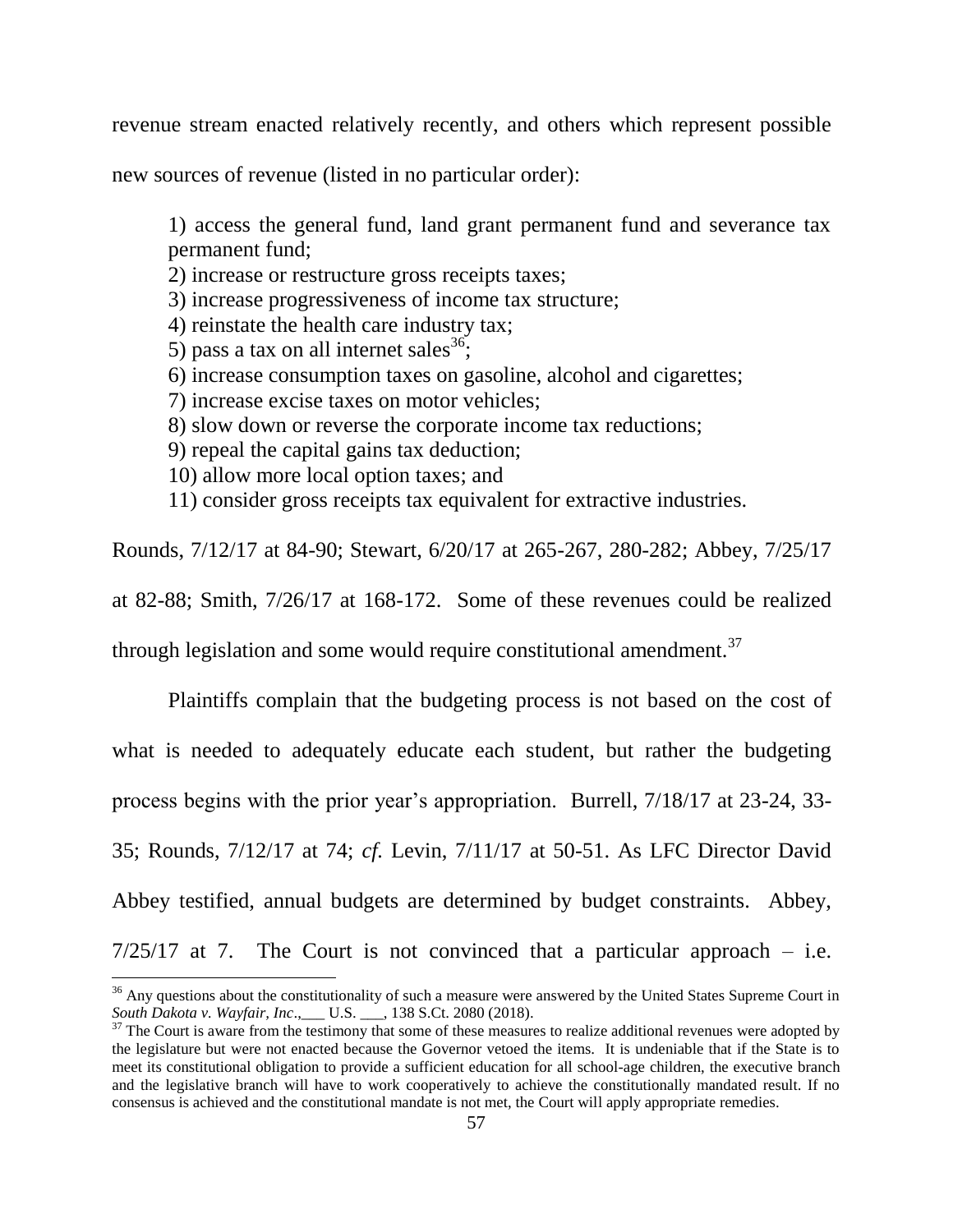determining need as the base budget or using a prior budget – is constitutionally mandated. The determinative issue for the Court's purposes is whether at the end of the process sufficient moneys have been allocated to provide the necessary programs to provide an adequate education for at-risk students. The process used to get there is of secondary concern. As noted by the Colorado Supreme Court: ―The court's task is not to determine whether a better financing system could be devised, but rather [it is] to determine whether the system passes constitutional muster." *Lobato v. State*, 218 P.3d 358, 374 (Colo. 2009) (internal quotations and citation omitted).

Similarly, the Court is not identifying possible sources of revenue because use of some or all of them is constitutionally mandated. The possible sources are listed to demonstrate other sources of funding do exist. It is the legislature's function to determine as a matter of policy which source or sources are best for New Mexico. Again, which source is chosen is not as important as the end result – a system that adequately educates at-risk children.

The Court wishes to address briefly the AIR Study, adoption of which Plaintiffs argue should be mandated. The Court disagrees with this approach. The legislature reviewed and rejected the AIR Study. This action was a reasonable reaction to the AIR study methodology, which struck the Court as being one where a collective wish list was compiled and then reduced based on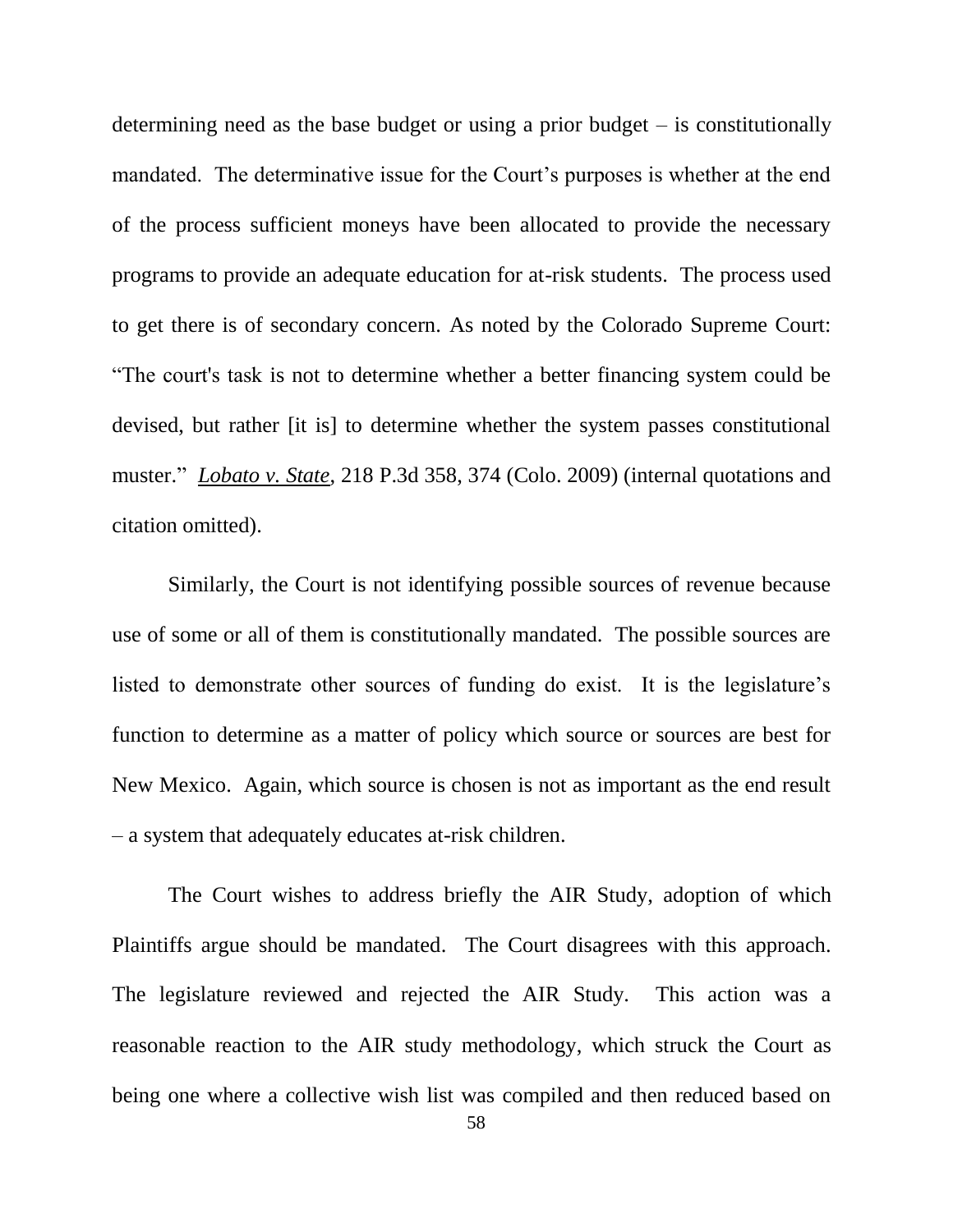political reality. The legislature within its discretion may use the AIR study to fund the educational system, but such use is not constitutionally mandated. Whether or not the AIR Study conclusions were valid is a policy question to be determined by the legislature, not a constitutional questions to be decided by this Court.

## **Conclusion of Education Clause Claims**

For the reasons given above, the Court concludes that Plaintiffs have proven their claims that the education system in New Mexico violates the New Mexico Constitution art. XII, § 1. The remedy for this violation will be discussed later in this decision.

# **ARTICLE II, SECTION 18 EQUAL PROTECTION CLAUSE & DUE PROCESS CLAIMS**

## **Equal Protection Claims**

The Martinez Plaintiffs also raise an equal protection clause claim. As mentioned above, the initial school funding cases raised issues under the federal equal protection clause. *San Antonio Independent School District v. Rodriguez*, [411 U.S. 1 \(1973\),](http://www.westlaw.com/Link/Document/FullText?findType=Y&serNum=1973126364&pubNum=0000708&originatingDoc=I9acfa211c73411e08b05fdf15589d8e8&refType=RP&originationContext=document&vr=3.0&rs=cblt1.0&transitionType=DocumentItem&contextData=(sc.Keycite)) rejected the claim that wealth or lack thereof is a suspect class. *Rodriguez* also rejected the claim that a right to an education was a fundamental right protected under the United States Constitution. *Rodriguez* put an end to claims under the federal equal protection clause.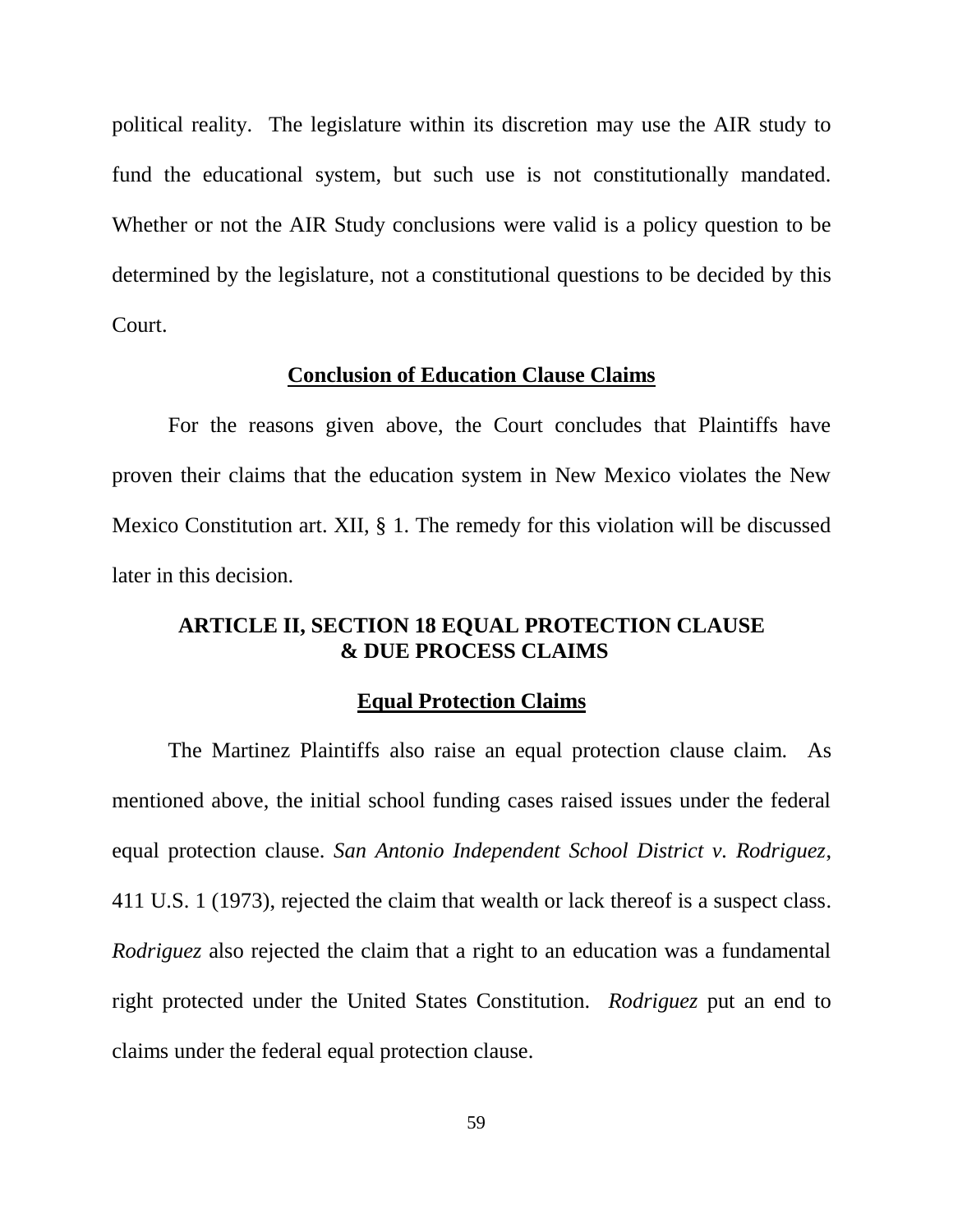Thereafter cases were based on the clauses in most state constitutions interpreted to be equivalent to the equal protection clause. In addition to the more general equal protection clauses, many state constitutions also have equality clauses specific to schools. "Many state provisions guarantee equality in specific or limited instances . . . requiring 'uniform' or 'thorough and efficient' public schools[.]‖ Williams, 63 Tex. L. Rev. at 1196. *See also Serrano v. Priest*, [487](https://1.next.westlaw.com/Link/Document/FullText?findType=Y&serNum=1971125162&pubNum=0000661&originatingDoc=I21ceeb05c76f11df9b8c850332338889&refType=RP&originationContext=document&transitionType=DocumentItem&contextData=(sc.History*oc.Search))  [P.2d 1241, 1243](https://1.next.westlaw.com/Link/Document/FullText?findType=Y&serNum=1971125162&pubNum=0000661&originatingDoc=I21ceeb05c76f11df9b8c850332338889&refType=RP&originationContext=document&transitionType=DocumentItem&contextData=(sc.History*oc.Search)) (Cal. 1971) (stating that the school funding scheme was inadequate under the state equal protection clause and the education clause because it relied on property taxes which discriminated unfairly against the poor). These cases tended to challenge the disparity between districts caused by funding that was tied to local property taxes. Koski, 117 Colum. L. Rev. at 1903-04. These types of claims are not applicable to New Mexico because the State, rather than local districts, provides most of the funding for schools. To overcome this distinction, the Martinez Plaintiffs have framed the issue not as one comparing districts but as one which compares education given to economically disadvantaged and ELL students to that given to non-ED and Non-ELL students.

New Mexico has applied its own standard to the State Constitution's equal protection clause. As explained by the Supreme Court:

 We have previously recognized that the Equal Protection Clause of the New Mexico Constitution affords 'rights and protections' independent of the United States Constitution. . . . While we take guidance from the Equal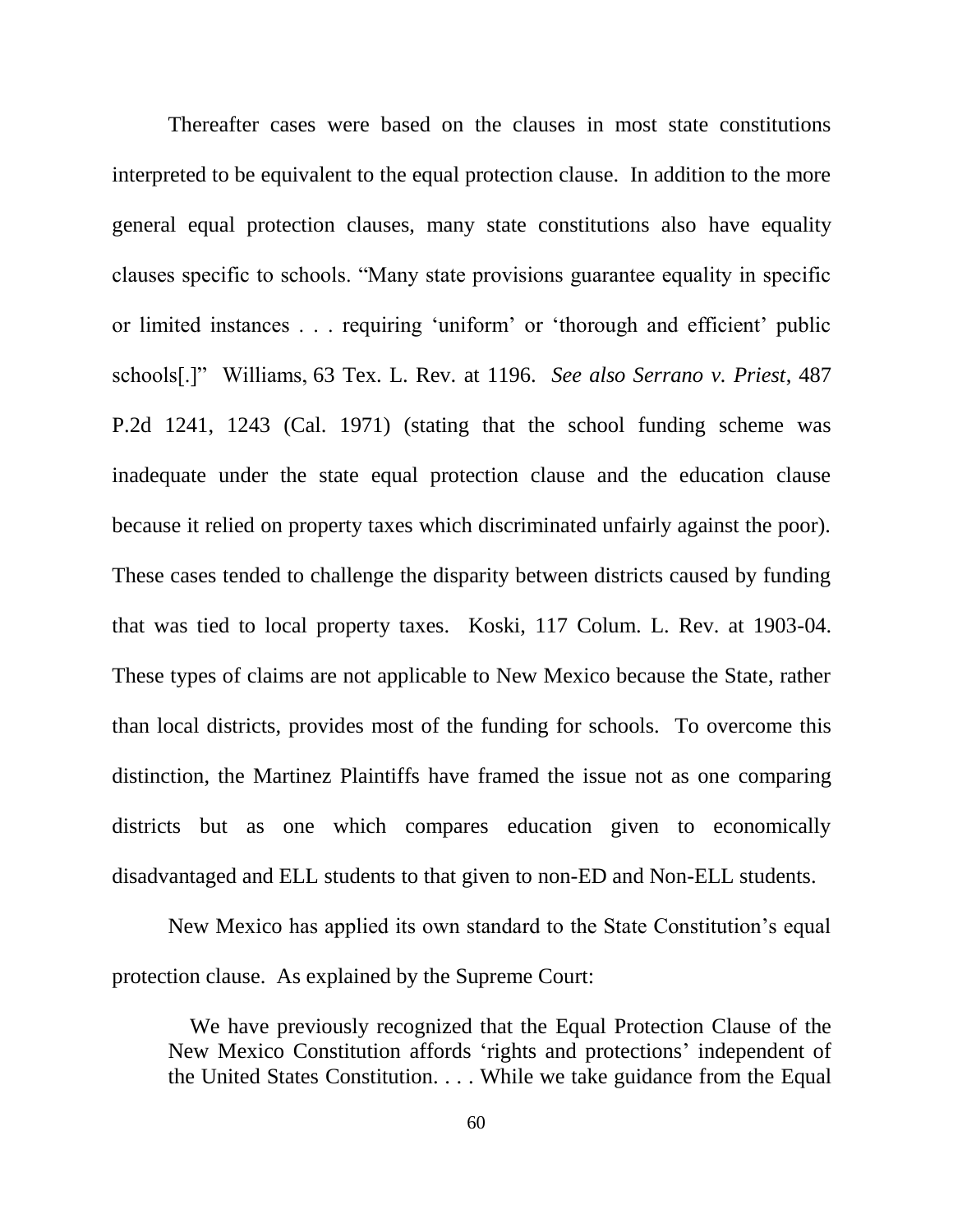Protection Clause of the United States Constitution and the federal courts' interpretation of it, we will nonetheless interpret the New Mexico Constitution's Equal Protection Clause independently when appropriate. In *Trujillo v. City of Albuquerque,* [110 N.M. 621, 629 n. 5, 798 P.2d 571, 579](http://www.westlaw.com/Link/Document/FullText?findType=Y&serNum=1990128587&pubNum=0000661&originatingDoc=Ib07cbecc343411dab072a248d584787d&refType=RP&fi=co_pp_sp_661_579&originationContext=document&vr=3.0&rs=cblt1.0&transitionType=DocumentItem&contextData=(sc.Search)#co_pp_sp_661_579)  [n. 5 \(1990\)](http://www.westlaw.com/Link/Document/FullText?findType=Y&serNum=1990128587&pubNum=0000661&originatingDoc=Ib07cbecc343411dab072a248d584787d&refType=RP&fi=co_pp_sp_661_579&originationContext=document&vr=3.0&rs=cblt1.0&transitionType=DocumentItem&contextData=(sc.Search)#co_pp_sp_661_579) [*Trujillo I* ], *overruled on other grounds by [Trujillo III,](http://www.westlaw.com/Link/Document/FullText?findType=Y&serNum=1998202566&pubNum=4616&originatingDoc=Ib07cbecc343411dab072a248d584787d&refType=RP&originationContext=document&vr=3.0&rs=cblt1.0&transitionType=DocumentItem&contextData=(sc.Search))* 1998– [NMSC–031, ¶¶ 12, 19, 25,](http://www.westlaw.com/Link/Document/FullText?findType=Y&serNum=1998202566&pubNum=4616&originatingDoc=Ib07cbecc343411dab072a248d584787d&refType=RP&originationContext=document&vr=3.0&rs=cblt1.0&transitionType=DocumentItem&contextData=(sc.Search)) we stated that federal cases dealing with intermediate scrutiny do not control our development of intermediate scrutiny based on the New Mexico Constitution. Federal case law is certainly informative, but only to the extent it is persuasive. . . . In analyzing equal protection guarantees, we have looked to federal case law for the basic definitions for the three-tiered approach, but we have applied those definitions to different groups and rights than the federal courts.

*Breen v. Carlsbad Mun. Schools*, 2005-NMSC-028, ¶ 14, 138 N.M. 331, 120 P.3d 413 (citations omitted). Thus, New Mexico would not be bound by *Rodriguez* unless the Court found it persuasive within the context of a case that raised an issue concerning New Mexico Constitution, art. XII,  $\S$  1.<sup>38</sup> Unlike the issue confronting the *Rodriguez* Court in which there was no federal constitutional right to an education, in this case the Court is squarely presented with a state constitutional right that guarantees a "uniform system of free public schools" sufficient for the education[.]" NM Const., art. XII,  $\S$  1. Therefore, we are dealing with a constitutionally based, fundamental right that is of significant societal importance.

The first question that must be addressed in any equal protection case is ―whether the legislation creates a class of similarly situated individuals who are

<sup>38</sup> This Court has previously ruled that on the issues presented it is not bound by cases citing to *Rodriguez. Order Denying Motion to Dismiss* (filed November 14, 2014).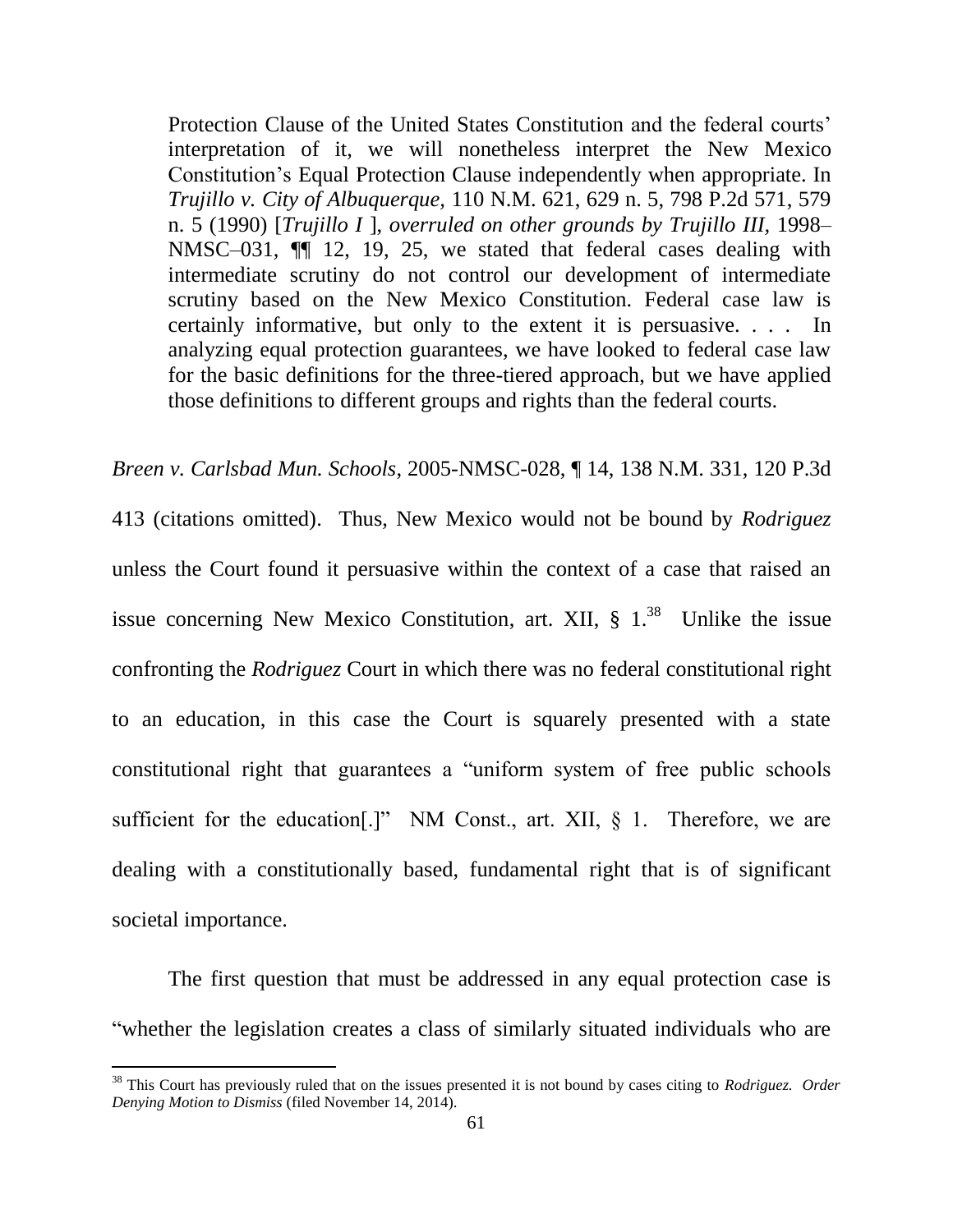treated dissimilarly.‖ *Breen*, 2005-NMSC-028, ¶ 10. In this case there are two groups – students who are economically advantaged or ELLs and students who are not economically disadvantaged or ELLs. The discussion concerning the adverse treatment afforded the ED and ELL students discussed above in the sections on Educational Inputs and Educational Outputs demonstrates these students are treated dissimilarly.

The next step under *Breen* is to determine what level of scrutiny should be applied. *Id.* at ¶ 11. The three levels are rational basis, intermediate scrutiny, and strict scrutiny. *Id.* The Court has ruled out use of rational basis because ―[r]ational basis review applies to general social and economic legislation that does not affect a fundamental or important constitutional right or a suspect or sensitive class." The determination that education is a fundamental right precludes use of the rational basis level of scrutiny.

In ruling on the Education Clause claim the Court employed an intermediate scrutiny basis of review. The current funding scheme failed to pass an intermediate scrutiny test. This means that the classification was not substantially related to an important governmental interest. *Id.* Singling out for adverse treatment a class of children who are economically disadvantaged or English language learners does not bear a substantial relationship to any legitimate purpose to be achieved by the various education statutes. If the class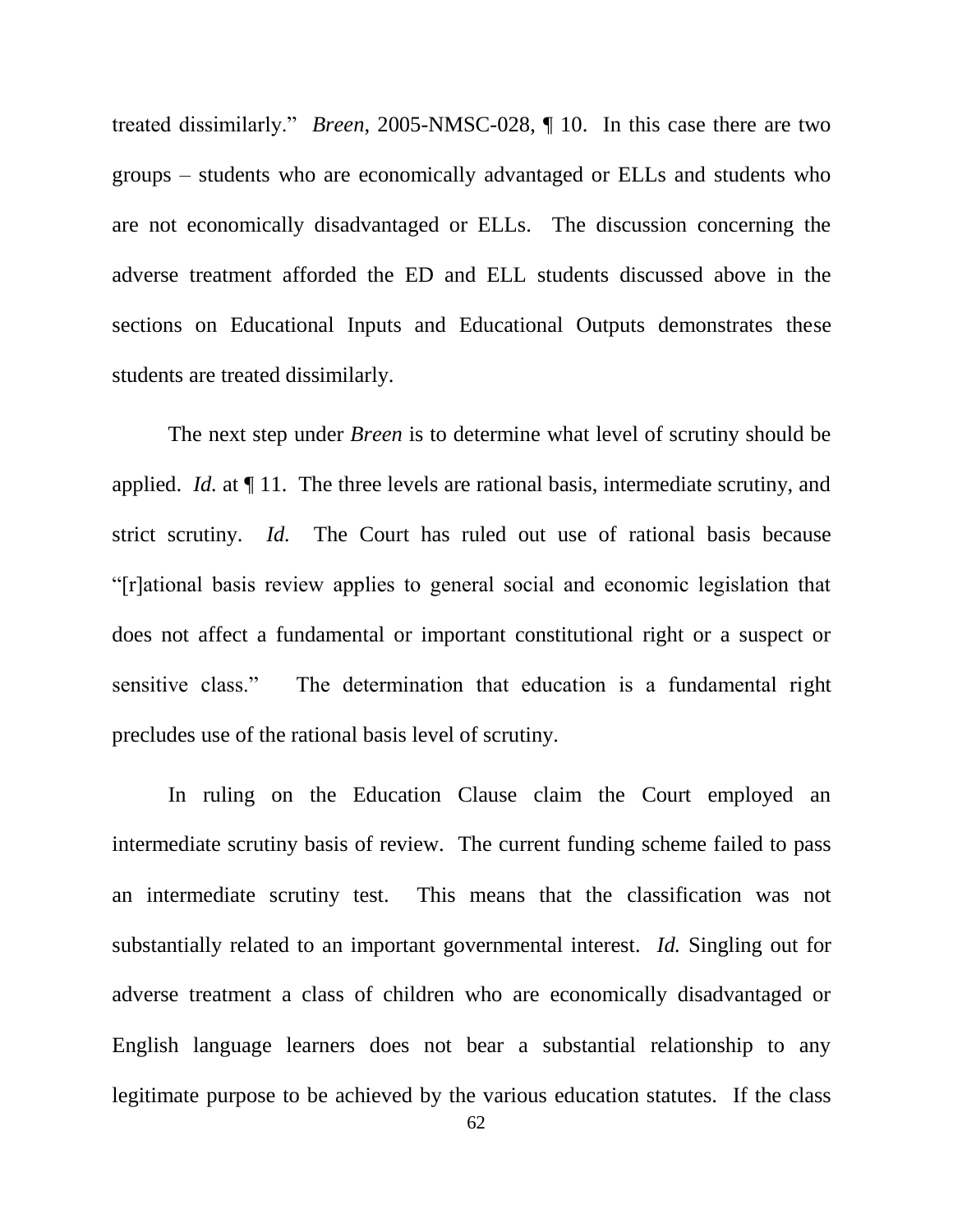created cannot pass the intermediate scrutiny test, then *a fortiori* the funding scheme would fail a strict scrutiny test. It is not necessary, however, to apply the strict scrutiny test.<sup>39</sup> Because Plaintiffs prevail when an intermediate scrutiny test is applied, there is no need to perform a strict scrutiny analysis. *See Griego v. Oliver*, 2014-NMSC-003, ¶ 55, 316 P.3d 865.

Defendants now argue that Plaintiffs must show animus in order to prevail. No New Mexico authority is cited for the proposition that animus must be shown in an equal protection case raised under the New Mexico Constitution, and the Court did not find this requirement in the equal protection cases it reviewed. Since no New Mexico authority has been cited for the proposition that under the state constitution equal protection clause animus must be shown to prove a violation, it is presumed that no New Mexico authority exists. *Johnson & Danley Const. Co., Inc. v. State ex rel. New Mexico Dept. of Transp.,* 2009 WL 6622940, \*1 (N.M.App. 2009) (stating Plaintiffs cited no authority contrary to this proposition[;] . . . . we may presume that none exists.) *See In re Adoption of Doe,* 1984-NMSC-024, ¶ 2, 100 N.M. 764, 676 P.2d 1329 (1984) (indicating that when

<sup>&</sup>lt;sup>39</sup> The Court notes, however, that when confronted with a similar deprivation under the its Constitution, the Wyoming Supreme Court stated:

Because the right to an equal opportunity to a proper public education is constitutionally recognized in Wyoming, any state action interfering with that right must be closely examined before it can be said to pass constitutional muster. Such state action will not be entitled to the usual presumption of validity; rather, the state must establish its interference with that right is forced by some compelling state interest and its interference is the least onerous means of accomplishing that objective.

*Campbell*, 907 P.2d at 1266-67.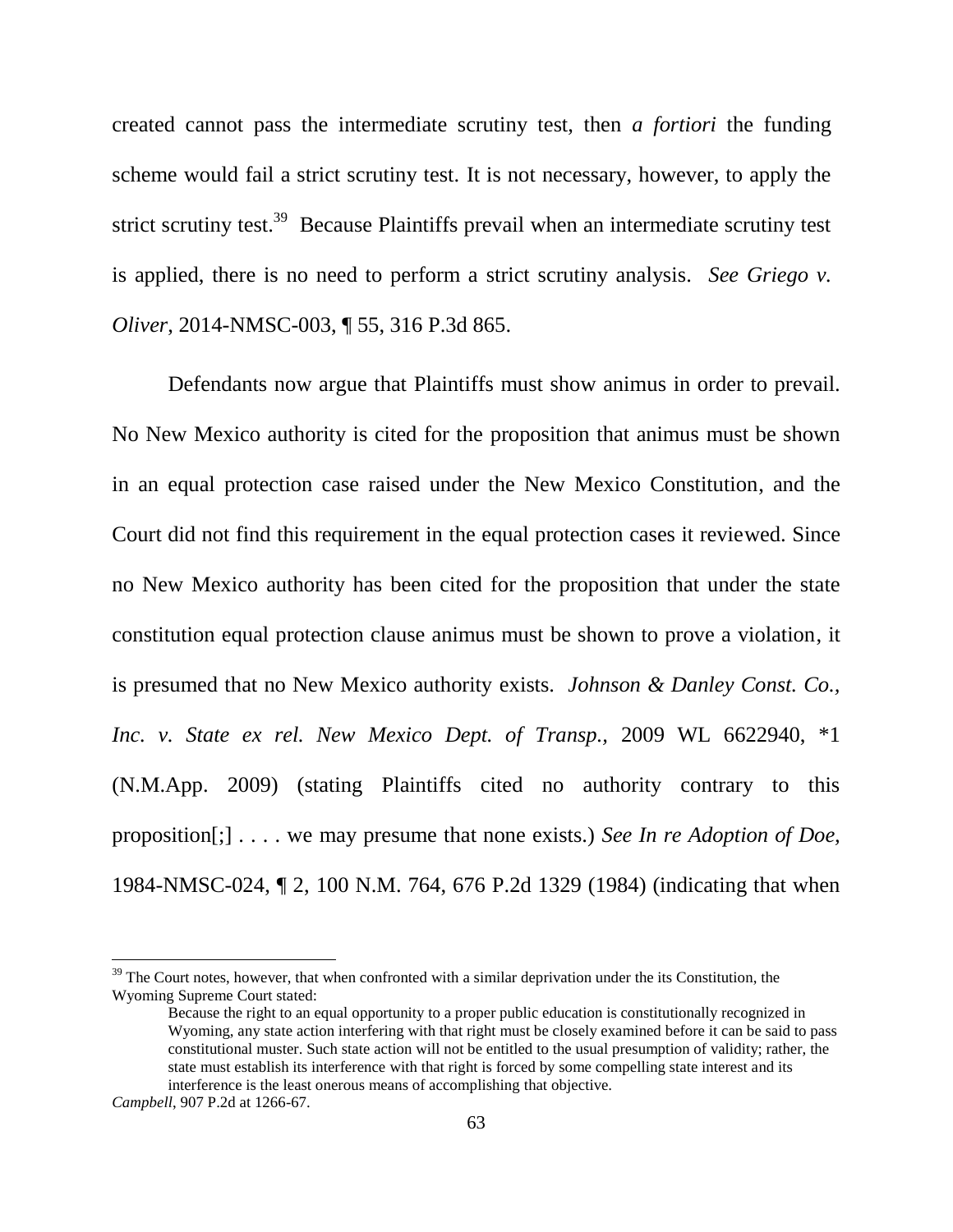a party cites no authority in support of a proposition, we may presume that no such authority exists).

The only reference found to animus within the context of an equal protection case under the state constitution was in a dissenting opinion. *Rodriguez v. Brand W Dairy*, 2016-NMSC-029, ¶¶ 89-90, 378 P.3d 13 (Minzner, J. dissenting). The *Rodriguez* dissent criticized the majority opinion for not applying a standard that would, under the rational basis test, look to see if government regulation harbors animus toward a particular group. Given the failure of the majority to require a showing of animus despite the strong urging by the dissent, it appears to this Court that animus is not a requirement of equal protection analysis under New Mexico's interstitial approach to determining state constitutional rights.

This recognition is consistent with New Mexico's approach to statutory interpretation as evidenced in *New Mexico Corr. Dep't v. Am. Fed'n of State, County, & Mun. Employees, Council 18, AFL-CIO*, 2018-NMCA-007, ¶¶ 12-13, 409 P.3d 983, *cert. denied* (Oct. 24, 2017). In *AFSCME* the Court of Appeals declined "to read into the statute a requirement that there be evidence that antiunion animus was the underlying motivation" for discriminatory treatment of an employee. The statute was violated if the employer's decision discriminated because of the employee's union status. Proof of anti-union animus was not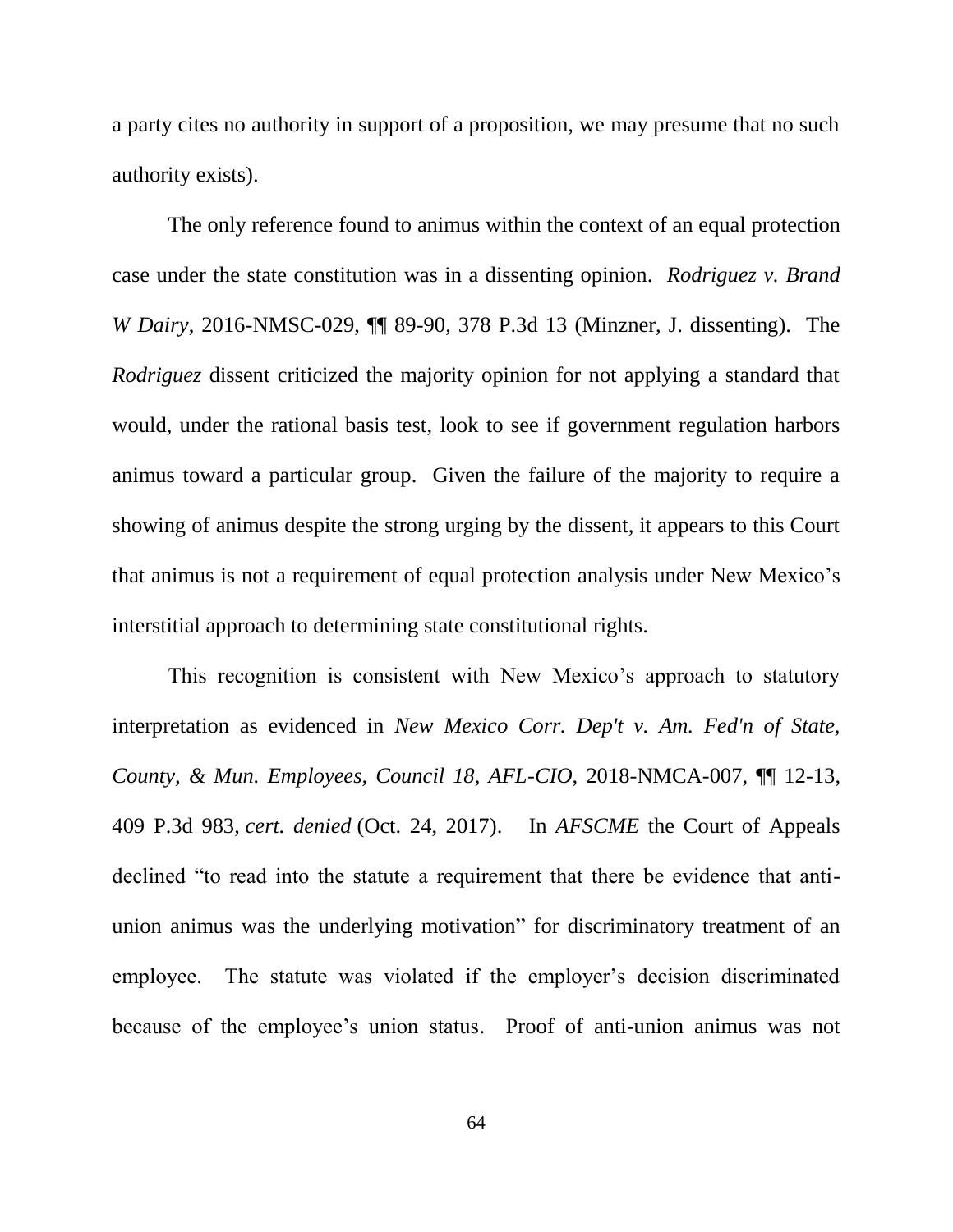required. The Court concludes that a showing of animus is not a requirement in this case.

# **Due Process Claims**

The Due Process analysis is the same as the Equal Protection Clause analysis. *Marrujo v. N.M. State Highway Transp. Dep't*, 1994-NMSC-116, ¶ 9, 118 N.M. 753 (recognizing: "The same standards of review are used in analyzing both due process and equal protection guarantees."). There is no need, therefore, to repeat the analysis as to ED and ELL students. The Court has previously ruled that the Due Process Clause would apply to students with disabilities.

Both Plaintiffs' expert witness and Senator Stewart testified that there is insufficient funding for SWDs. P-2798 ¶ 10; Stewart, 6/20/17 at 197-98, 207-08. Plaintiffs' expert also identified certain problems with special education funding and provision in New Mexico. The Defendants failed to rebut this evidence. The State can have no valid, much less compelling, reason for underfunding programs for students with disabilities. Contrary to what is argued by the defense, this evidence was not directed at matters which should be addressed by an IEP; this testimony dealt with systemic failures to fund the system.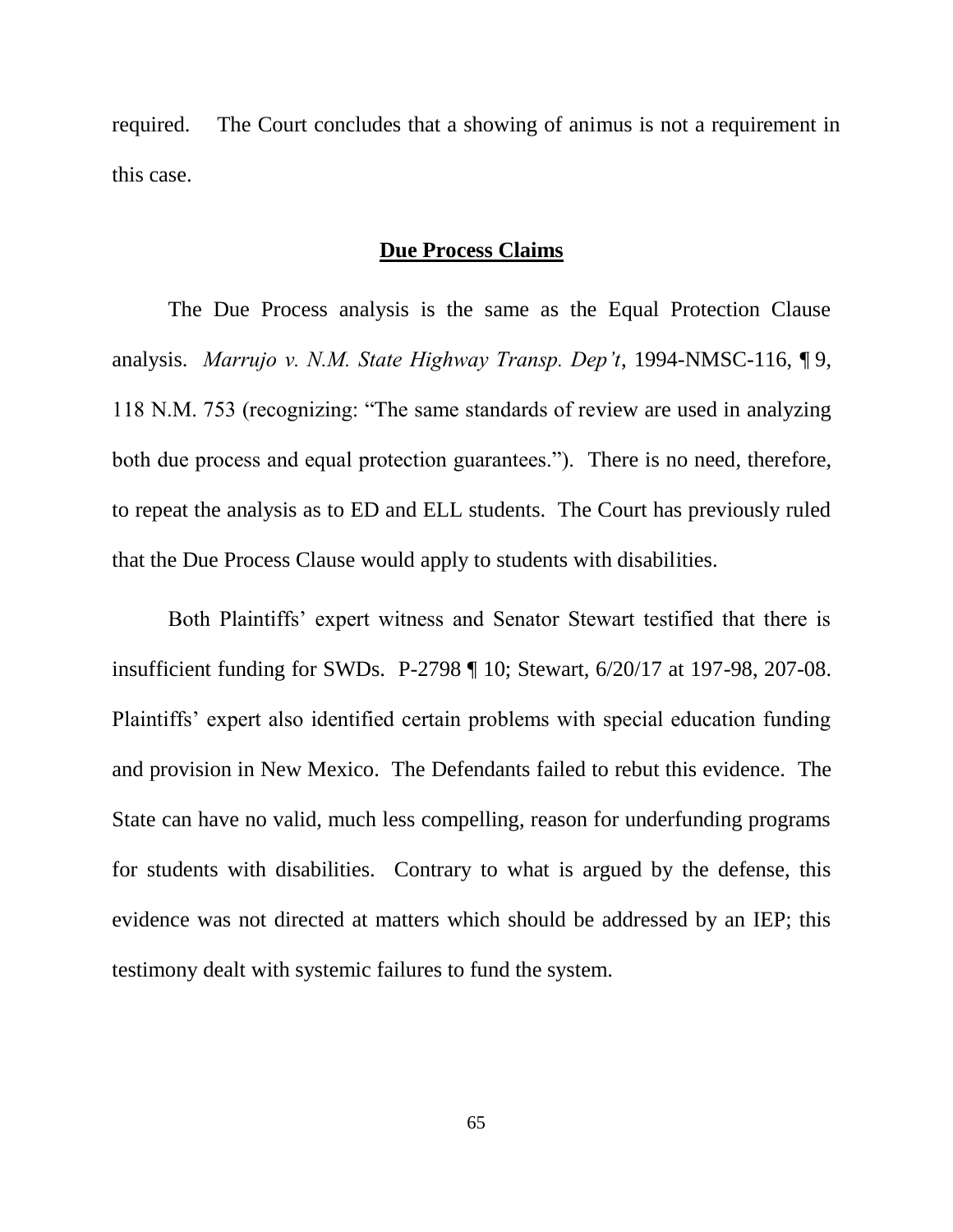#### **Conclusion on Equal Protection and Due Process Claims**

For the reasons given above the equal protection claims brought on behalf of students who are economically disadvantaged or English language learners are sustained. The Due Process claims brought on behalf of ED students, ELL students and students with disabilities are sustained.

### **REMEDY**

The Plaintiffs ask for declaratory relief and for injunctive relief. The Plaintiffs also ask that the Court retain jurisdiction over the case to enforce its orders.

Yazzie Plaintiffs ask the Court to declare:

1. Defendants' system of public education is not sufficient to meet the needs of New Mexico's students, especially at-risk students, and violates Plaintiffs' rights under Article XII, Section 1 of the New Mexico Constitution by failing to provide them with a "uniform" statewide system of free public schools "sufficient" for their education;

2. Under Article XII, Section 1 of the New Mexico Constitution a "uniform" and "sufficient" system of public education is one that provides every student the programs, services and supports necessary for that student to have the opportunity to satisfy New Mexico's requirements for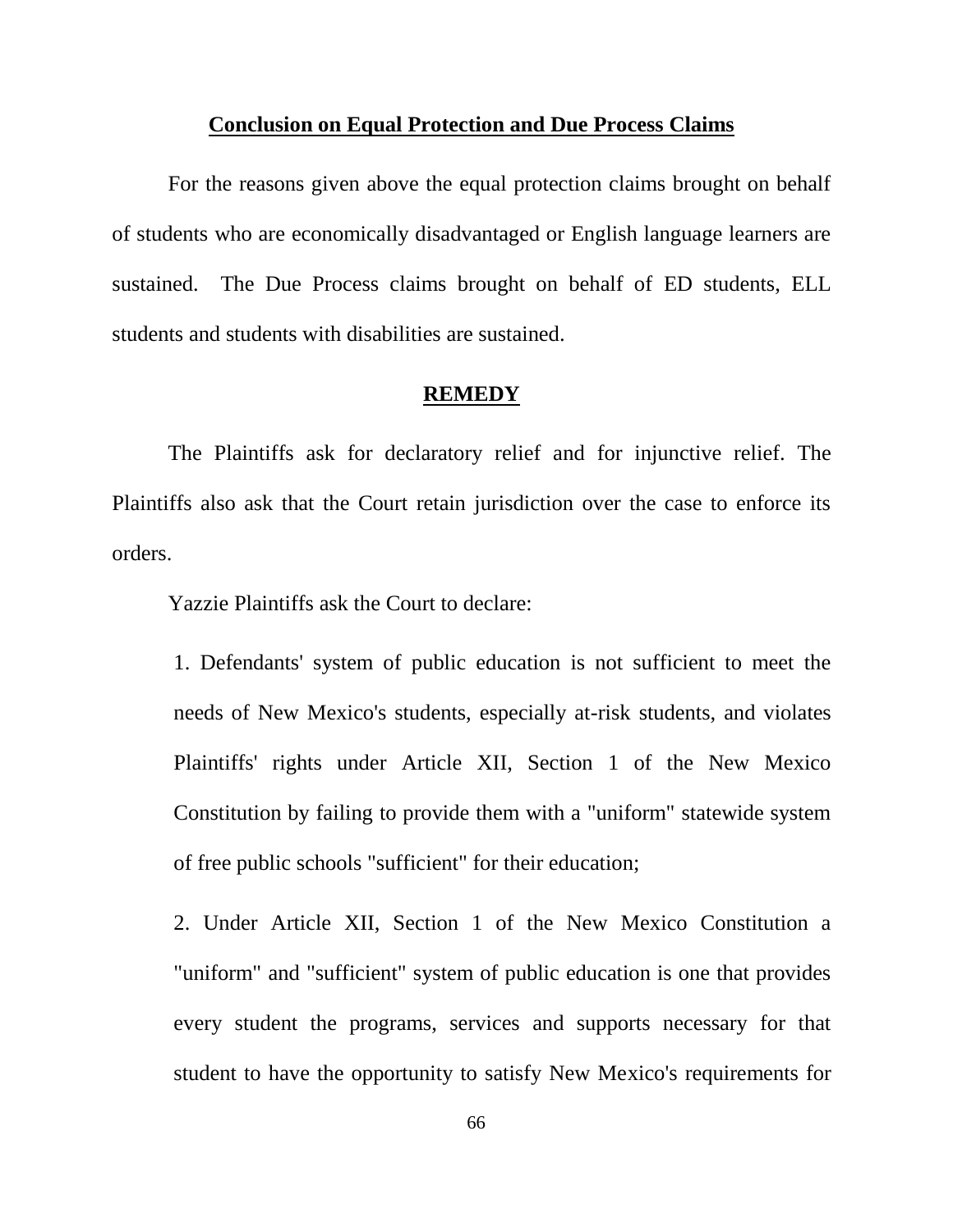graduation and upon graduation be ready to attend college, pursue a career and participate in the civic duties of our society;

3. Current years' levels of public school funding in New Mexico have not been sufficient to provide the programs and services necessary to meet the uniformity and sufficiency provisions of Article XII, Section 1 of the New Mexico Constitution;

4. The methods for distribution of public school funding in New Mexico have not satisfied the uniformity and sufficiency provisions of Article XII, Section I of the New Mexico Constitution as the funding distributed has not been sufficient for all districts to provide all necessary services and programs to at risk children.

Martinez Plaintiffs ask the Court to declare: "Defendants have violated the Education Clause, Equal Protection Clause, and Due Process Clause of the New Mexico Constitution."

As to injunctive relief, the Yazzie Plaintiffs request that the Court order Defendants to do as follows:

1. Develop within 60 days a comprehensive statewide plan and timetable to be approved by this Court, after consideration of Plaintiffs' comments on that plan, that will provide a uniform and sufficient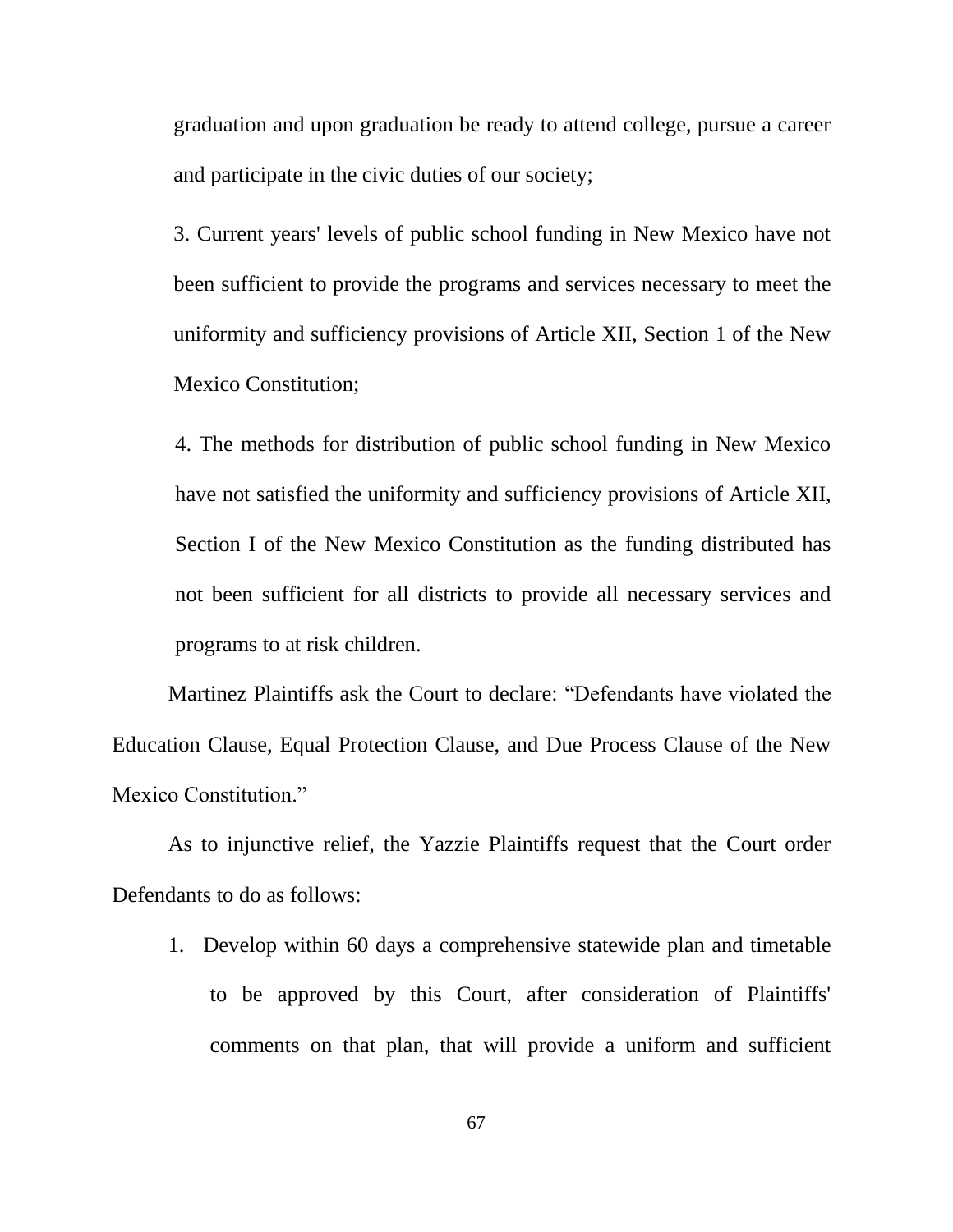system of public education to all students in New Mexico. The plan shall:

a. include provision of the services, resources, and supports necessary for all children in all districts, including low income, Native American and ELL students ("at-risk students"), to have the opportunity to be college, career and civics ready;

b. describe the steps that will be taken to provide programs and services such as early childhood education, extended learning time, evidence-based literacy instruction, health and social services, smaller class sizes, fine arts, and PE to all at-risk children throughout the state no later than the beginning of the 2019- 2020 school year;

c. describe the steps that will be taken to bring New Mexico's public education system into compliance with the NM Indian Education Act, and to ensure that all Native American ELL students have access to the English language assistance programs required by Title VI and effective supplemental English acquisition programs in districts receiving Title III sub-grants;

d. describe the steps that will be taken to recruit, train and retain teachers to ensure that by the beginning of the 2019-2020 school year

68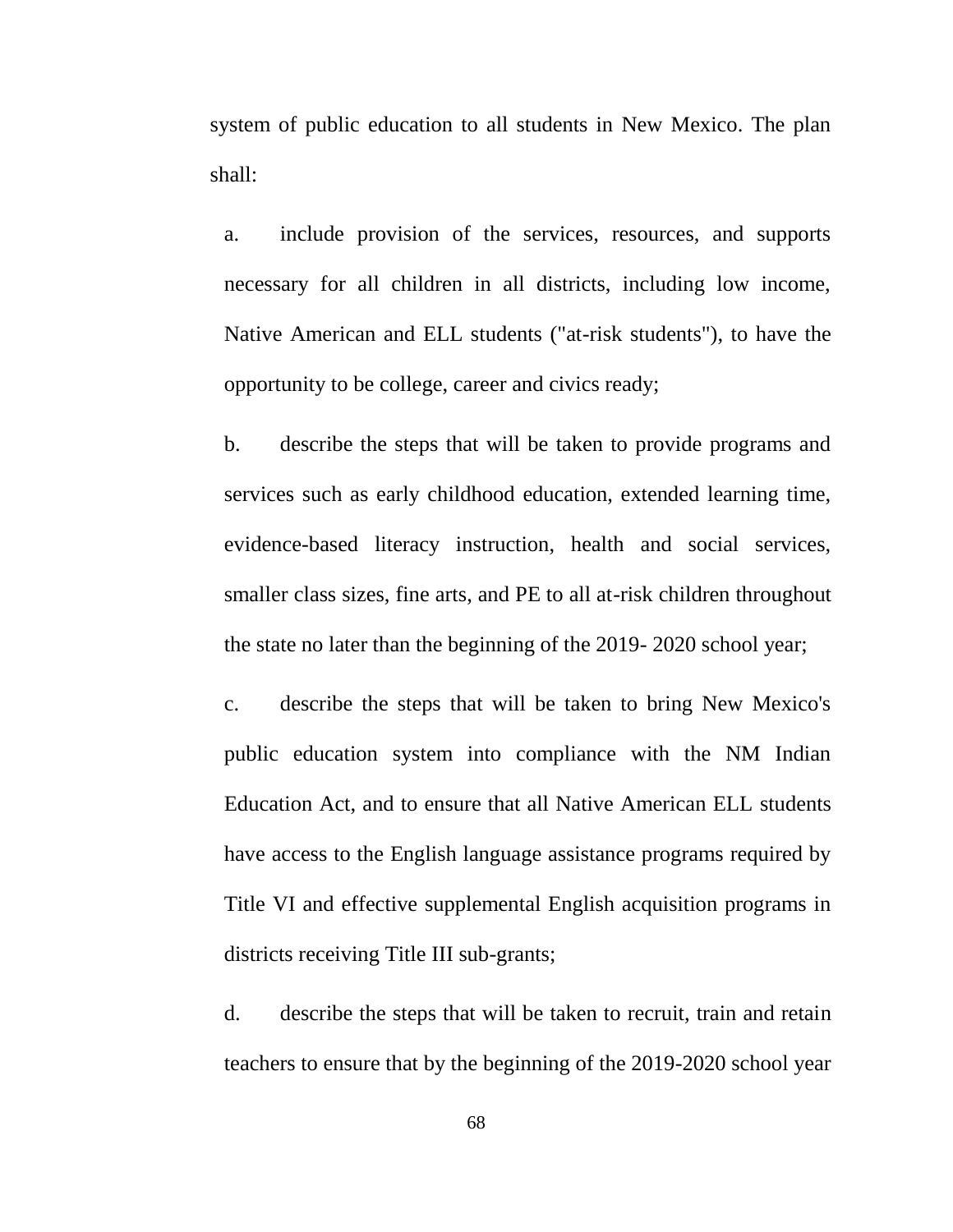there are sufficient numbers of properly trained, qualified teachers to provide at-risk children a constitutionally sufficient education in every school district in the state and that these properly trained, qualified teachers are assigned to and retained by the schools serving at-risk children.

- 2. Implement this plan in accordance with the timetables approved by the Court.
- 3. Allocate sufficient funding, revise the formula for distributing funds to school districts, and ensure full and uniform implementation of the comprehensive statewide plan approved by this Court.
- 4. Monitor and measure the implementation of the comprehensive plan approved by this Court to ensure that: a) the plan is being fully and uniformly implemented statewide, b) every school in New Mexico has sufficient resources to implement that plan, and c) educational opportunities for at-risk students significantly increase statewide.
- 5. Establish an effective system of accountability and enforcement to ensure that every child in New Mexico receives a sufficient education.

Martinez Plaintiffs ask for "an injunction requiring Defendants to immediately adopt policies to comply with the Constitution's requirements."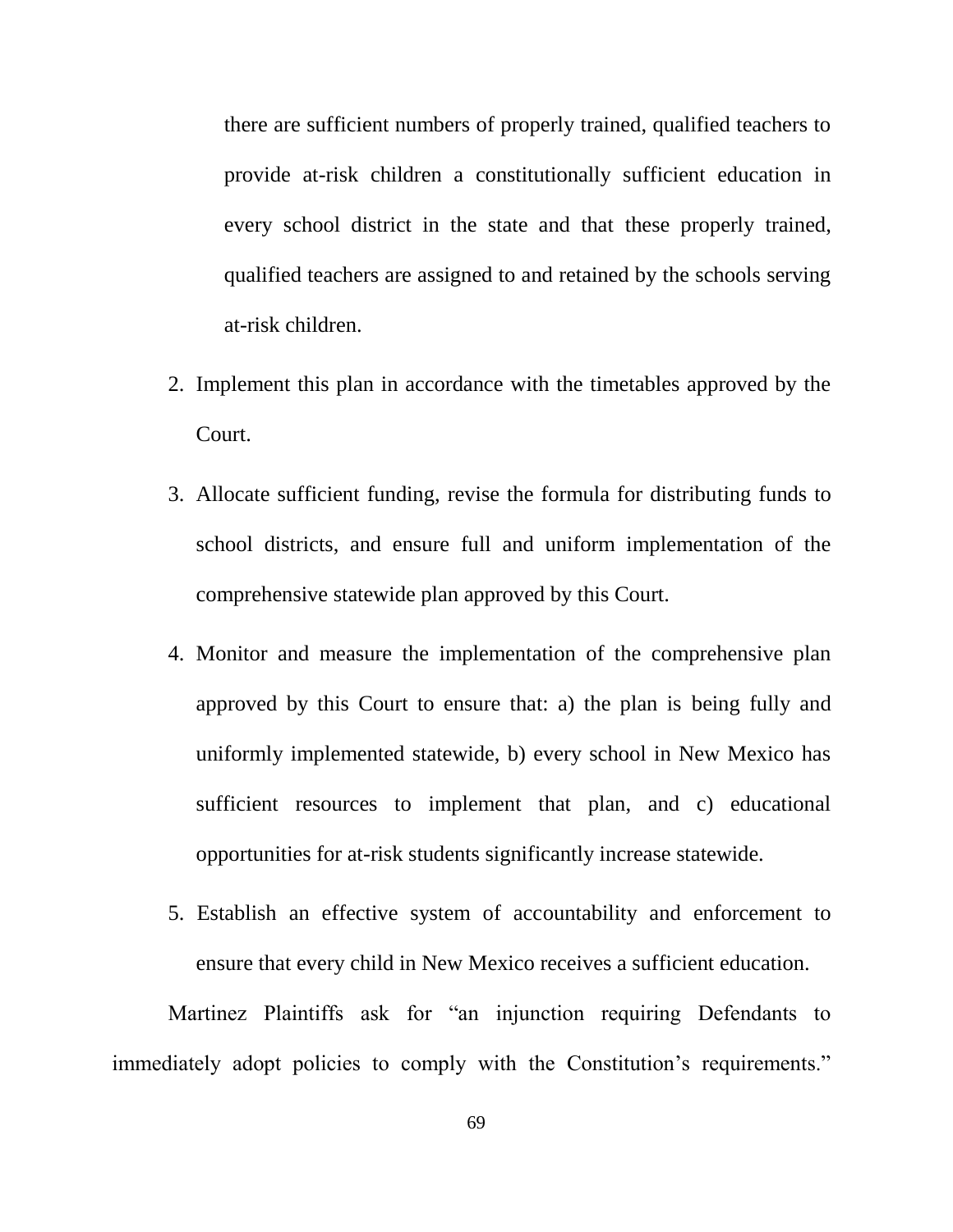More specifically, Martinez asks for Defendants to be ordered "to take immediate" steps to ensure that New Mexico schools have the resources necessary to give all students the opportunity to obtain a uniform and sufficient education that prepares them for college and career."

## **Declaratory Relief**

Based on the evidence presented the Court will enter a declaratory judgment that declares as follows:

1. The Defendants have violated the Education Clause, the Equal Protection Clause, and the Due Process Clause of the New Mexico Constitution.

2. More Specifically, Defendants have violated the rights of at-risk students by failing to provide them with a uniform statewide system of free public schools sufficient for their education.

a. The Defendants have failed to provide at-risk students with programs and services necessary to make them college or career ready;

b. The funding provided has not been sufficient for all districts to provide the programs and services required by the Constitution; and

c. The Public Education Department has failed to meet its supervisory and audit functions to assure that the money that is provided has been spent so as to most efficiently achieve the needs of providing at-risk students with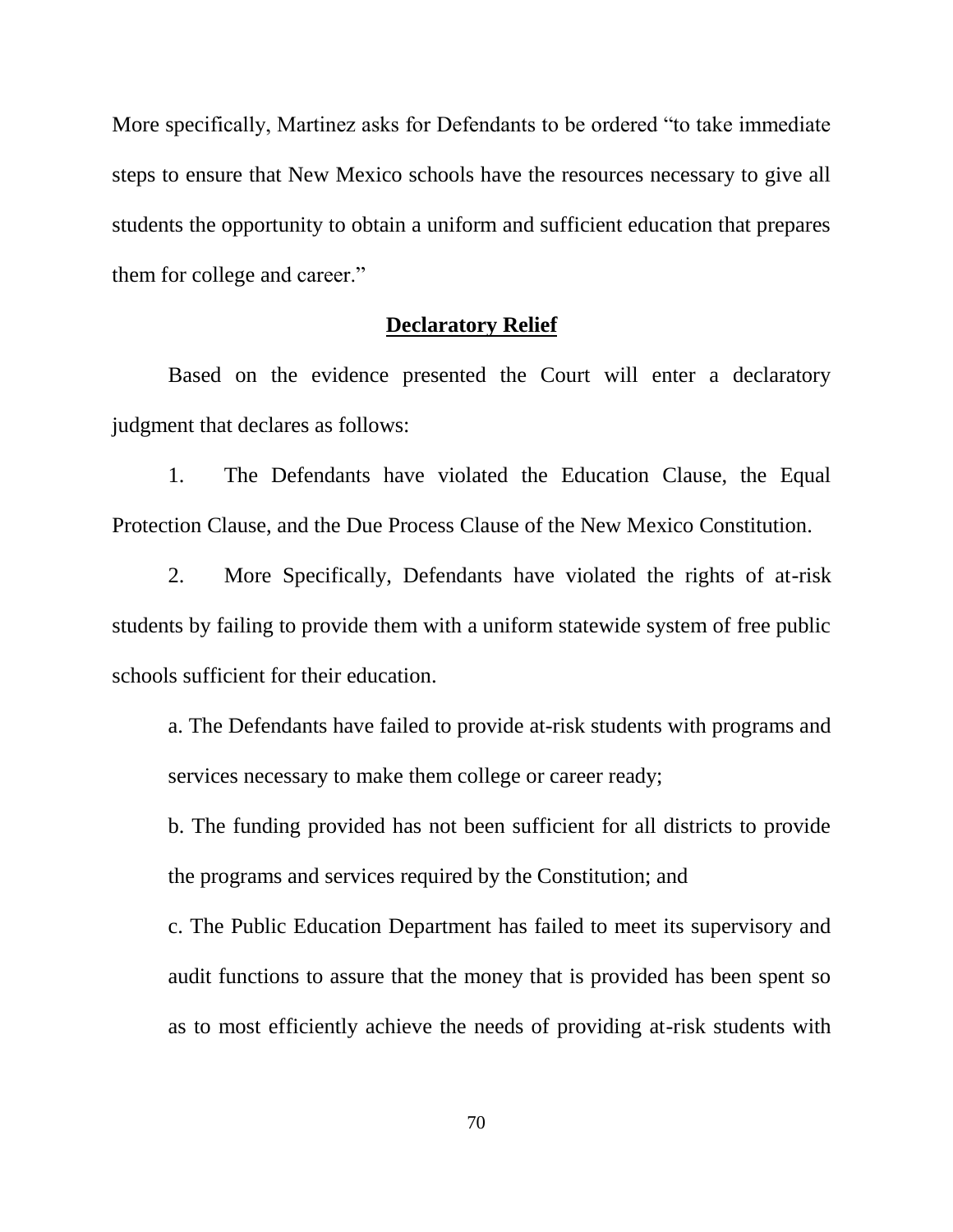the programs and services needed for them to obtain and adequate education.

# **Injunctive Relief**

In determining whether an injunction should be granted, Courts in New Mexico look at a variety of factors, including:

(1) the character of the interest to be protected, (2) the relative adequacy to the plaintiff of injunction in comparison with other remedies, (3) the delay, if any, in bringing suit, (4) the misconduct of the plaintiff if any, (5) the interest of third persons, (6) the practicability of granting and enforcing the order or judgment, and (7) the relative hardship likely to result to the defendant if an injunction is granted and to the plaintiff if it is denied.

*Cunningham v. Gross*, 1985-NMSC-050, ¶ 11, 102 N.M. 723, 699 P.2d 1075.

As to "the character of the interest to be protected," the opinion above demonstrates how important education is for school children in New Mexico, particularly at-risk children. *See Nov. 14, 2014 Order*, 5. The first factor weighs in favor of an injunction.

The second factor – the adequacy of an injunction as a remedy – also weighs in favor of Plaintiffs. There is no other remedy that would provide meaningful relief.

There was no delay in bringing suit, and any delay in litigating the case was either endemic to this sort of litigation or due to circumstances beyond anyone's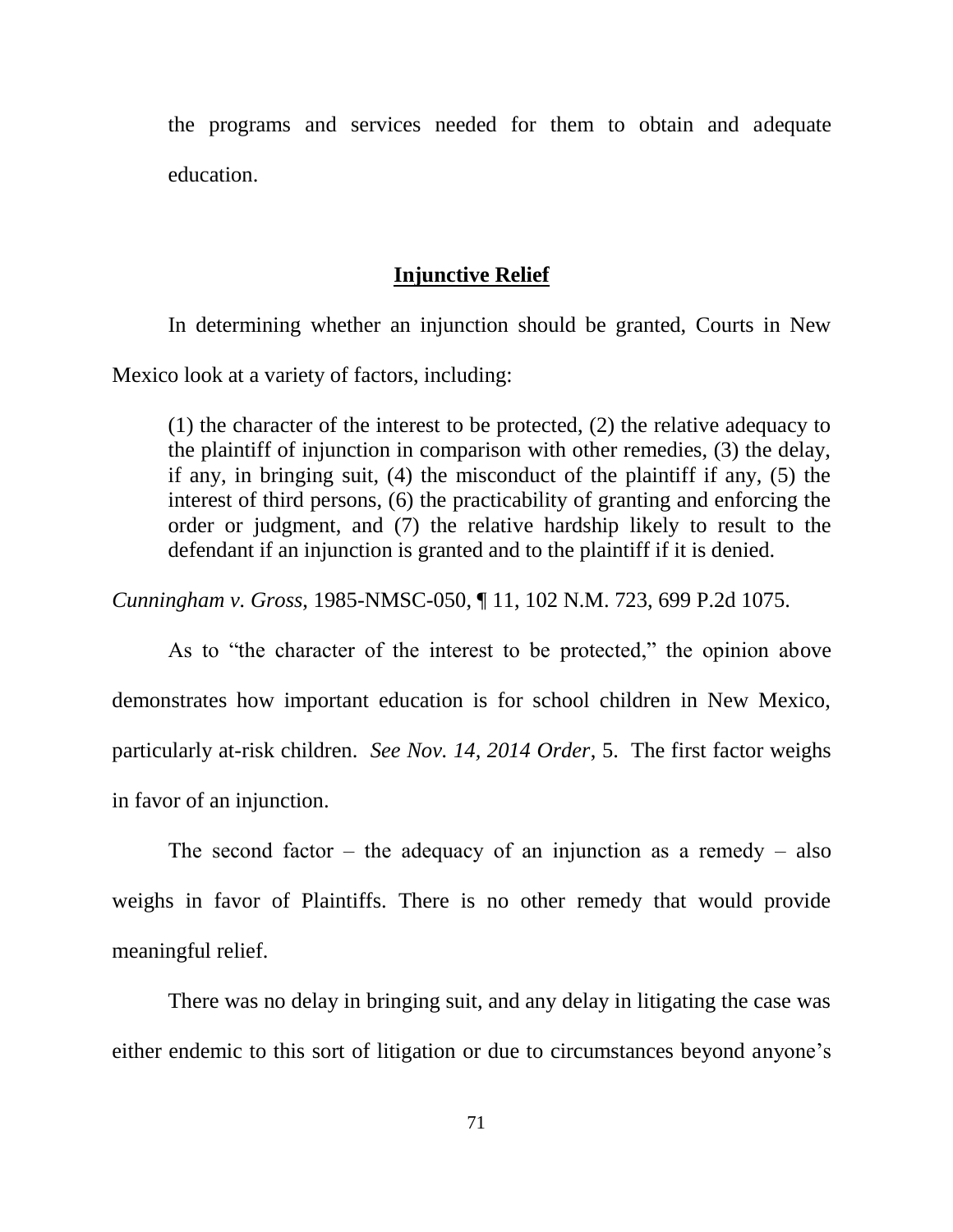control. Therefore, the third factor is at least neutral with regard to an injunction.

The fourth factor – misconduct of plaintiff – is inapplicable because Plaintiffs were not at fault.

The fifth factor looks to the interest of third parties. In the Court's opinion third parties are served by an injunction. All current and future students and their families and the public as a whole are benefited by at-risk children receiving an adequate education. The State is benefited by an educated populace. *Nov. 14, 2014 Order*, 5-6.

The sixth factor  $-$  the practicability of granting and enforcing the order or judgment  $-$  is the factor that gives the Court the most pause. Crafting the injunction is not without its difficulties. There is a tension between giving the Defendants and the legislature sufficient guidance to allow them to comply and usurping the policy making role that is appropriately the legislature's function. As the New York Court of Appeals observed: "We are, of course, mindful . . . of the responsibility . . . to defer to the Legislature in matters of policymaking, particularly in a matter so vital as education financing. . . . We have neither the authority, nor the ability, nor the will, to micromanage education financing." *CFE II*, 801 N.E.2d at 345.

Despite these challenges, numerous courts have entered injunctions in adequacy clause cases. *See, e.g.*, *Campbell County Sch. Dist.*, 907 P.2d at 1279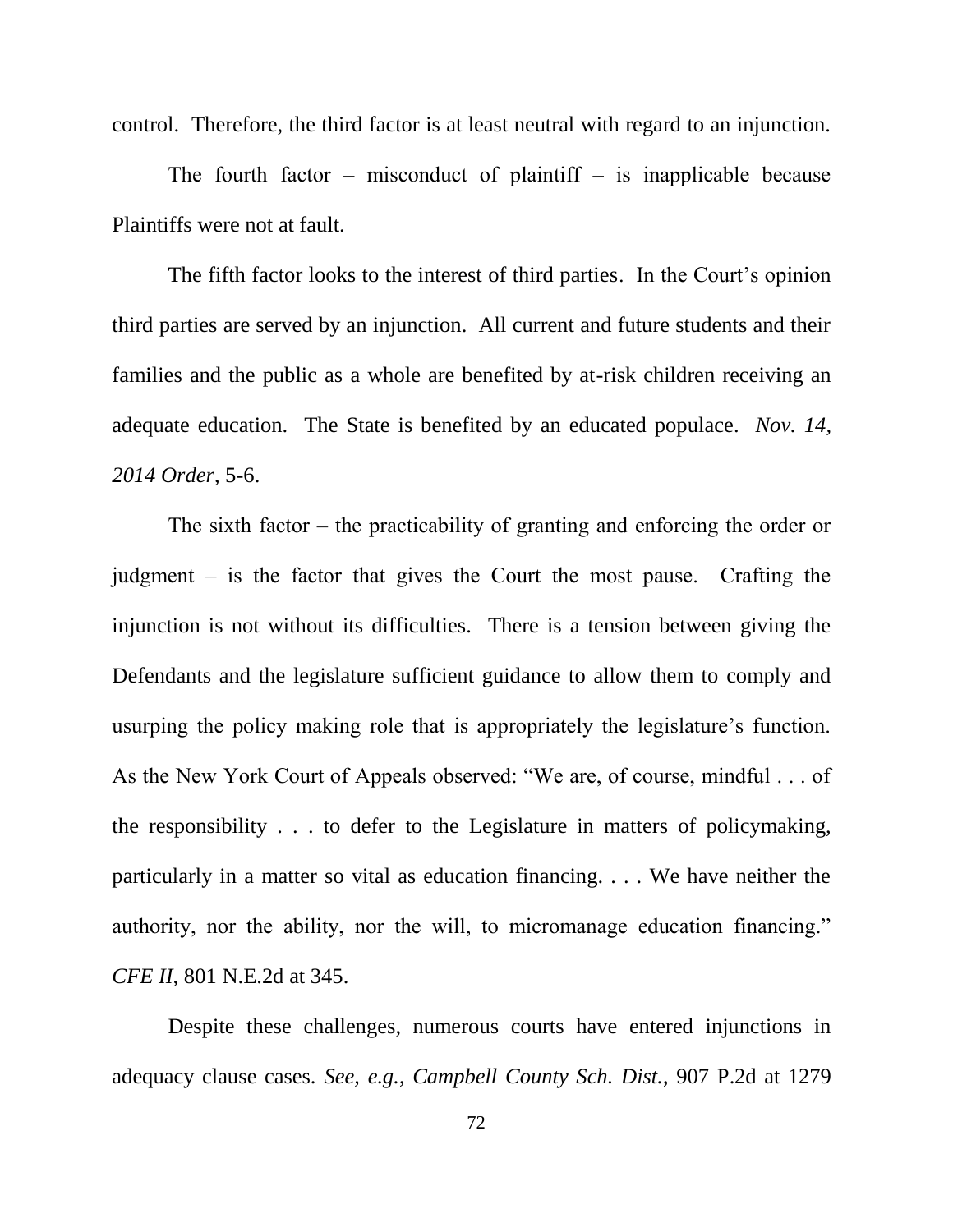(directing the legislature to conduct a cost of education study and analysis to inform the creation of a new funding system for a "proper education which the Constitution requires be the best)*; CFE II,* 801 N.E.2d at 348-49 (stating that an injunction is "hardly extraordinary or unprecedented" and directing the State to ascertain the cost of providing a sound basic education in New York City, adopt reforms that would ensure that every school in NYC had resources necessary for providing an opportunity for a sound basic education, develop a system of accountability); *[Edgewood Independent School Dist. v. Kirby](https://1.next.westlaw.com/Document/I11b7d69ee79e11d983e7e9deff98dc6f/View/FullText.html?originationContext=docHeader&contextData=(sc.UserEnteredCitation)&transitionType=Document&needToInjectTerms=False&userEnteredCitation=777+S.W.2d+397&docSource=e365213c06bc4328b47886690c1e6d17)*, 777 S.W.2d 391, 397-98 (1989) (directing the legislature, "[i]n setting appropriations," to ―establish priorities according to constitutional mandate; equalizing educational opportunity cannot be relegated to an ‗if funds are left over' basis.‖); *McCleary*, 269 P.3d at 261 (directing the legislature to "develop a basic education program geared toward delivering the constitutionally required education, and it must fully fund that program through regular and dependable tax resources."); *Seattle Sch. Dist . [No. 1 of King County v. State](https://1.next.westlaw.com/Document/I4db4e02ef78911d98ac8f235252e36df/View/FullText.html?originationContext=docHeader&contextData=(sc.UserEnteredCitation)&transitionType=Document&needToInjectTerms=False&userEnteredCitation=585+P.2d+105&docSource=a2bf6960d52c4df6b6ff7ca0f15ac1ce)*, 585 P.2d 71, 105 (directing the Legislature "to enact legislation compatible with this opinion" by a date certain). This factor, therefore, does not preclude granting injunctive relief.

The final factor weighs the hardship of an injunction on the Defendant against the hardship to the Plaintiffs if no injunction is entered. Without denigrating the difficulty Defendants and the legislature will face in meeting their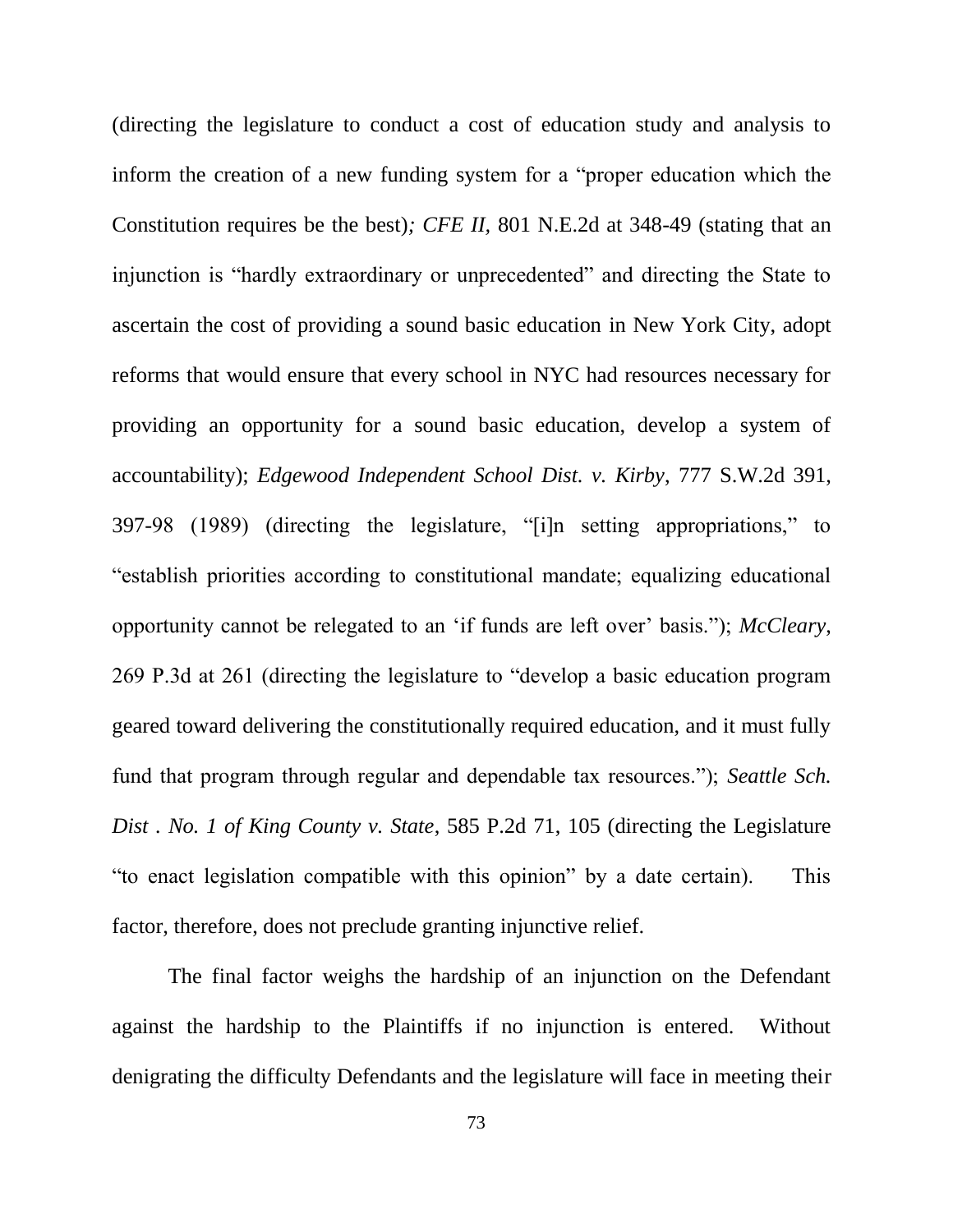constitutional duty, the Court observes that it is their duty to provide a constitutionally adequate system regardless of whether an injunction is entered. While that task is not an easy one, it is one that Defendants already bear. The school children who are now caught in an inadequate system and who will remain there if an injunction is not entered will be irreparably harmed if better programs are not instituted. Neither these children nor the Court can rely on the good will of the Defendants to comply with their duty. It is simply too easy "to conserve financial resources" at the expense of "our constitutional resources."<sup>40</sup>

In entering an injunction, however, the Court does not want to ignore the deference that should be given the legislature and the executive branches and wishes to give them an opportunity to create a funding system that will meet the constitutional requirements. Therefore, the Defendants will be given until April 15, 2019, to take immediate steps to ensure that New Mexico schools have the resources necessary to give at-risk students the opportunity to obtain a uniform and sufficient education that prepares them for college and career. Reforms to the current system of financing public education and managing schools should address the shortcomings of the current system by ensuring, as a part of that process, that every public school in New Mexico would have the resources necessary for providing the opportunity for a sufficient education for all at-risk

 $\overline{a}$ 

<sup>40</sup> *See Kadrmas*, 402 N.W.2d at 905 (concurring & dissenting opinion).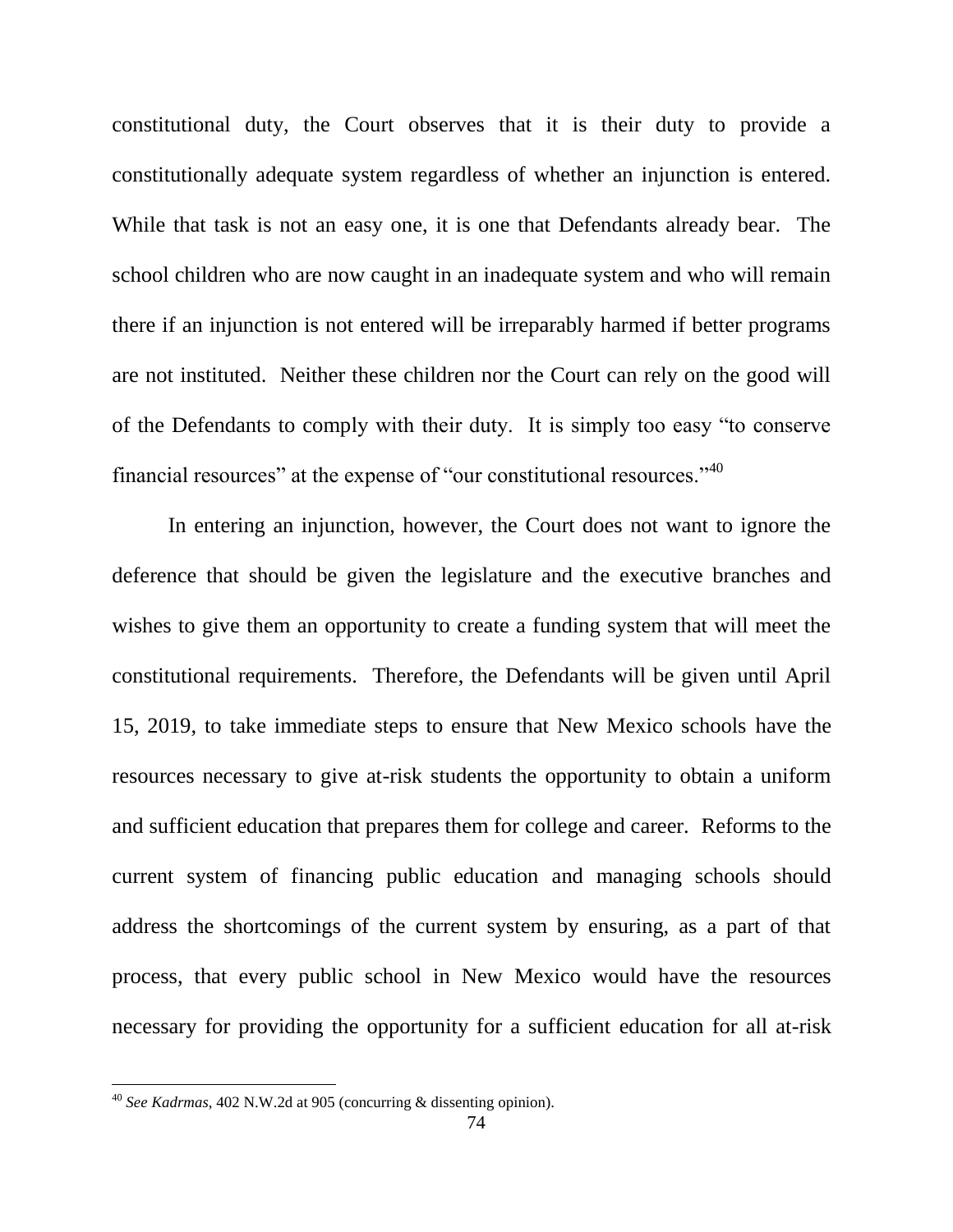students. The new scheme should include a system of accountability to measure whether the programs and services actually provide the opportunity for a sound basic education and to assure that the local districts are spending the funds provided in a way that efficiently and effectively meets the needs of at-risk students.<sup>41</sup>

In order to assure that these steps are taken, the Court will retain jurisdiction over this matter. It is, however, the Court's intent that the judgment entered as a result of this decision be final for purposes of appeal regardless of the fact that the Court is retaining jurisdiction to enforce compliance with its order. Therefore, the final judgment should contain appropriate language to convey the finality of the judgment. *See, e.g.,* NMRA 1-054(B).

## **ORDER**

Each party will be given 28 days from the date this decision is accepted for filing to informally notify the Court and the other parties if it is thinking of appealing. This information may be conveyed informally by email. Email to the Court should be sent to [sfedsms@nmcourts.gov.](mailto:sfedsms@nmcourts.gov) If any party indicates an intent to appeal, then all parties will have 28 days from the date that notification of intent to appeal is sent to submit to the Court proposed findings of fact and conclusions of law. These proposals should be filed and submitted. Thereafter

 $\overline{a}$ 

<sup>41</sup> *See CFE II*, 801 N.E.2d at 348.